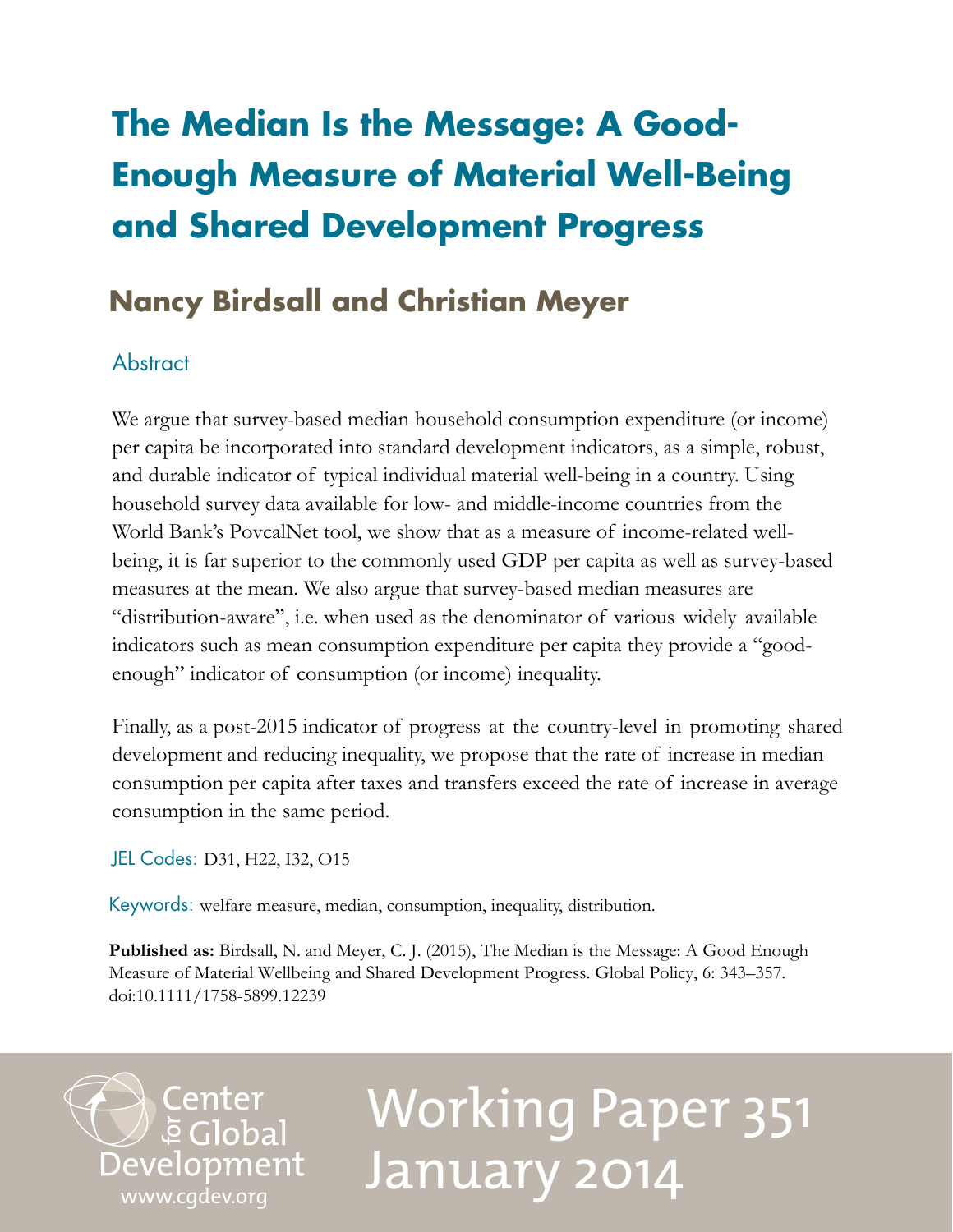# **The Median Is the Message: A Good-Enough Measure of Material Well-Being and Shared Development Progress**

Nancy Birdsall Center for Global Development

Christian Meyer Center for Global Development

nbirdsall@cgdev.org (corresponding author), cmeyer@cgdev.org. We thank Sarah Dykstra, Willa Friedman, Alan Gelb, Charles Kenny, Branko Milanovic, Mead Over, Lant Pritchett, Sneha Raghavan, Justin Sandefur and participants at the CGD conference on post-2015 inequality indicators for thoughtful comments. Dykstra and Sandefur generously shared data and code. The authors remain solely responsible for any errors..

CGD is grateful for contributions from the Swedish Ministry of Foreign Affairs, the Australian Agency for International Development, the William and Flora Hewlett Foundation, and the UK Department for International Development in support of this work.

Nancy Birdsall and Christian Meyer . 2014. "The Median Is the Message: A Good-Enough Measure of Material Well-Being and Shared Development Progress." CGD Working Paper 351. Washington, DC: Center for Global Development.

http://www.cgdev.org/publication/median-message-good-enough-measure-material-wellbeing-and-shared-development-progress

**Center for Global Development 1800 Massachusetts Ave., NW Washington, DC 20036**

> 202.416.4000 (f) 202.416.4050

**www.cgdev.org**

The Center for Global Development is an independent, nonprofit policy research organization dedicated to reducing global poverty and inequality and to making globalization work for the poor. Use and dissemination of this Working Paper is encouraged; however, reproduced copies may not be used for commercial purposes. Further usage is permitted under the terms of the Creative Commons License.

The views expressed in CGD Working Papers are those of the authors and should not be attributed to the board of directors or funders of the Center for Global Development.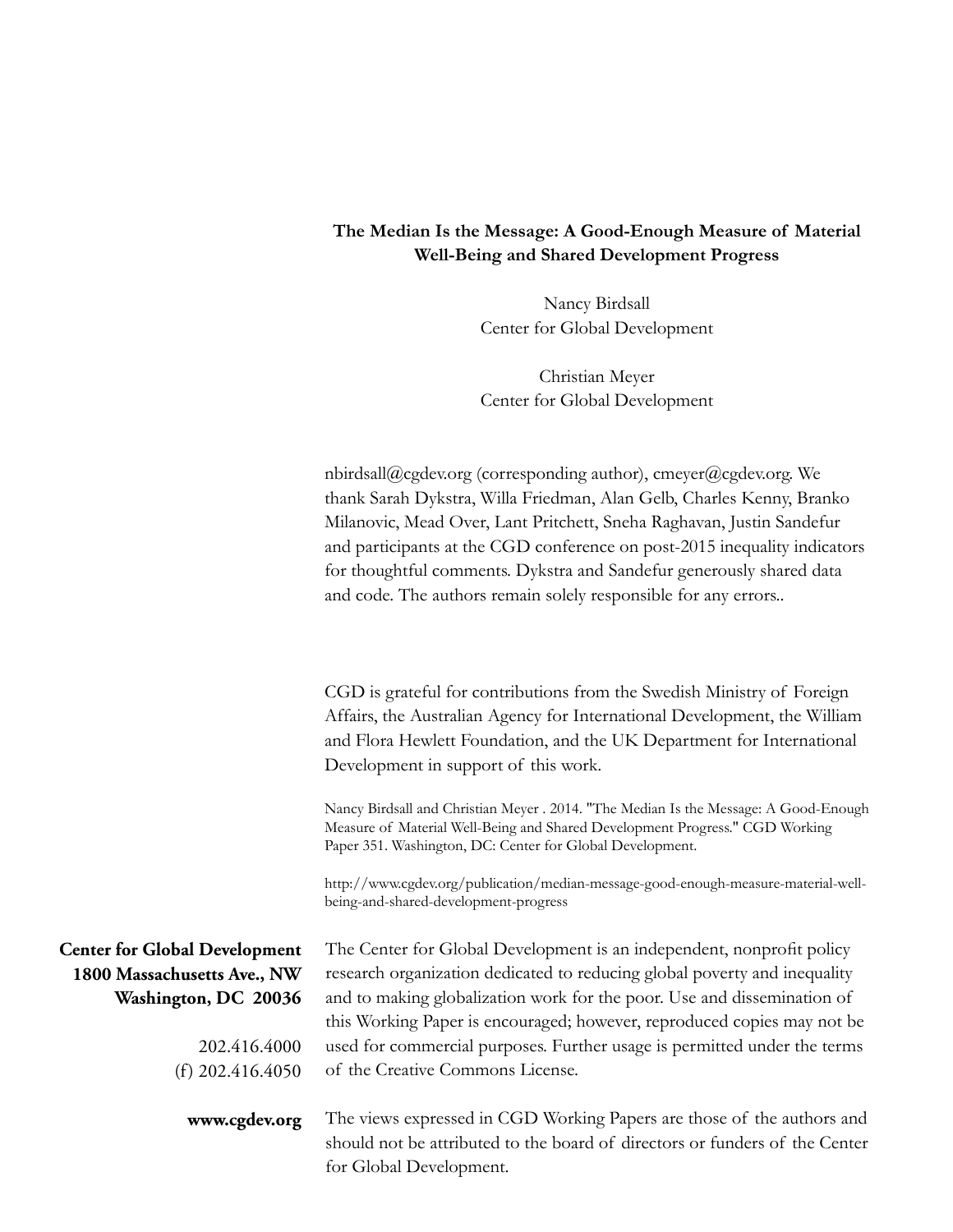# **Contents**

| Why the median? Median household consumption expenditure as an indicator of<br>2.        |
|------------------------------------------------------------------------------------------|
| 2.1                                                                                      |
| 2.2                                                                                      |
| 2.3                                                                                      |
| Median consumption reflects well not only well-being of individuals but the<br>2.4       |
| The mean-to-median ratio as a simple measure of the distribution of material well-<br>3. |
| 4.                                                                                       |
| Conclusion: Survey-based measures as development indicators for a new era 15<br>5.       |
|                                                                                          |
| Appendix A: Comparing household survey-based income and consumption expenditure 40       |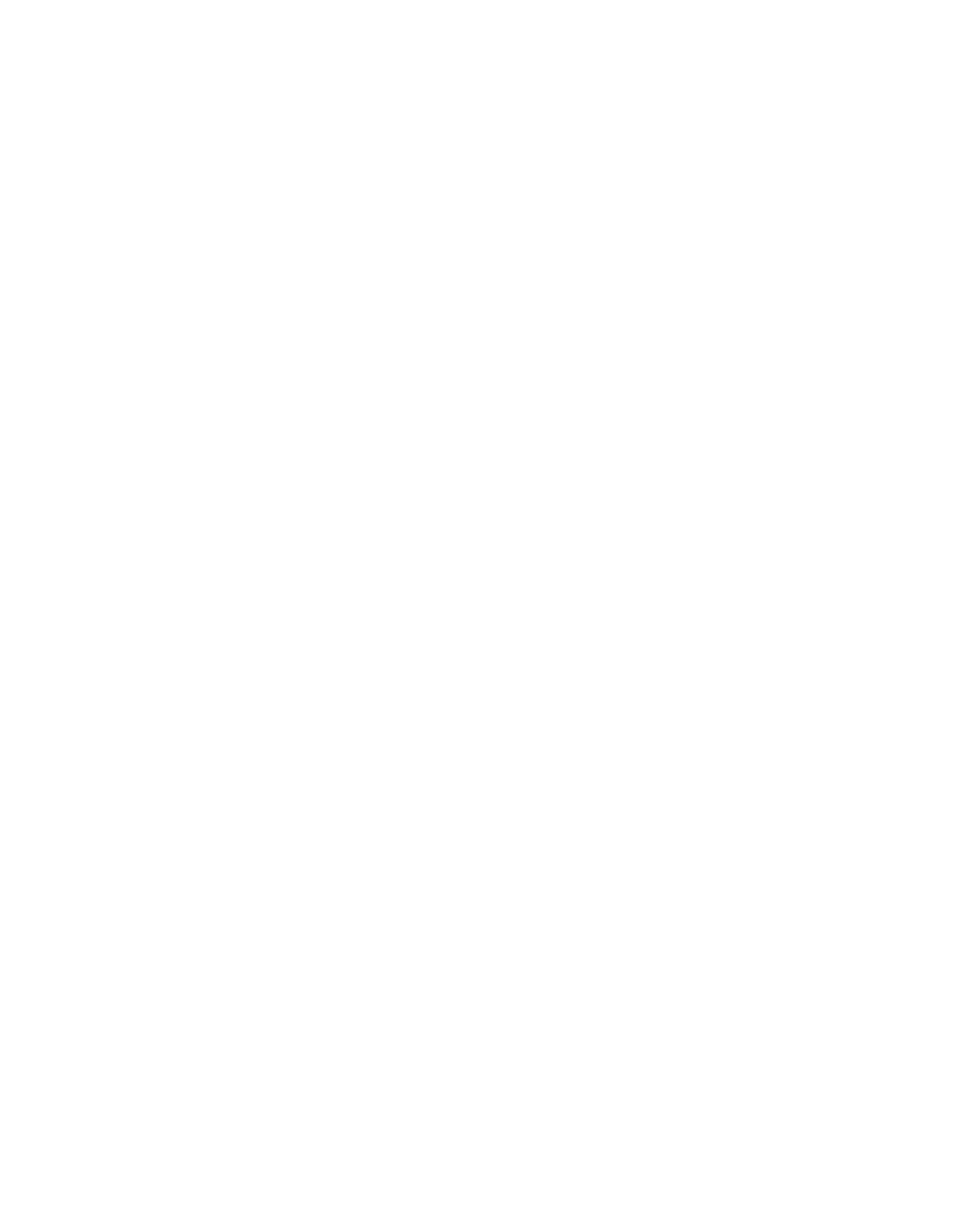# **1. Introduction**

<u>.</u>

We argue that survey-based median household consumption expenditure (or income) per capita be incorporated into standard development indicators, as a simple, robust, and durable indicator of typical individual material well-being in a country (or in any geographical or other dimension such as gender, as well as over time in that dimension). As a measure of income-related well-being, we show that it is far superior to the commonly used gross domestic product (GDP) per capita as well as survey-based measures at the mean, as the mean measures exaggerate typical well-being due to the skewness in the consumption or income distributions of virtually all countries. We also argue that survey-based median measures are "distribution-aware", i.e. when used as the denominator of various widely available indicators such as mean consumption expenditure per capita they provide a "goodenough" indicator of consumption (or income) inequality; we show that the resulting ratios are closely associated with the Gini coefficient across countries. Finally, as an easily accessible post-2015 indicator of progress at the country-level in promoting shared development and reducing inequality, we propose that the rate of increase in median consumption per capita after taxes and transfers exceed the rate of increase in average consumption in the same period.

Median consumption expenditure per capita is not an alternative to the more conventional measures including those that measure the incidence and depth of poverty, nor the Gini coefficient, the Theil index and other measures of inequality. However it has the advantage of clarity and simplicity, and has not been used widely in the development literature only because the necessary data have not been available for widespread use.

However in the last decade the data situation has improved: (1) for most developing countries it is possible to measure income or consumption expenditure in purchasing power parity (PPP) terms, and with the publication of the most recent PPP data collected through the International Comparison Program (ICP), there is the promise that there will not be further major revisions in the methods; and (2) for most developing countries there are now high-quality household survey data on income or consumption which can be used to construct the entire distribution of income or consumption and thus the median. The World Bank has over the last two decades been investing in the public good of obtaining (funding directly in some cases), compiling, correcting, making consistent, and providing user-friendly access to information on the distributions of income or consumption based on household survey data.<sup>1</sup>

<sup>1</sup> The World Bank is a founding member of three global work programs for statistical capacity building: The Partnership in Statistics for Development in the 21<sup>st</sup> Century (PARIS21), the Trust Fund for Statistical Capacity Building (TFSCB) and the Marrakech Action Plan for Statistics (MAPS). In the period from 2008 to 2010, commitments under PARIS21 amounted to roughly \$1.6 billion (Independent Evaluation Group, 2011, p. 30).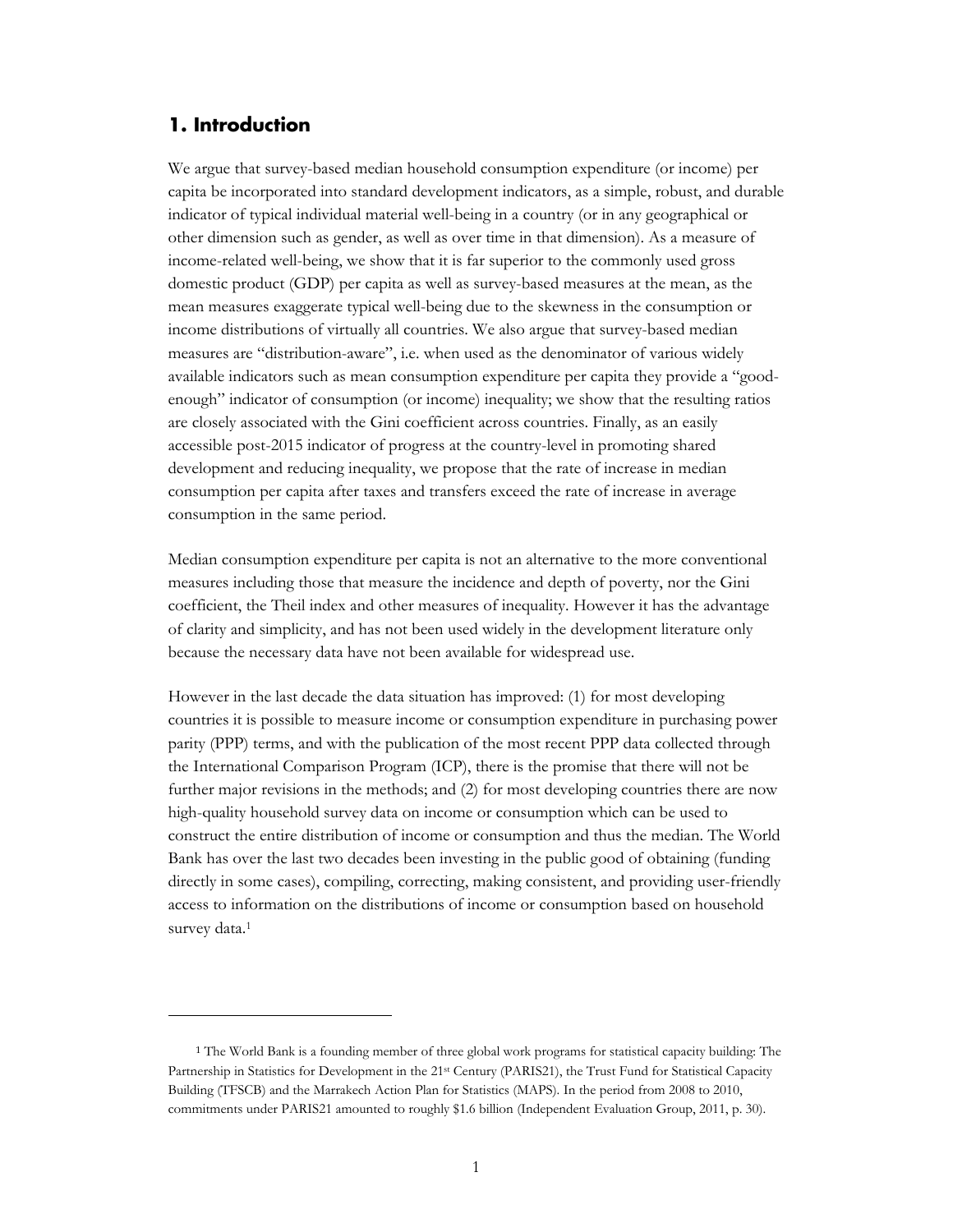Though public access to the underlying survey data is still highly restricted, in some cases by the countries that sponsor the surveys, the World Bank publishes basic summary statistics and Lorenz curve estimates for 923 household surveys through its PovcalNet online tool.2 Dykstra et al. (mimeo) describe a process of querying the tool to derive complete income and consumption distributions through the online interface. They provide a public dataset that replicates PovcalNet's estimates, which we are using in this paper.

With their early efforts to compile and harmonize income and consumption distributions based on household surveys, Ahluwalia et al. (1979, 1980) and others started the ball rolling for the World Bank to standardize and institutionalize the measurement of living standards through harmonized surveys.3

The original motivation for much of the World Bank's support for households surveys was better estimation of poverty rates and changes in poverty rates; possibly for that reason there has been no initiative to systematically estimate and publish medians (of income or consumption) comparable to the publication of poverty rates and poverty gaps. Meanwhile, beginning in the mid-1990s<sup>4</sup> the increasing availability of data on entire distributions, along with the growing interest in the broader development community about the relationships among poverty, inequality, growth and globalization has generated a large and growing body of analytic work on the measurement of income and consumption inequality and on its causes and consequences.

The rest of this paper is structured as follows. In the second section, we compare median household consumption expenditure (or income) per capita to other commonly used measures of material well-being at the country level, and argue for more attention to the median at the individual level in analyses of material welfare across countries and over time. In a third section, we demonstrate that the ratio of the mean to the median provides a reasonably good indicator of a country's income or consumption expenditure distribution, compared for example to the Gini coefficient. In a fourth section, we propose the change in median consumption expenditure or income compared to the change of average income as an easily calculated and accessible measure of shared prosperity as well as development progress broadly conceived. In a concluding section, we urge that standardized survey-based

 $\overline{a}$ 

<sup>2</sup> The World Bank's PovcalNet is a product of the World Bank's research department and is available at http://iresearch.worldbank.org/PovcalNet/ (last accessed September 2013). Ravallion et al. (2009) and Chen and Ravallion (2010) provide further background on the methodology of the World Bank's poverty estimates.

<sup>3</sup> Deaton (2005) provides a good historical account of the debates on poverty and growth, including a history of survey-based poverty and inequality estimates. He argues that the comment by Ahluwalia et al. (1980) on Fields' (1977) study of the Brazilian economic miracle was an important impetus for the World Bank to establish the Living Standards Measurement Study (LSMS).

<sup>4</sup> Deininger and Squire helped pave the way with their inequality dataset (1996) and their subsequent study (1998). The research staff at the Inter-American Development Bank had by the mid-1990s developed consistent and comparable measures of household income across at least 18 of the 26 countries of the region (e.g. Londoño and Székely, 1997; Attanasio and Székely, 1999) which provided a basis for the major report, Facing Up to Inequality (Inter-American Development Bank, 1998).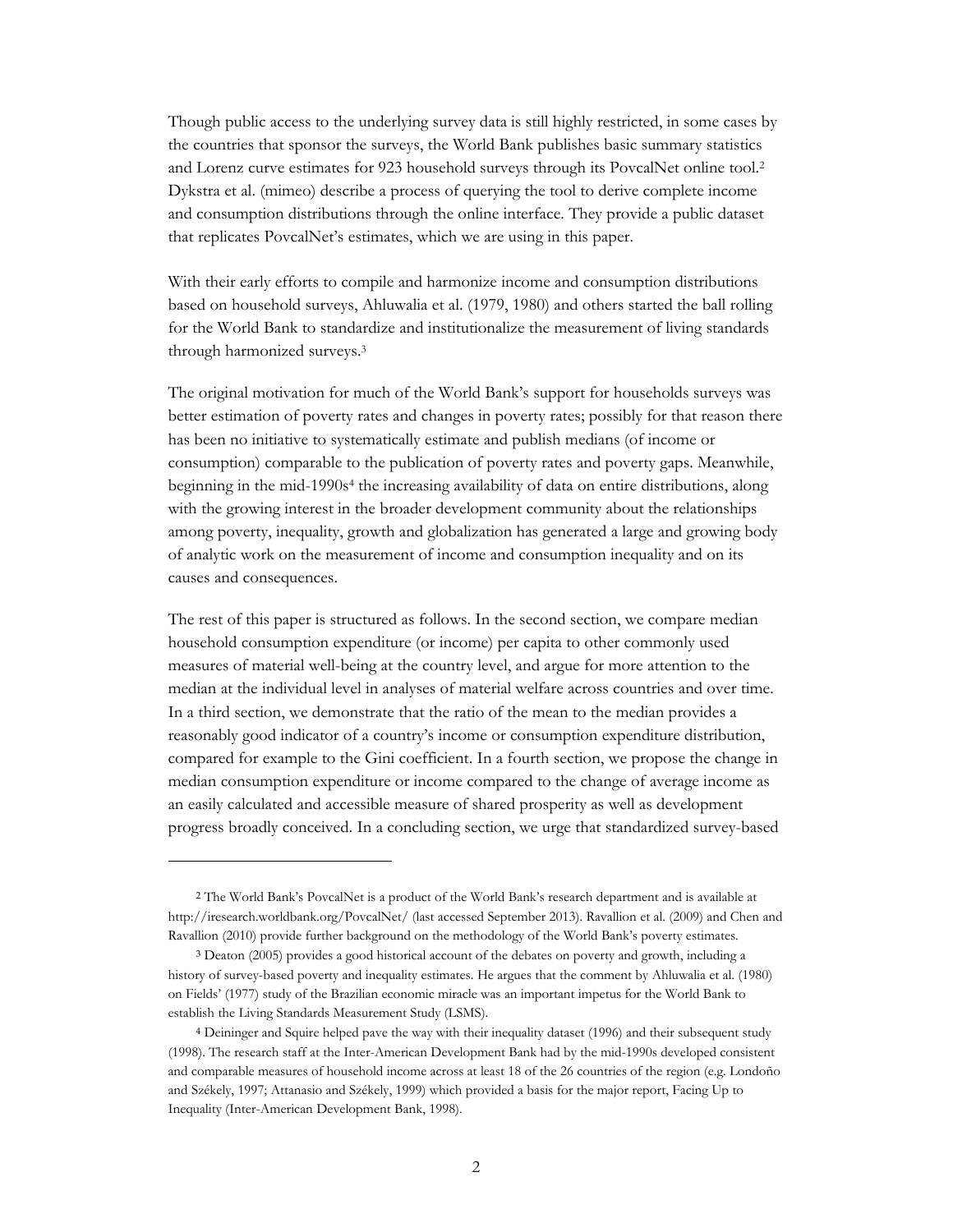estimates of median consumption or income be added to the standard repertoire of development indicators compiled for example by the World Bank and the United Nations Development Program.

# **2. Why the median? Median household consumption expenditure as an indicator of material well-being**

We begin with simple comparisons of median household consumption (or income) per capita with two types of more commonly used measures meant to reflect material well-being in developing countries: those based on household survey data (from the World Bank's PovcalNet online tool) using the poverty line of \$2 per capita per day at 2005 PPP;<sup>5</sup> and those based on various national accounts aggregates.

#### **2.1 The median compared to the poverty rate**

 $\overline{a}$ 

Figure 1 shows survey-based median household consumption expenditure per capita per day on the vertical axis and national accounts-based gross national income (GNI) per capita on the horizontal axis; it also indicates the relationship of the former at the country level to the \$2 a day poverty line. The figure illustrates that for low-income countries, median consumption as a measure of typical material well-being provides information combining that in a country's poverty rate and poverty gap, and in a form that is more accessible than the poverty measures. In Ghana, Haiti, India, Kenya, for example, median income is below the \$2 a day line. For those countries the median makes clear that the poverty rate is 50 percent or greater; the absolute amount of the median captures information comparable to the poverty gap (Table 1).

#### **2.2 The median compared to typical national accounts aggregates**

The most commonly used measures of living standards of a population or economic development of a country more generally are based on national accounts aggregates, divided by the overall population, and sometimes adjusted for purchasing power parity. Indicators derived from national accounts have the advantage of being widely and frequently available in a standardized form – and the obvious disadvantage of being agnostic about the distribution of consumption, income, and wealth.

<sup>5</sup> The World Bank's "main" poverty line is set at \$1.25, which is the average of the national poverty lines in the poorest 15 countries in the period from 1990 to 2005. The Bank also frequently reports poverty rates using a higher \$2 line, which is the median poverty line for all developing countries based on the compilation of Ravallion et al. (2009). Ravallion (2012) notes that \$2 is also very close to the median consumption per person in the developing world in 2005. Unless otherwise noted, dollar amounts in the remainder of the text refer to constant 2005 PPP dollars, based on the individual consumption rate from the 2005 International Comparisons Program.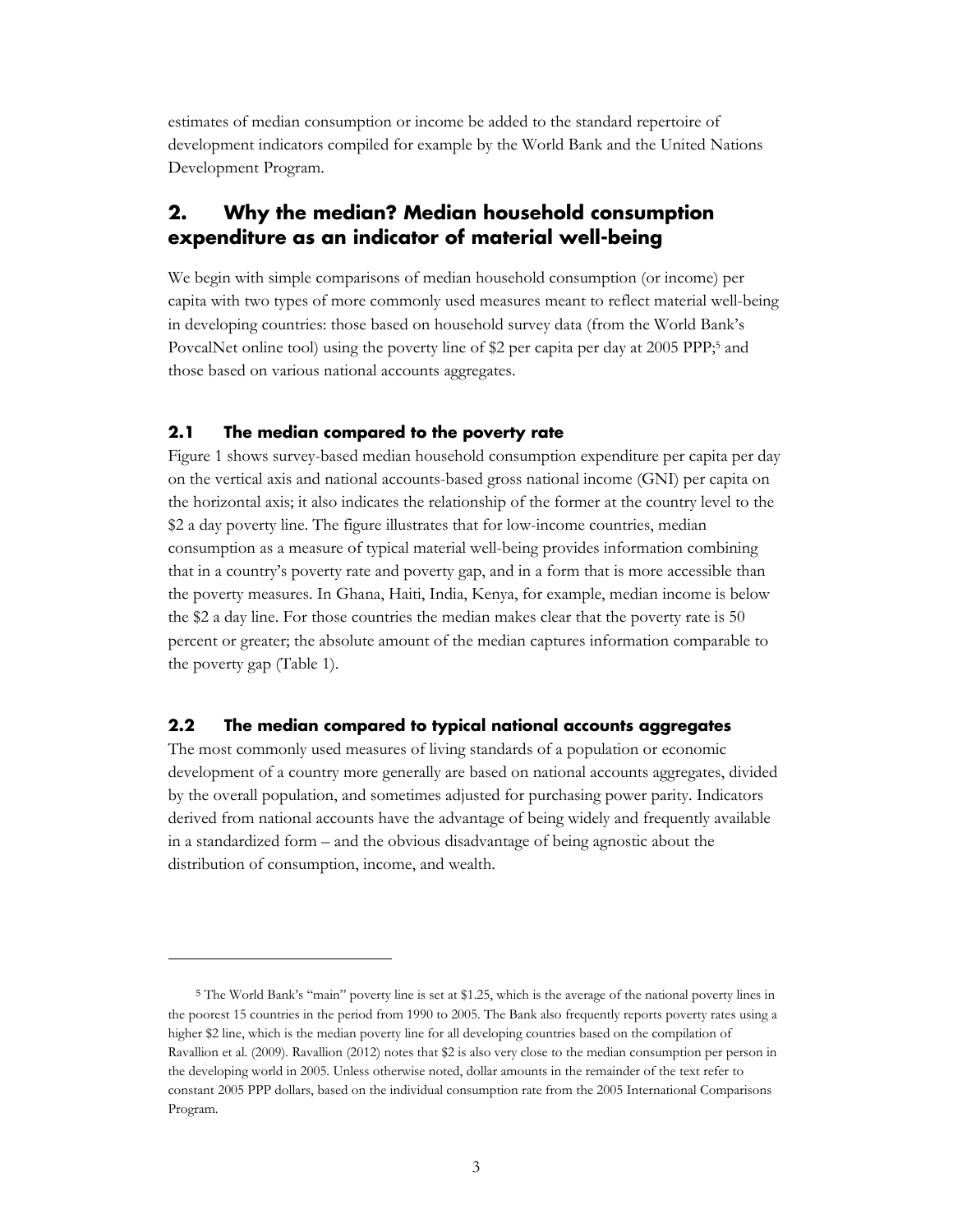GDP per capita and GNI<sup>6</sup> per capita are commonly used in the academic literature and by development practitioners. Since the first World Development Report was released by the World Bank in 1978, the Bank has used GNI per capita as the basis for classifying economies. Similarly, the United Nations Development Program's annual Human Development Report calculates the Human Development Index (HDI) based on GDP per capita (until 2009) and GNI per capita (2010 until today).7 Sub-components of GDP, most importantly the mean of household final consumption expenditure (HFCE), are also sometimes used for cross-country welfare or inequality analysis.<sup>8</sup>

Figure 1 indicates that compared to the median, national accounts estimates at the mean are often misleading in assessing the well-being of the poorer half of any population, if only because of the obvious advantage of the median over commonly used aggregate measures of average or mean GDP per capita and mean GNI per capita (for which there is no median to report in the first place). The figure shows Angola to be almost an upper-middle-income country according to the World Bank's classification, yet with median consumption expenditure of just \$1.40 per capita per day (and with more than two-thirds of the population living below the poverty line in 2009). The Philippines, a "typical" lower-middleincome country, though only about half as rich in terms of GNI per capita, has median household consumption that is about 70 percent larger (and a relatively smaller 40 percent of the population below the \$2 poverty line). Fast-growing low-income countries Rwanda and Vietnam have relatively high measured GNI per capita given survey-measured median household consumption expenditure.

Figure 2 illustrates the relationship between median consumption and GDP per capita in simpler form. It mirrors Figure 1 but simply plots median household consumption expenditure and income against GDP per capita, now with both concepts measured in 2005 PPP dollars. As shown, a linear fit captures the relationship between survey-based consumption expenditure and GDP per capita reasonably well (with an estimated slope of  $0.23$  and an  $\mathbb{R}^2$  of 0.73). But the dispersion around the linear fit increases with GDP per capita. At a survey-based median household consumption expenditure or income of \$3 per capita per day (or about \$1,000 a year), GDP per capita ranges from around \$2,000 for Cameroon to over \$8,000 for Saint Lucia. Similarly, at a given GDP per capita of about \$6,000, survey-based median household consumption per capita per day varies between just over \$3 in China and just over \$9 in Ukraine. We find similar patterns when comparing

<u>.</u>

<sup>6</sup> In the 1953 UN System of National Accounts (United Nations Department of Economic Affairs, 1953), GNI at market prices was called gross national product (GNP). With the 1993 revision of the system, GNI has become the generally accepted terminology (Commission of the European Communities et al., 1993, p. 55). This paper will use GNI throughout the text.

<sup>7</sup> Klugman, Rodriguez and Choi (2011) provide a comprehensive review of the HDI methodology. Pritchett (2010) points out that although the HDI "was intended to promote the importance of non-economic dimensions of human well-being […] cross national variability [is] increasingly driven by GDP per capita (p. 1).

<sup>8</sup> Anand and Segal (2008) review and discuss the use of household final consumption expenditure and other national accounts categories as inputs to global inequality analysis. Ravallion (2003) compares private consumption expenditure (PCE) from the national accounts with survey-based estimates.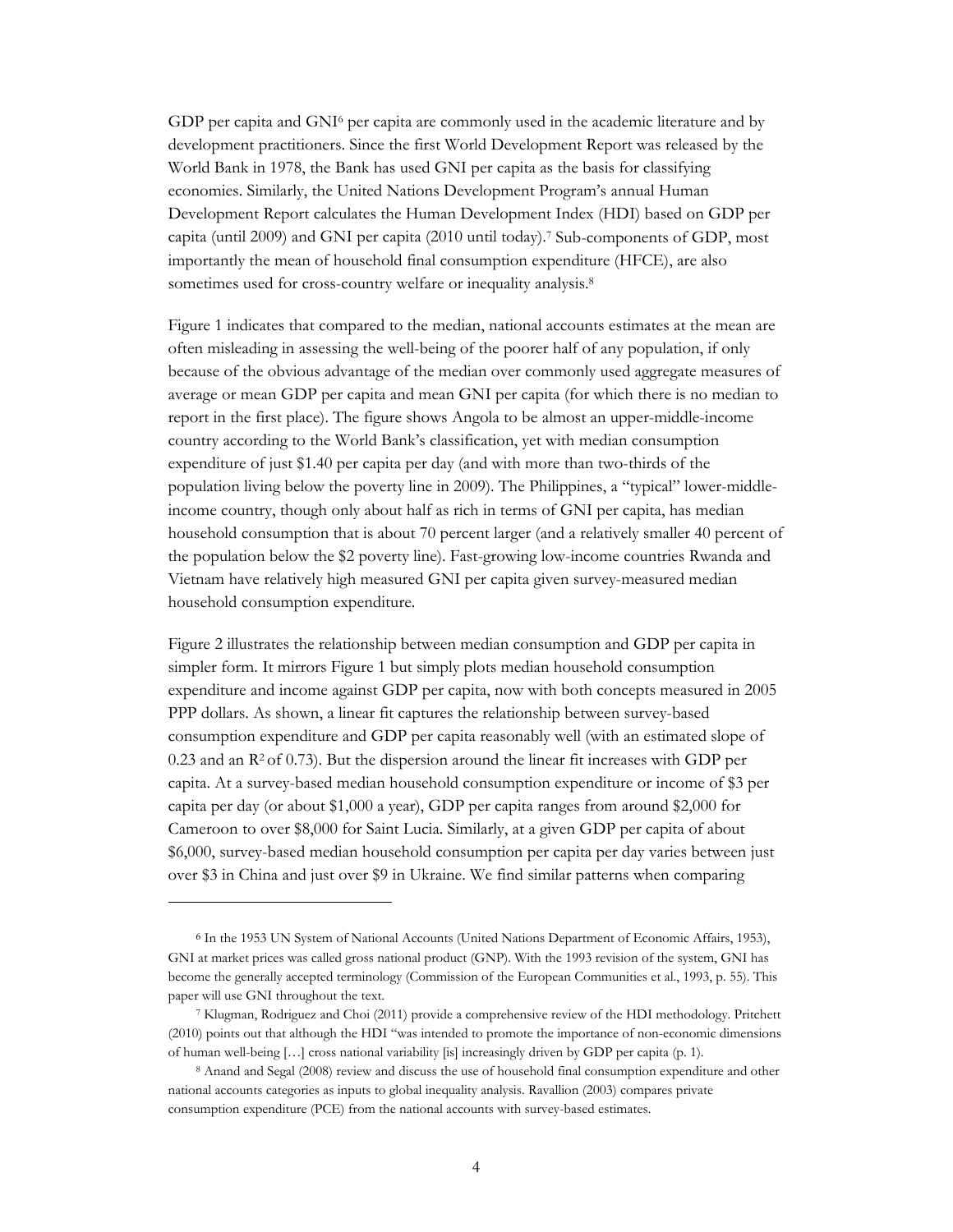survey-based medians to GNI and HFCE per capita. Table 2 presents ratios of the survey median and mean to all three national accounts estimates for selected countries with survey estimates for consumption expenditure; Table 3 shows the same for countries with income as welfare measure.

Figure 3 shows that the national accounts measures can be particularly misleading for lowincome countries. We plot country ratios of survey mean and median consumption expenditure to GDP per capita and other national accounts-based measures on the vertical axis; and GDP per capita on the horizontal axis. The solid lines show locally-weighted nonparametric regressions that fit a curve without imposing a functional form.9 For survey means (bottom row), we broadly confirm the findings of Deaton (2005), who finds a negative relationship between the ratio of survey to national accounts means on the one hand, and GDP per capita on the other hand, for the poorest countries in his sample. The problem is essentially the same for median (top row), i.e. there is considerable dispersion of the ratio for the poorest countries.

*But: Apples to oranges.* We know we are comparing apples to oranges. National accounts aggregates have different purposes and sources than household surveys; in addition, gross national income is in market exchange rate dollars, adjusted by a factor that controls for exchange-rate fluctuations, while the survey data are in constant PPP terms and reflect consumption for most countries.10 Our point is not to substitute household survey-based median consumption for traditional aggregate measures or for reporting on poverty, but to supplement these using a single simple measure that captures information on typical wellbeing at the country level (or for other aggregates and dimensions, e.g. gender, race, global) and can over time in any dimension capture some information about the distribution of the benefits of growth as well.

*But: Are survey-based data not also problematic?* Deaton (2005), in his detailed comparison of the merits of survey-based household data to national accounts aggregates as the bases for measuring poverty and trends in poverty, shows that the relationship between the ratio of survey-based consumption (income) and national accounts measures on the one hand, and (the log of) GDP per capita on the other hand, is not monotonic; it declines among lowincome countries (as in Figure 3 with more recent data), is stable among middle-income countries, and declines again among high-income countries. Based on data series from surveys and national accounts available in the early 2000s, he concludes there is a downward bias in measuring absolute consumption in the surveys, especially in low-income countries, and thus an upward bias in estimating their poverty rates. He argues that the national

-

<sup>9</sup> This approach closely follows Deaton (2005), Figures 1 and 2, where he is comparing means from national accounts to survey means. Deaton also reports a negative relationship for the high-income countries, which we do not show, as we are using Povcal data which covers only the developing countries.

<sup>10</sup> For classifying countries into income groups and for other operational purposes, the World Bank uses an adapted GNI per capita calculation. See http://data.worldbank.org/about/country-classifications/world-bankatlas-method for more details (last accessed September 2013).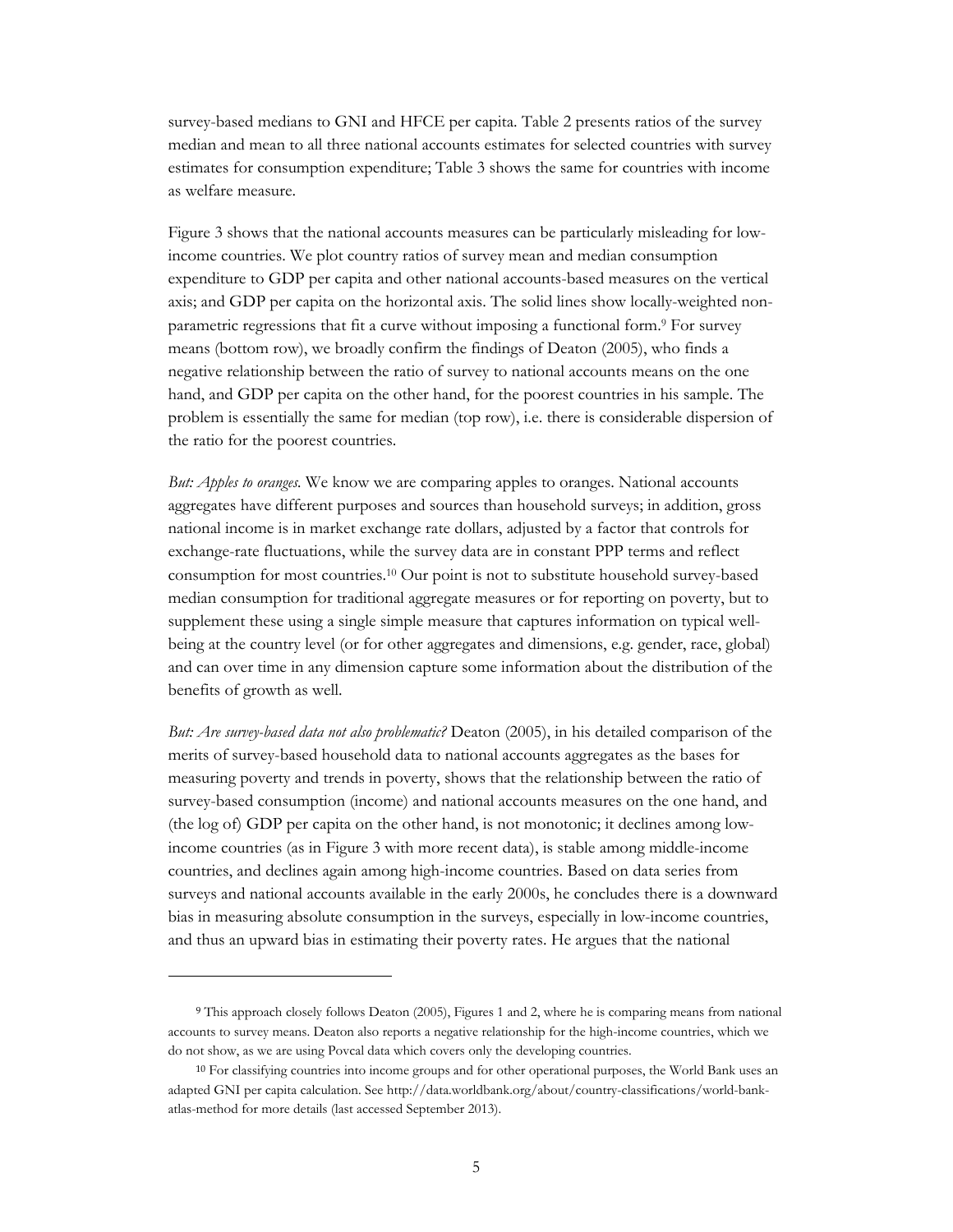accounts include items that are not consumed by the poor but are rapidly growing, so that growth in national consumption is likely to be faster than the growth of consumption of the poor. Assuming that the discrepancy between slower growth in surveys and faster growth in national accounts is not entirely due to a bias in national accounts, the growth in consumption of the poor and therefore the rate of poverty decline are likely understated.

We find similar discrepancies between measuring median consumption or income per capita and national accounts estimates. Figure 4 illustrates for four countries—listed in increasing order of GDP per capita—real growth rates of national accounts measures compared to mean and median consumption expenditure based on household surveys. In Uganda, the poorest country in our set, the survey-based estimates track national accounts measures relatively closely. In India, the growth of mean and median survey-based consumption expenditure significantly falls behind national accounts estimates, a long-standing empirical observation in the literature.11 In South Africa, the survey median tracks national accounts estimates relatively well, but survey mean does not. In Mexico, the richest country in the group where inequality measured by the Gini has fallen recently,<sup>12</sup> real growth of survey estimates is higher than real growth of national accounts estimates.

There is no way to know the respective biases of the survey-based estimates of mean consumption and the national accounts estimates. Deaton concludes, however, that for understanding the relationship between growth and poverty reduction, "there is little choice but to use the surveys" (2005, p. 18), and adds that the emphasis ought to be on developing a set of international protocols for survey design.13

While the survey-based data are not perfect, in the long run they are likely to be a more convincing indicator of well-being at the household and individual level than any national accounts measures, particularly as standards for households surveys improve and they become more consistent across countries and over time within countries. As noted above, there has been considerable progress in improving survey design as well as in managing the resulting data, including in the last decade, driven by the demand for better measurement of absolute poverty and trends in poverty in relation to growth at the World Bank.14 Were the international community to resolve to estimate and report median consumption expenditure or income as a measure of well-being, and trends in median consumption expenditure or income as an indicator of changes in the distribution of well-being, that would add to the impetus to improve the quality of household survey data in general.

 $\ddot{\phantom{a}}$ 

<sup>11</sup> The discrepancy between survey and national accounts in India is empirically well-established, including in Srinivasan and Bardhan (1974), Datt and Ravallion (2002), and Deaton and Kozel (2005).

<sup>12</sup> López-Calva and Lustig, eds. (2010).

<sup>&</sup>lt;sup>13</sup> Deaton concludes in the context of changes in the absolute well-being of people as related to changes in such aggregate measures as GDP per capita that if we are to "convince those who are skeptical of the idea that average growth reaches the poor, there is little choice but to use the surveys" (2005, p. 18).

<sup>14</sup> For this the credit goes to the work of Ravallion and his colleagues at the World Bank.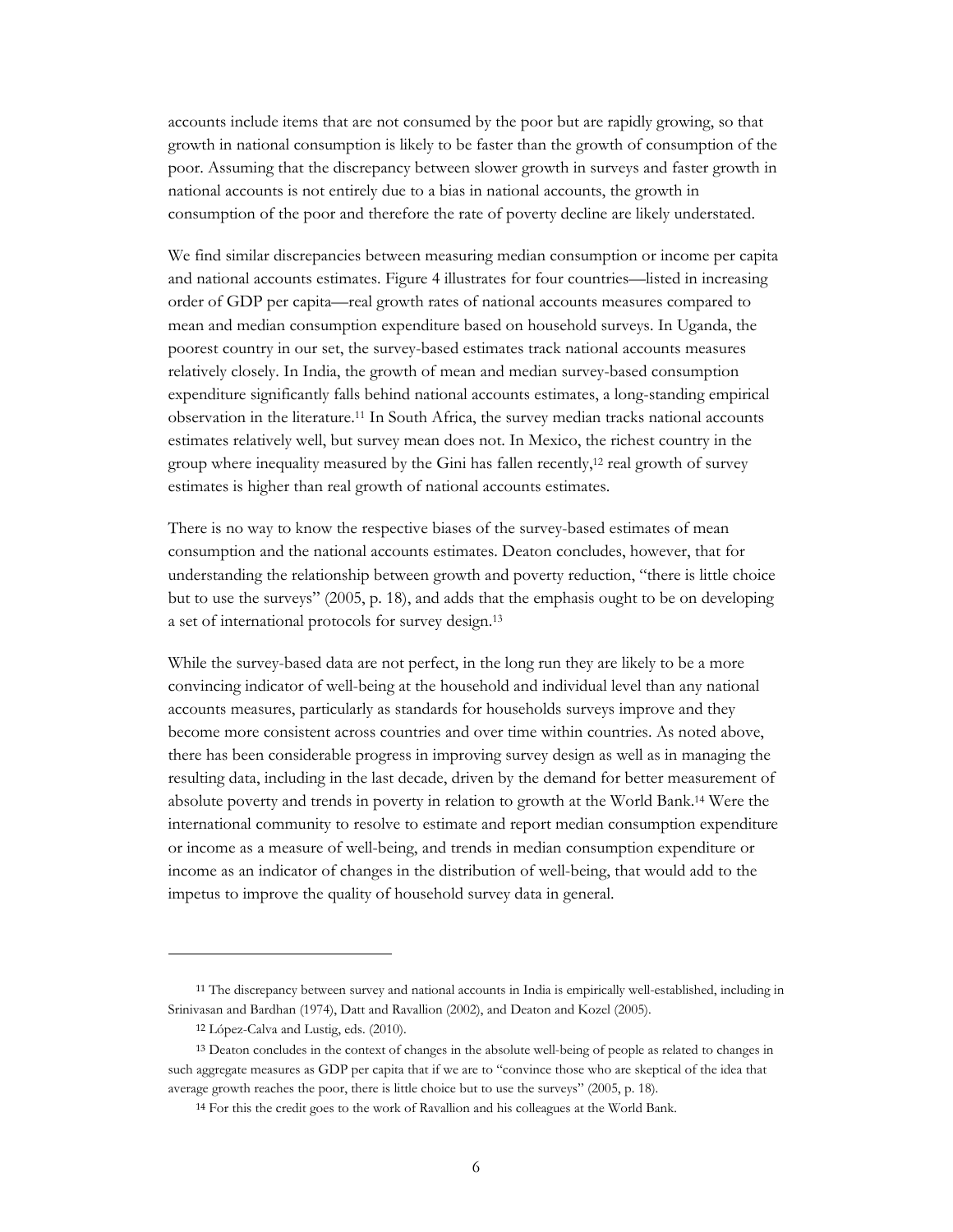#### **2.3 The international poverty lines are too low in two respects**

The development community has relied for more than two decades on progress in reducing poverty (with the extreme poverty line now at \$1.25 a day, and the moderate poverty line at \$2 a day) as a key indicator of changing material well-being for the 5.7 billion people living in developing countries. But the \$1.25 and \$2 lines are too low as the principal measures of well-being, in at least two respects.

First, by design the international poverty lines were set at the average of the national poverty lines of 15 poor countries in the period from 1990 to 2005 (Ravallion et al., 2009). By 2000, 27 percent of the population in developing countries lived in countries where the national poverty line was \$2 or greater.15 Today 42 percent of developing country population lives in the upper-middle-income countries, where national poverty lines mostly exceed \$2; in Brazil, for example, eligibility for conditional cash transfers is set for households where per capita income is at about \$2.20 or below, and the median local moderate poverty line is \$3.40 a day.16

With continued growth in developing countries, national poverty lines will naturally increase in absolute terms. People care about their relative income status, as remarked by Adam Smith (1776) in his writing about social exclusion. He noted that a "creditable day-labourer would be ashamed to appear in public without a linen shirt, the want of which would be supposed to denote that disgraceful degree of poverty" (V.2.148).17 The idea of relative deprivation is commonly used to define poverty in rich countries and is embodied in the European Union's (EU) concept of being "at risk of poverty or social exclusion", which is defined as people living in households with less than 60 percent of the median household income in each of the EU's 28 member states.18

 $\ddot{\phantom{a}}$ 

<sup>15</sup> We use the compilation of national poverty lines from Ravallion et al. (2009, Table A1). They collect 75 national poverty lines for countries with valid PPP conversion factors, covering the years 1990 to 2005. Of those 75 lines, 38 are above \$2 a day. In the median survey year 2000, the complete set of 75 countries accounted for 92 percent of the total population in all low and middle-income countries and 73.8 percent of the global population, according to the World Bank classification.

<sup>16</sup> Brazil does not have an official moderate poverty line (but an official extreme poverty line). The eligibility criterion for Brazil's flagship conditional cash transfer program Bolsa Familia at the time of writing was R\$70 of household income per capita per month. Assuming 2011 prices, this is approximately equal to \$2.2 per capita per day at 2005 PPP. Brazil's Institute of Applied Economic Research (IPEA) also provides regional moderate poverty lines (see http://www.ipeadata.gov.br/doc/LinhasPobrezaRegionais.xls, last accessed September 2013). The median line was R\$ 192.2 per capita per month at 2009 prices, or \$3.4 per capita per day at 2005 PPP.

<sup>17</sup> Birdsall (2006) provides a more detailed argument for why relative income status matters more than ipso facto inequality. Also see Graham and Pettinato (2002) for a comprehensive overview of the literature on happiness and economic well-being. They demonstrate individual perceptions about current and future income relative to others to be an important determinant of life satisfaction.

<sup>18</sup> The EU defines the poor as "the persons whose resources (material, cultural and social) are so limited as to exclude them from the minimum acceptable way of life in the Member State to which they belong", a definition that is largely inspired by work on relative deprivation by Peter Townsend (1979, 1987). The standard "at-risk-of-poverty" indicator is the EU's relative poverty line, which is set at 60 percent of the median national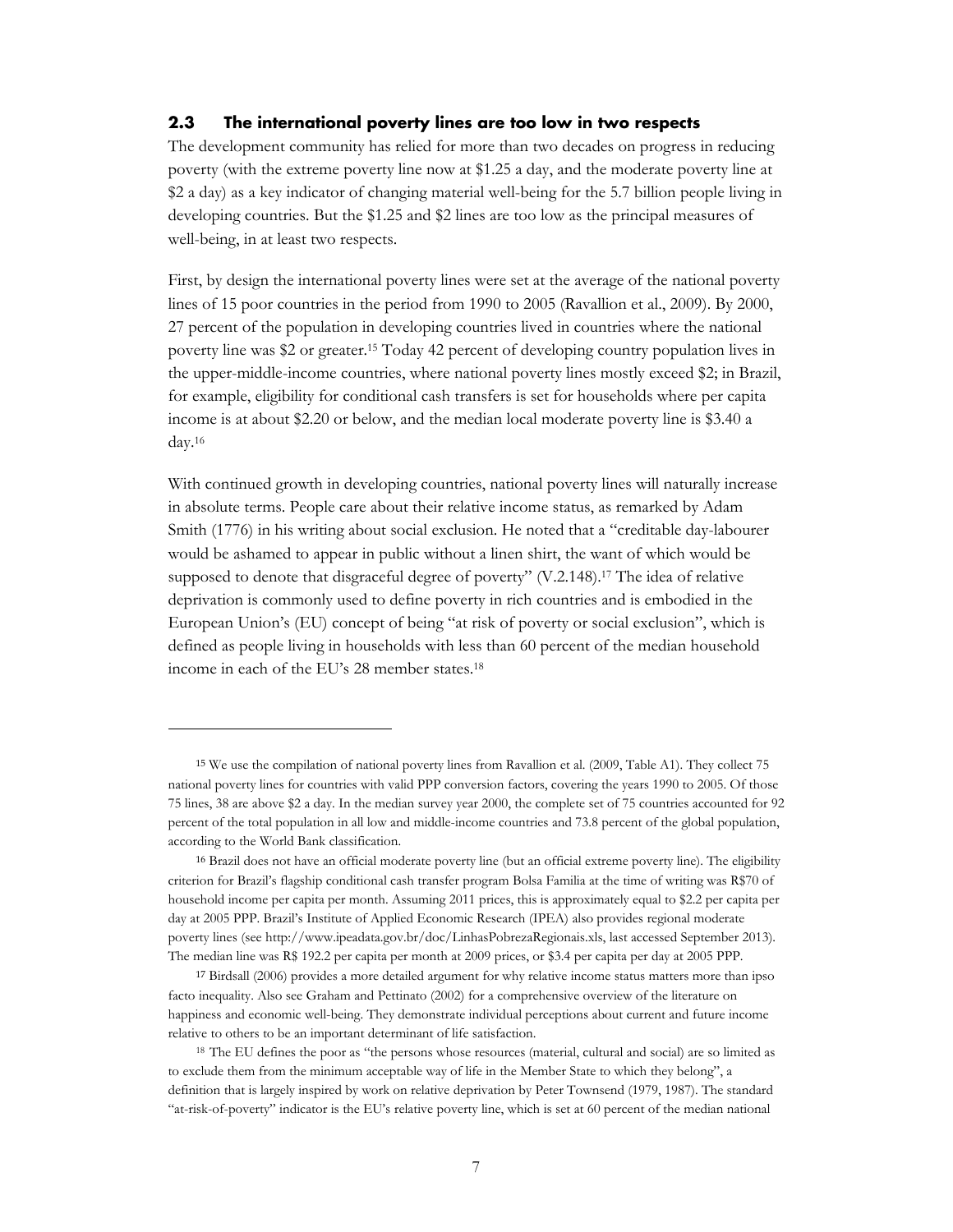The established international poverty lines need not change, even as national poverty lines rise. They are meant after all to reflect an *absolute* measure of misery, and they allow progress in reducing misery to be reflected as the world does, indeed, become a better place (as in Pinker, 2011). It makes sense that the international extreme poverty line remains the same (corrected only for inflation etc.);19 the newest World Bank goal is to reduce extreme poverty at \$1.25 a day to 3 percent or less of the world population by 2030 (World Bank, 2013, p. 7). However it would also make sense for the World Bank and other major development actors to begin incorporating a complementary measure of well-being for the "typical" person in each developing country and in the developing world, at the country and developing world medians, that by definition reflects gains in material well-being for the entire bottom half of any country's distribution of consumption/income at a given moment and over time.

Second, the poverty "line" (even the moderate poverty line at \$2) is limited in the sense that it fails to take into account the relevance of income security as a fundamental component of material well-being. In Birdsall et al. (2013), we define households with a daily household income of \$4 to \$10 per capita as vulnerable "strugglers", building on Ferreira et al. (2012) and Lopez-Calva and Ortiz (2011). They are strugglers because they are income-insecure (consumption per capita would be about the same or lower; see Appendix A which compares income and consumption in Mexico, one of the few countries with household surveys of both). A reasonable degree of income security (associated with "middle class" status) would suggest a line of well-being closer to income of \$10 per capita per day at least for many middle-income developing countries. For China, India and low-income countries and for consumption, the escape from vulnerability might be lower, perhaps as low as \$6 per day. In Birdsall et al. (2013), on the basis of long-term growth forecasts and assuming no change in 2005 income distributions, we project median household income/consumption in developing countries to reach \$6.50 per capita per day in 2040 – notable progress but still leaving almost half of developing country populations income-insecure.

International measuring and reporting of country medians in the next several decades would have the advantage of providing annual information on the extent to which that projected change is occurring in countries, supplementing the absolute poverty lines with a measure reflecting the more ambitious and fulsome concept of well-being associated with a reasonable level of income security.

In one other fundamental sense \$2 is modest and \$1.25 even more so. In Bangladesh, at \$2 per capita per day, the estimated food share in total consumption is almost 60 percent. In rural China, where median consumption expenditure is still just over \$2 per capita per day,

 $\overline{a}$ 

household income (European Commission, 2012). Similarly, the OECD (2008) has defined as poor households that have an income below 50 percent of the median national household income.

<sup>19</sup> Atkinson and Bourguignon (2001) and Ravallion and Chen (2011) argue for hybrid measures of absolute and relative poverty. Ravallion and Chen propose a "weakly relative poverty line" that has an absolute minimum of \$1.25 up to a mean consumption of \$1.95 a day, and then rises with a slope of 1:3 of the poverty line to mean consumption.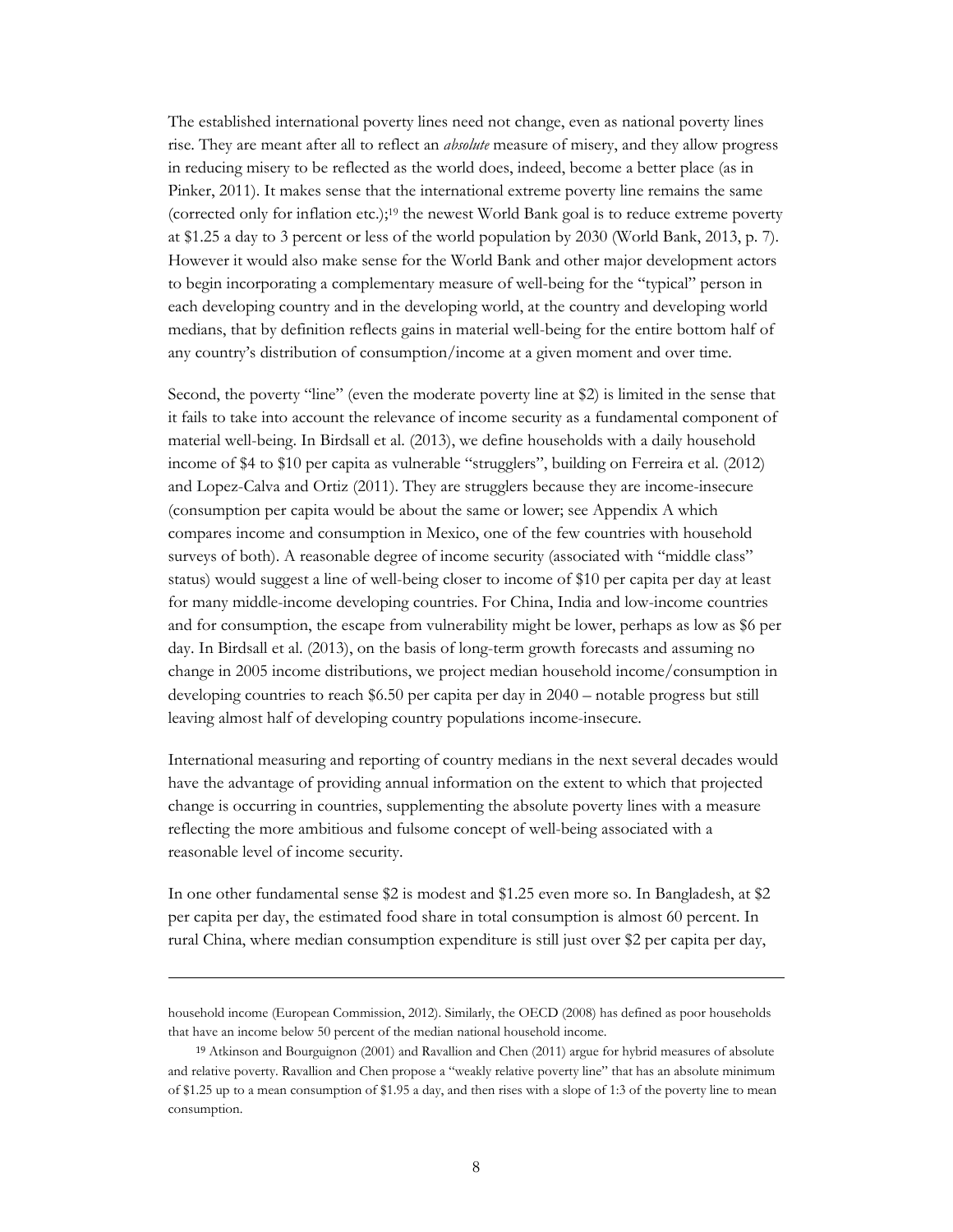estimated food shares for the median household are around 44 percent.20 This compares to an estimated food share of 15 percent for poor households in rich OECD countries (Pritchett and Spivack, 2013). The food shares in Bangladesh and rural China reflect greatly limited choices on other goods and services for one-half and more of households in these countries; they surely impose difficult and sometimes tragic choices on households between for example, critical health needs and schooling of children, particularly to the extent that health and other forms of social insurance are limited.

## **2.4 Median consumption reflects well not only well-being of individuals but the state of development broadly defined**

For more than two decades, the development community has relied implicitly if not explicitly on two measures to mark progress in developing and transitional countries: reductions in the rate and number of people below the poverty line and increases in or GDP (or GNI) per capita. Because neither takes into account initial distribution of income or changes in the distributions, neither is an adequate representation either of differences across countries or changes within countries over time in individual welfare. As a single measure, median household consumption expenditure or income per capita is better, in part because it reflects both growth or not in GDP and changes in distribution.

Neither changes in poverty nor changes in growth of GDP per capita are particularly useful in an instrumental sense for study of the determinants and the dynamics of development change for households. Poverty reduction as it turns out relies on growth measured in terms of GDP per capita, so that there is a wide consensus among analysts that growth is necessary if not sufficient for "development". It follows that reductions in poverty as a result of growth provide little or no information on what kind or pattern of growth is povertyreducing (and inequality reducing more generally), let alone what policies and interventions contributed to poverty reduction either independently or interacting positively with growth.

Pritchett et al. (2010) argue that development is better seen as a modernization process across four realms: the polity, the economy, social relations, and public administration – concepts that can be represented empirically by variables linked to policy and growth performance. Median income turns out to be associated with regulatory quality (a partial proxy for "public administration") and with "policies for social inclusion and equity"21, a

<u>.</u>

<sup>20</sup> For Bangladesh, we use primary survey data from the Household Income and Expenditure Survey (HIES) 2010 and find that in households with monthly income per capita of Tk 1,750 to Tk 2,500 (or \$1.70 to \$2.40 per capita per day at 2005 PPP), mean food consumption accounted for 59.2 percent of total household consumption in 2009. For China, we use regression-based estimates as described in Pritchett and Spivack (2013).

<sup>21</sup> We use the World Bank's annual Country Policy and Institutional Assessment (CPIA) score for to measure policies for social inclusion and equity at the country level. The assessment is used in the resource allocation process for the Bank's concessional lending window (IDA), and is calculated as a simple average of five indicators: gender equality, equity of public resource use, building human resources, social protection and labor, and policies and institutions for environmental sustainability.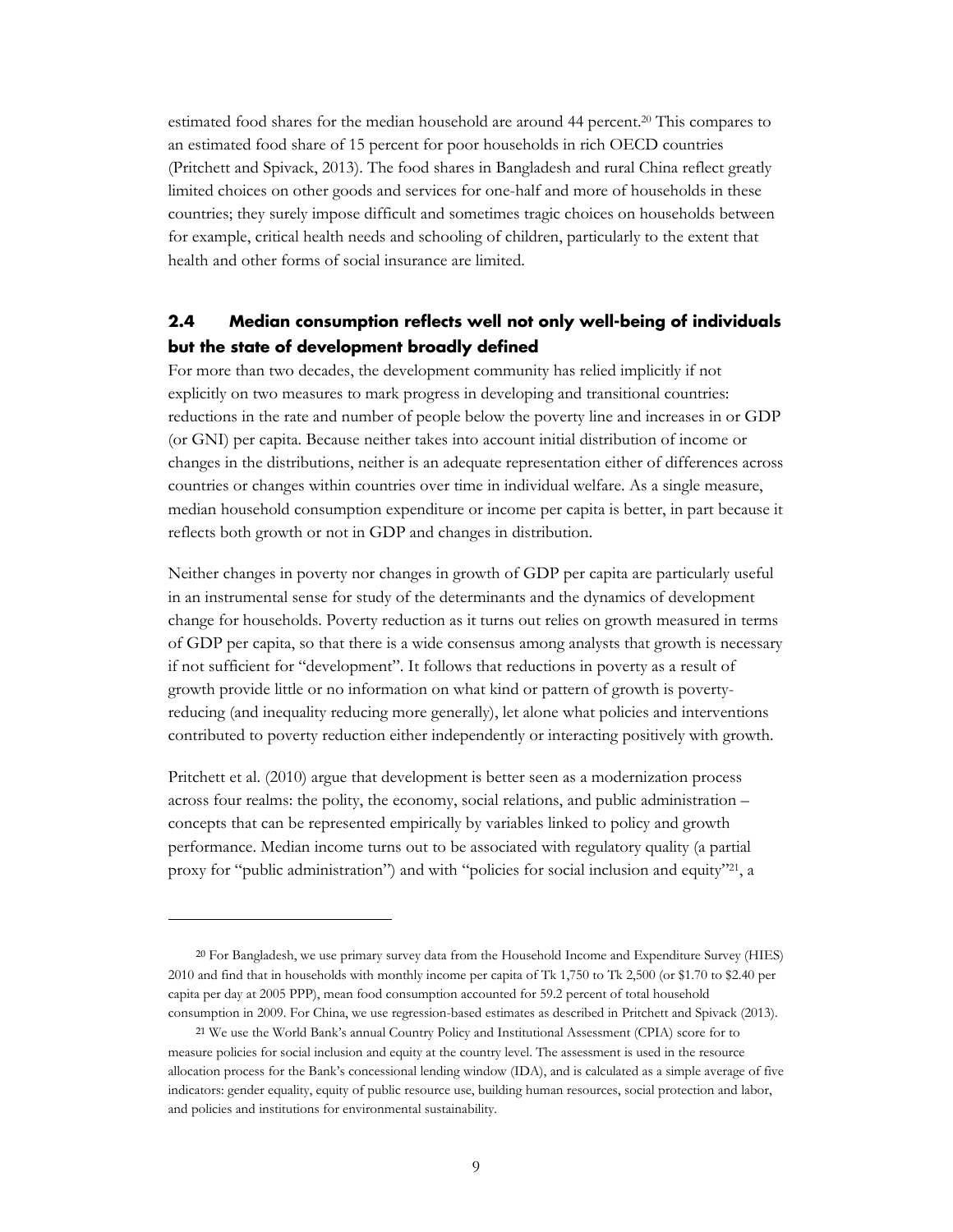possibly proxy for Pritchett's "social relations". However, the association is not necessarily greater than for GNI per capita (Figure 5).

Finally, in addition to its merits in terms of simplicity and accessibility, the median is robust (for example to underreporting of income and consumption which tends to be relatively greater at higher incomes), and durable. It is durable in the sense that it is and will remain politically salient in middle-income countries where median income is already well above the \$1.25 line (e.g. Tunisia with median consumption expenditure at about \$6.10 a day, Mexico with median consumption expenditure at about \$7 a day, Malaysia with median income at about \$9 a day). In some of these middle-income countries, where extreme poverty using the international "line" at \$1.25 still exists, a group of "new poor"<sup>22</sup> above \$1.25 but below \$10 will constitute a much larger share of the population than the poor or the secure middle class for the next several decades, and a key political as well as social challenge will be whether and by how much their income grows, and by how much relative to those already better off. That brings us to our next section.

# **3. The mean-to-median ratio as a simple measure of the distribution of material well-being**

The study of inequality has a long history in economics, and sustained increases in inequality in OECD countries<sup>23</sup> and the "success" in Latin America over the last decade<sup>24</sup> in tackling income inequality, combined with better and more widely available household survey data, have further revived interest in analyzing the distribution of well-being. The literature has proposed a wide range of summary measures of the complete distribution (such as the Gini coefficient or the Theil index) or ratios between the top and the bottom parts of the distribution.<sup>25</sup>

Here we do not aim to review the various conceptual concerns or discuss tradeoffs between different inequality measures, but simply suggest that the median, combined with a measure of average or mean well-being, provides a simple and reasonably good indicator of the extent to which the distribution of income or consumption expenditure (which turns out to be almost universally lognormal) is skewed to the right, and thus more or less concentrated (and

 $\overline{a}$ 

<sup>22</sup> See Birdsall et al., 2013.

<sup>23</sup> The OECD (2008, 2011) documents increasing income inequality in its member countries, particularly in English-speaking countries, some Scandinavian countries, and Israel. Corak (2013) focusses on rising income inequality in the United States, while Alvaredo et al. (2013) provide a historical perspective. Atkinson et al. (2011) provide a comprehensive review of a recent literature that is focusing on top incomes, mostly using income tax data.

<sup>24</sup> Lustig et al. (2013) show that income inequality measured by the Gini coefficient declined in 13 of 17 Latin American countries between 2000 and 2010.

<sup>25</sup> Atkinson (1970), Sen (1973), Foster and Sen (1997), and Cowell (2000) discuss various measures and their properties and provide a good overview of the vast literature.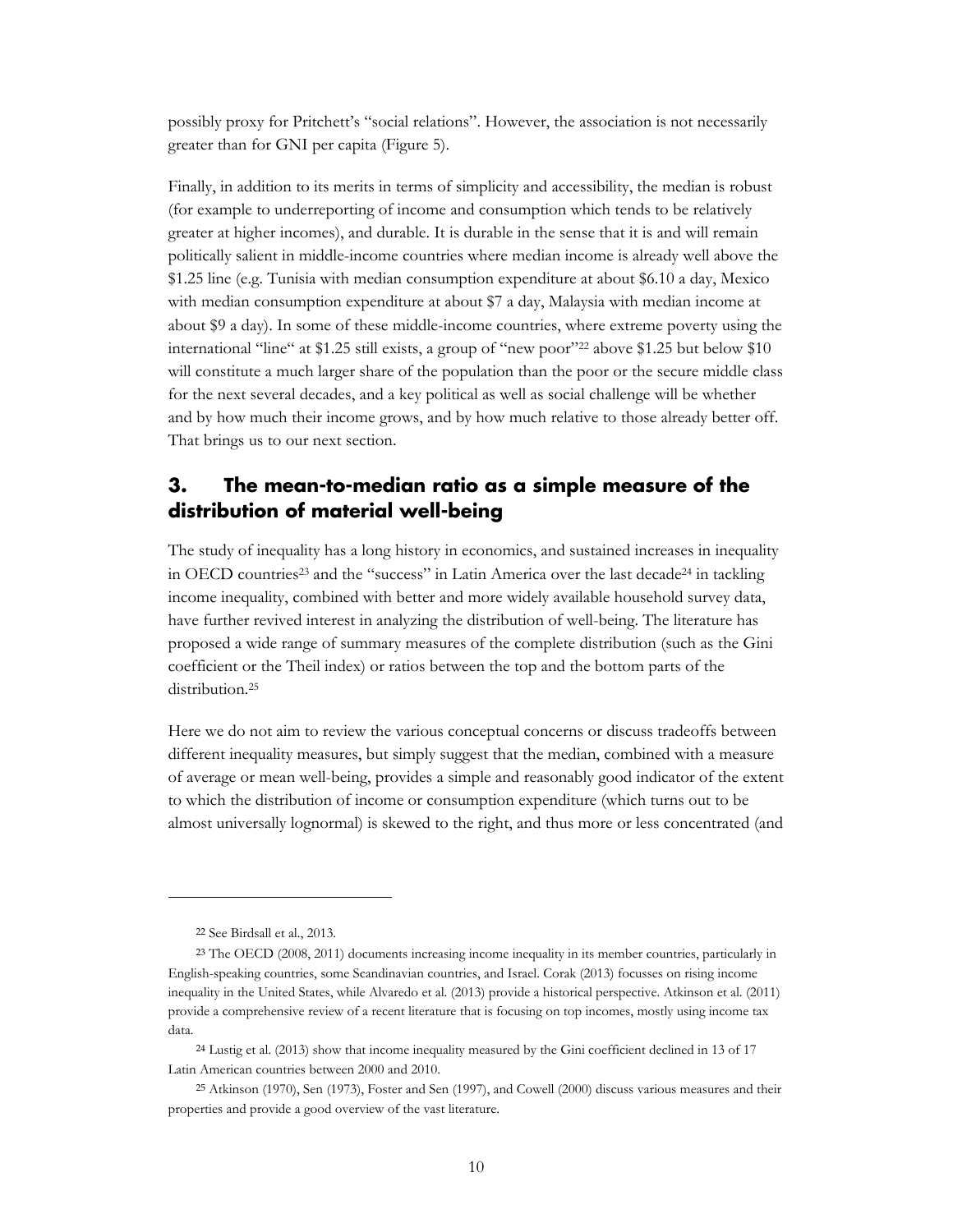thus more or less unqual) above the median.26 In that sense the median combined with generally well-known means (for example in the form of changes in the mean associated with growth rates) can be said to be a "distribution-aware" measure.

A simple way of combining the mean with the median is to calculate a ratio between the two.27 This provides a simple measure of skewness of the distribution.28 Figure 6 plots the mean-to-median ratio for developing countries, using data from the most recent year (mostly between 2007 and 2011), against the Gini, arguably the most commonly used inequality measure. It shows the former has been a reasonably good indicator of the latter; both measures weight more heavily the middle of distributions than the extreme. Figure 7 plots an index of the ratio of the mean to the median consumption expenditure in comparison to indices of the Gini and two other measures: the ratio of the  $90<sup>th</sup>$  percentile to the  $10<sup>th</sup>$ percentile of the consumption distribution, and the "Palma index", which is defined as the ratio of the consumption or income share of the top 10 percent to the bottom 40 percent.29 Figure 8 again plots the same for countries in Latin America for which survey data are in income not consumption terms.

The ratio of the 90<sup>th</sup> percentile to the 10<sup>th</sup> percentile and somewhat less so the Palma index are obviously more sensitive to distributional changes at the top of distributions than the Gini and the mean-to-median ratio. The  $p90/p10$  ratio, for example, is the only measure that picks up a slight decrease in Chilean inequality between the most recent two observations (Figure 8, panel d) and the only measure that picks up a slight increase in inequality in South Africa between the two most recent observations (Figure 7, panel c).

 $\overline{a}$ 

<sup>26</sup> Lopez and Serven (2014) demonstrate empirically using a large dataset of developing and high income countries that the observed distribution of per capita income and per capita consumption expenditure can be very closely approximated with a lognormal specification.

<sup>27</sup> The ratio of the mean to the median (or, somewhat less intuitively in positively skewed income distributions, the ratio of the median to the mean) has long been used in the literature, including in political economy models of redistribution. Wolfson (1994, 1997) proposes a measure of "polarization", the degree to which observations move from the middle of the distribution to the tails, to quantify the decline in the "middle class". The ratio of the median to the mean is one component of his measure (in addition to the share of income held by the bottom half of the population). On the concept of polarization, also see Foster and Wolfson (2010). More recently, Aaberge and Atkinson (2013) have described how the median acts as a "watershed" for the way in which different income transfers have different effects on reducing poverty, inequality, and polarization.

<sup>28</sup> Graphically, the inverse of the mean-to-median ratio is the slope of the tangent to the Lorenz curve at the median. As Wolfson (1997, p. 408) points out, one can construct a distribution in which an equalizing (Pigou-Dalton) transfer on one side of the median could theoretically move the Lorenz curve closer to the line of perfect equality and thus reduce the Gini coefficient, but leave the slope of the tangent at the median of the Lorenz curve unaffected. The ratio of the mean to median hence can be shown to violate the Pigou-Dalton principle, which requires that inequality rise in response to a (mean-preserving) transfer from a poorer to a richer person (Sen, 1973; Foster and Sen, 1997). By definition, the mean-to-median ratio also does not capture median- and meanpreserving transfers as in Aaberge and Atkinson (2013).

<sup>29</sup> Cobham and Sumner (2013).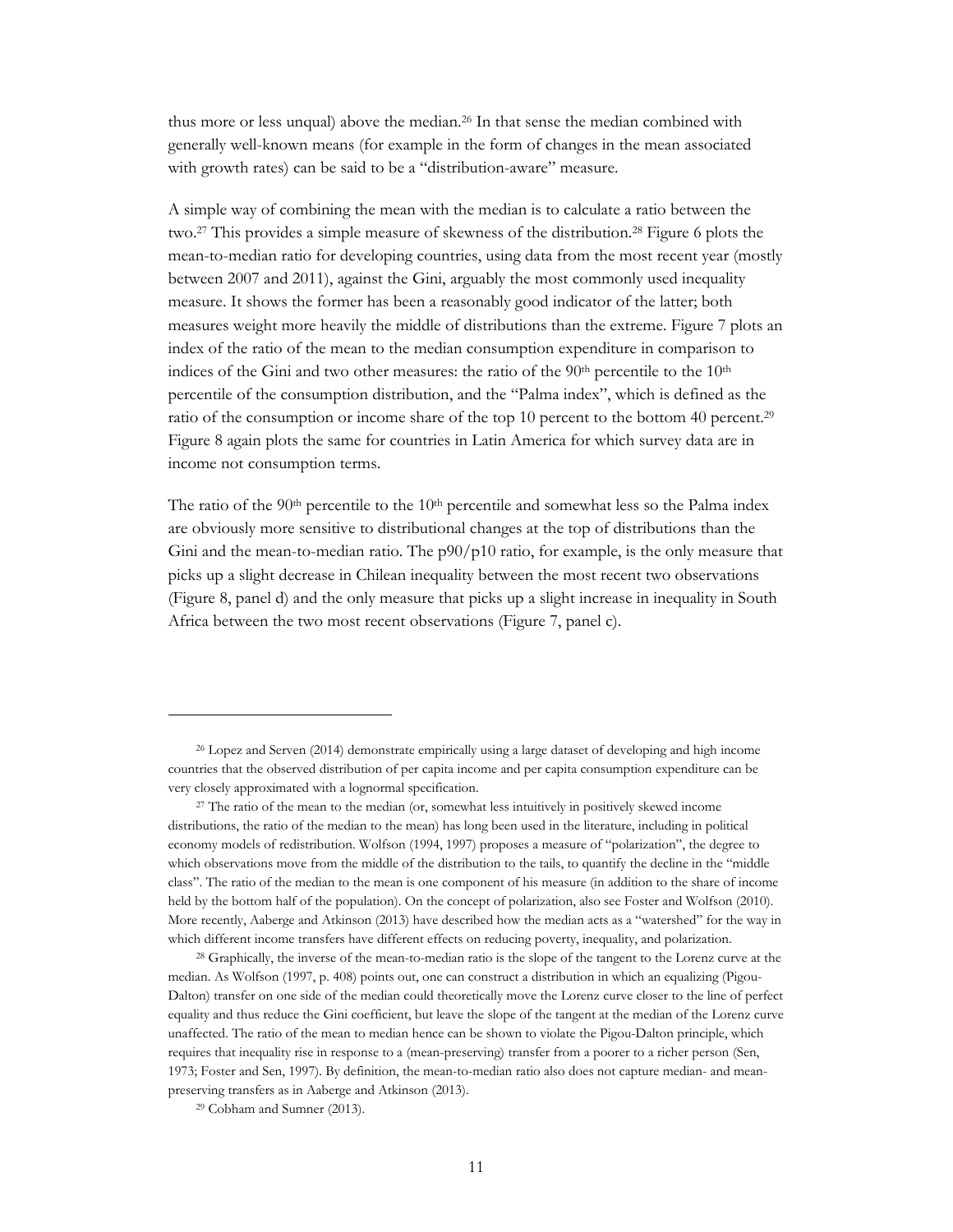Overall, comparison of the different inequality measures illustrates the more fundamental point that none of them is "objective", and that each of them embodies some concept of social welfare.

The comparisons also illustrate an advantage and at the same time a disadvantage of the mean-to-median ratio compared to the other "ratio" measures. It is less sensitive to underreporting of income (and consumption expenditure) at the top of distributions (that is greater than elsewhere in the distributions); at the same time it will be less sensitive to underreporting and shifts in the extent of any underreporting than a measure based only on the top 10 percent, and thus more robust.

Publicly available anonymous tax data would solve the problems of measurement and underreporting at the top of distributions, as is now the case for the United States and several other advanced economies.30 But relatively few developing countries have income tax systems in the first place. Underreporting at the top in household surveys would not be a problem were we able to use means or averages from national accounts data, which will include for example, the kind of windfall oil and other natural resource income which historically is associated with greater concentrations of income.31 However as we discussed above, the relationship between household survey and national accounts measures of mean income (and consumption) varies across countries and over time in a way that makes it silly to combine means from the latter with the median from the former as a measure of anything.

#### **4. Measuring shared development progress**

<u>.</u>

In the previous two sections we argued that the median is a good indicator of typical material well-being across countries and over time, and that the ratio of the mean to the median can be used as a good indicator of the distribution of well-being. In this section, we present a third application of the median that measures *change* in well-being over time within countries (or other groups) independent of its initial absolute level and distribution. We argue that the change in the mean-to-median ratio can be an easily accessible post-2015 indicator of shared development progress. More specifically, we propose that the rate of increase in median consumption expenditure or income after taxes and transfers exceed the rate of increase in average consumption or income in the same period.

We have shown that the mean-to-median ratio tracks the Gini coefficient reasonably well as a measure of inequality at a point in time. The same is true for individual countries over time. Figure 9 plots median and mean consumption expenditure along with the Gini since 1980 for Uganda, India, South Africa and Mexico; and Figure 10 does the same for countries

<sup>30</sup> See Piketty and Saez (2003) for their study on the US. Atkinson et al. (2011) provide a recent summary. Country data from the recent literature is accessible online through the "World Top Incomes Database" (http://topincomes.g-mond.parisschoolofeconomics.eu, last accessed January 2014).

<sup>31</sup> As in Acemoglu and Robinson (2012) and, for Latin America, Sokoloff and Engerman (2000).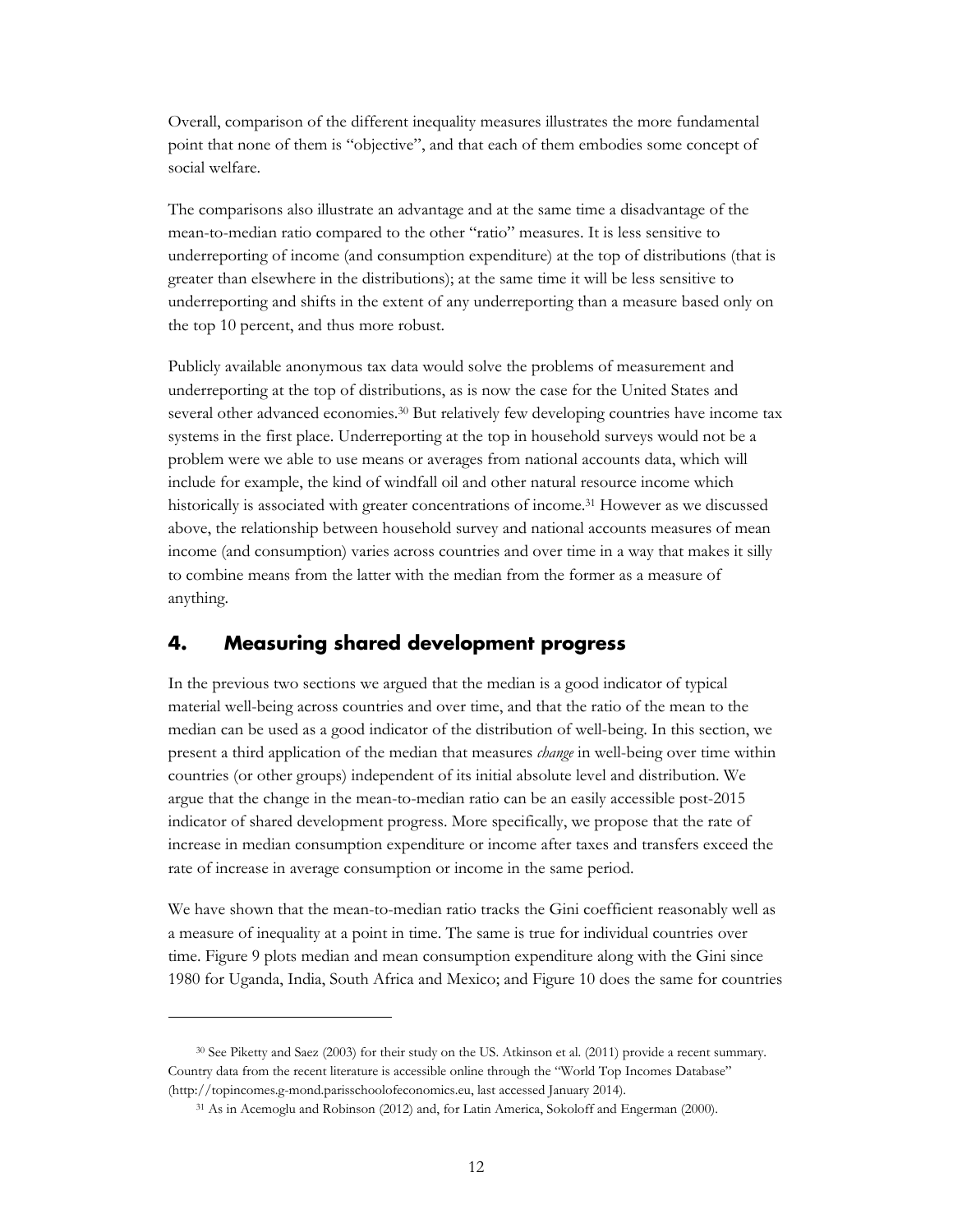of Latin America where income is the indicator of material well-being. In these figures, the horizontal line at \$3 per capita per day (left axis) marks the approximate median income for the entire developing world population32 and at 0.4 (right axis) the approximate median Gini coefficient in the latest year of observation.

South Africa in panel (c) and Mexico in panel (d) of Figure 9 illustrate why the median in relation to the mean adds to understanding of the distributional impact of growth in the two countries: In South Africa, the median remained almost stagnant while the mean grew substantially. Inequality, as indicated by the Gini coefficient, meanwhile increased from an already high 0.59 in 1993 to 0.63 in 2009, the highest value in the sample. In Mexico, where inequality measured by the Gini coefficient has fallen from 0.52 in 1992 to 0.47 in 2010, the mean and the median both increased at similar rates. The same positive trend over the last decade can be seen in Brazil, Chile, and Peru.

Similarly, Figure 11 illustrates the change in the mean-to-median ratio for the United States and compares it to the change in the Gini coefficient. The left panel shows the stagnation of real median household income vis-à-vis real mean household income over the last four decades. Between 1975 and 2012, median household income increased by about 11.4 percent, while mean household income increased by about a third. In 2012, the mean income in the US was about 40 percent higher than median income. The mean-to-median ratio closely tracks the Gini coefficient over the same period, which increased from about 0.4 in 1976 to almost 0.48 in 2012.

Figure 12 illustrates the same point for South Africa and Mexico using growth incidence curves of household consumption expenditure since the early to mid 1990s. For each point in the initial consumption distribution, we calculate the real percentage change between the first and the last cross-section. The two different shapes tell a story of redistribution and declining inequality in Mexico compared to more unequal growth and increasing inequality in South Africa. The typical, i.e. median, household in South Africa gained much less than indicated by the average, i.e. mean, growth rate, which is mostly driven by the consumption growth at the top of the distribution (1.95 percent p.a. at the median compared to 3.42 percent p.a. at the mean). In Mexico, the typical household gained more than the average (1.86 percent p.a. at the median compared to 1.44 percent p.a. at the mean).33

Our proposed measure – the change in income or consumption expenditure at the median compared to the change in the mean – is closely related to the concept of shared prosperity, which the World Bank recently announced as a second organizational goal in addition to virtual elimination of extreme poverty; the Bank aims to "foster income growth of the

 $\overline{a}$ 

<sup>32</sup> Based on calculations in Birdsall et al., 2013.

<sup>&</sup>lt;sup>33</sup> This is also reflected in Figure 4, in which we compare changes in survey medians and means to national accounts-based changes in means, using an index for each measure. Using these indices, median consumption has risen faster than GNI in Mexico, but slower than in South Africa – consistent with the growth incidence curves. But as noted above, we cannot be confident in the stability of the relationship between national accounts measures and survey measures over time, any more than across countries.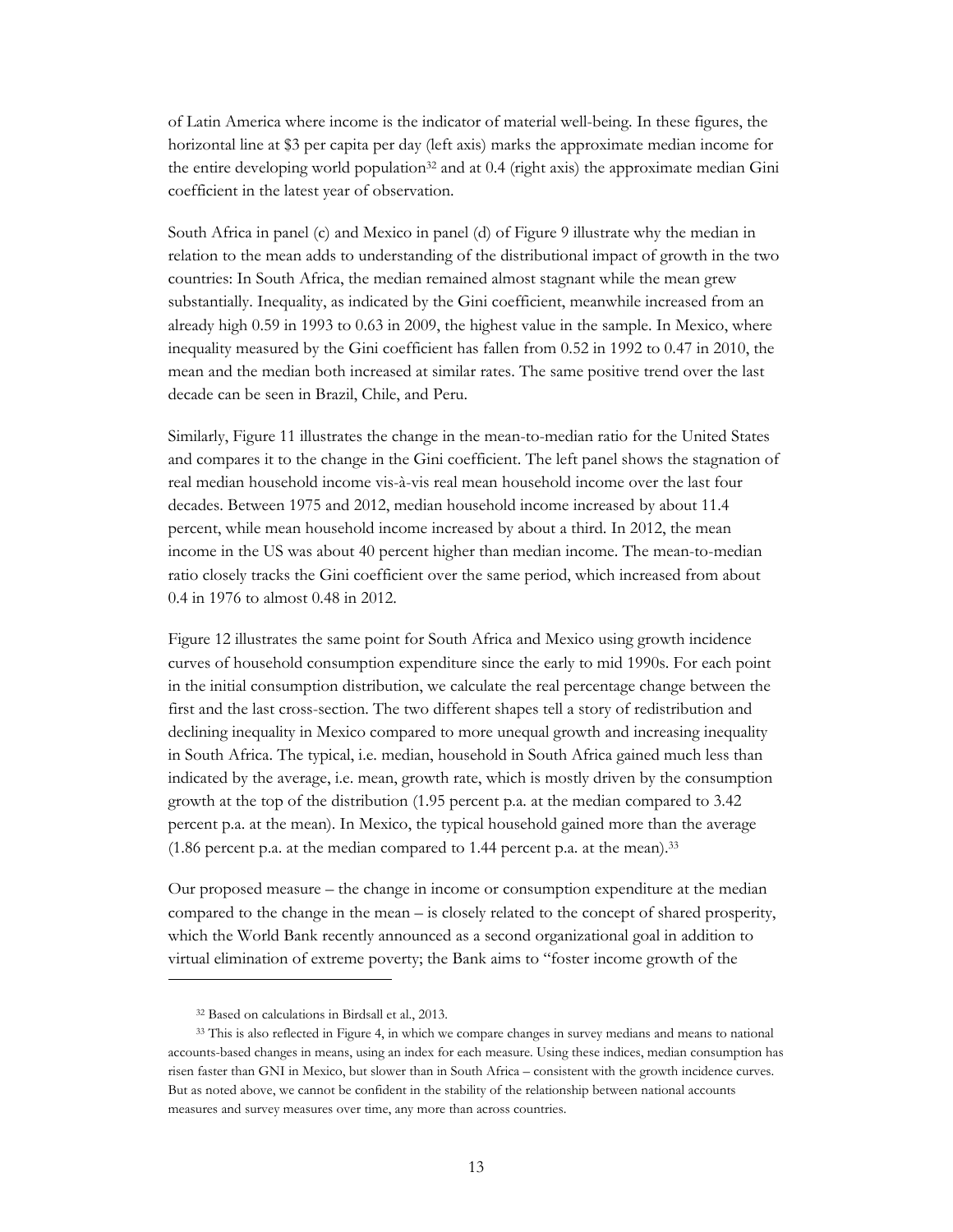bottom 40 percent of the population in every [developing] country."34 Based on household survey data, the World Bank plans to measure and report the growth rate of mean income (or consumption) of the bottom 40 percent of the distribution, presumably then to compare it to the growth rate of mean income (or consumption) of the total population.35

In Figure 13 we illustrate how the World Bank's shared prosperity indicator and our meanto-median approach perform against the Gini. In panel (a) we construct the World Bank indicator for a sample of 50 countries during the period from circa 1995 to 2010, again using data publicly available through the World Bank's PovcalNet website. Each observation is scaled according to the absolute change in the Gini coefficient in the same period where the color of the circle indicates the direction of the change (red circles indicate a country that has become more unequal, green circles indicate a country that has become more equal).

Panel (a) shows again as in the figures above impressive reductions in inequality e.g. in Brazil and Mexico and large increases in inequality in countries including China, South Africa, and India. In 26 out of 28 countries that saw a decrease in their Gini coefficient, growth for the bottom 40 percent of the population was faster than growth for the average of the population. Similarly, in 21 out of 22 countries that saw an increase in income inequality, growth for the bottom 40 percent was slower than growth for the population average.36Against the benchmark of the Gini coefficient, the World Bank's indicator works well. Countries that are above the 45 degree line are "good" performers on shared development progress, and countries below the line are bad performers.

Panel (b) does the same exercise but this time for the change in the median compared to the change in the mean. It shows that there is not much difference between reporting on the growth in the mean consumption expenditure (income) of the bottom 40 percent on the one hand, and reporting the change in the mean-to-median ratio. Not surprisingly in this panel the countries cluster closer to the 45 degree line. However, it is still the case that in 26 out of the 28 countries that saw a decrease in income inequality, the average annual change of the median was greater than the average annual change of the population mean. In 18 out of 22 countries that saw an increase in income inequality, change of the median was less than the change of the mean.37

<u>.</u>

<sup>34</sup> World Bank, 2013, p.7.

<sup>35</sup> The Bank's approach is, perhaps by coincidence, related to the findings of Cobham and Sumner (2013), who based on an empirical observation by Gabriel Palma argue that the middle of the income distribution is much more stable over time than the bottom 40 percent and the top 10 percent of the distribution.

<sup>36</sup> Vietnam and Mozambique are the only two cases in which the growth rate of the bottom 40 percent was slower than the growth rate of the population mean while the Gini coefficient decreased. Zambia is the only country in which the Gini coefficient indicated an increase in inequality while the growth rate of the bottom 40 percent was faster than the growth of the population mean.

<sup>37</sup> Azerbaijan and the Philippines are the only the countries in which the Gini coefficient indicated a reduction in inequality, but the growth rate of the median was slower than the growth rate of the mean. In Mauritania, Cambodia, Honduras, and Bolivia, the Gini coefficient increased but growth at the median was faster than the growth of the mean.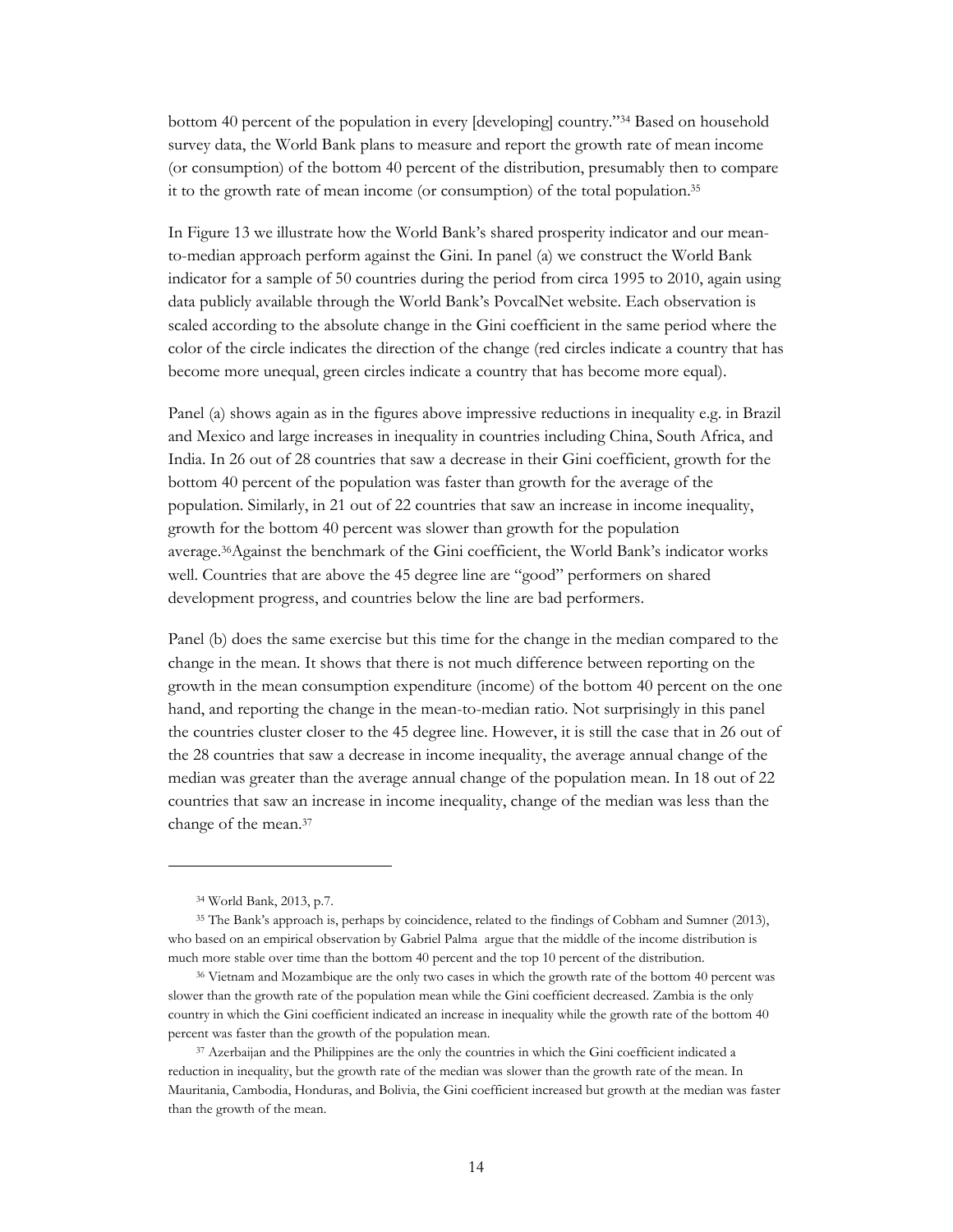There are two advantages of the mean/median comparison over the growth of the bottom 40 percent, in addition to the former's simplicity and greater accessibility. First, it incorporates an explicit comparison of the change in income for the typical person at the median to the average change (tied to the well-understood growth of the economy). Second, it does not require a calculation of the total average growth rate for the bottom 40 percent from one period to the next, but simply a comparison of the change in income at the median at two points in time. Figure 14 illustrates that the two indicators track each other closely over time.

In addition to measuring the change at the median, we propose a second (maybe more ambitious) adjustment to the indicator: Median consumption expenditure or income should be measured after taxes and transfers. Recent work of Lustig and Higgins (2013) demonstrates the feasibility of estimating the effects of taxes and transfers on households in different income and consumption categories and demonstrates the redistributive impact of the fiscal system. Measuring household-survey median consumption expenditure or income with respect to different consumption or income concepts<sup>38</sup> not only takes into account the effect of the distributional pattern of growth in market terms, but also the additional effect of policy "effort" reflected in taxes and transfers.

Finally, we re-iterate our earlier point that the collection of reliable household survey data of consumption or income should continue to be a priority for the international development community. Panel (c) of Figure 13 illustrates for the same set of countries as above the difference between growth at the survey median and the growth of the mean, with the mean in this instance measured by the national accounts measure of GNI per capita growth. While the general pattern seems roughly comparable to panels (a) and (b), the dispersion again illustrates Deaton's earlier point that there is "little choice but to use the surveys".

# **5. Conclusion: Survey-based measures as development indicators for a new era**

Neither reductions in the poverty rate and nor increases in GDP per capita are adequate to measure changes in material well-being for the typical person in most developing countries, or to measure development progress broadly conceived to include social and political modernization, as in Pritchett et al. (2010).39 Most of the world's extreme poor now live in countries like Brazil, China, India and Nigeria that are enjoying reasonable growth and have become "middle-income" countries<sup>40</sup> with large and growing numbers of people in the

<u>.</u>

<sup>38</sup> See Lustig and Higgins (2013) for a more technical overview.

<sup>39</sup> Even the Human Development Index seems inadequate, though its popularity speaks to the interest in a broader measure. Cf. note 7.

<sup>40</sup> The World Bank currently defines low-income countries as those where per capita GNI is at or below \$1,035 a year, using the World Bank Atlas method. Cf. note 10.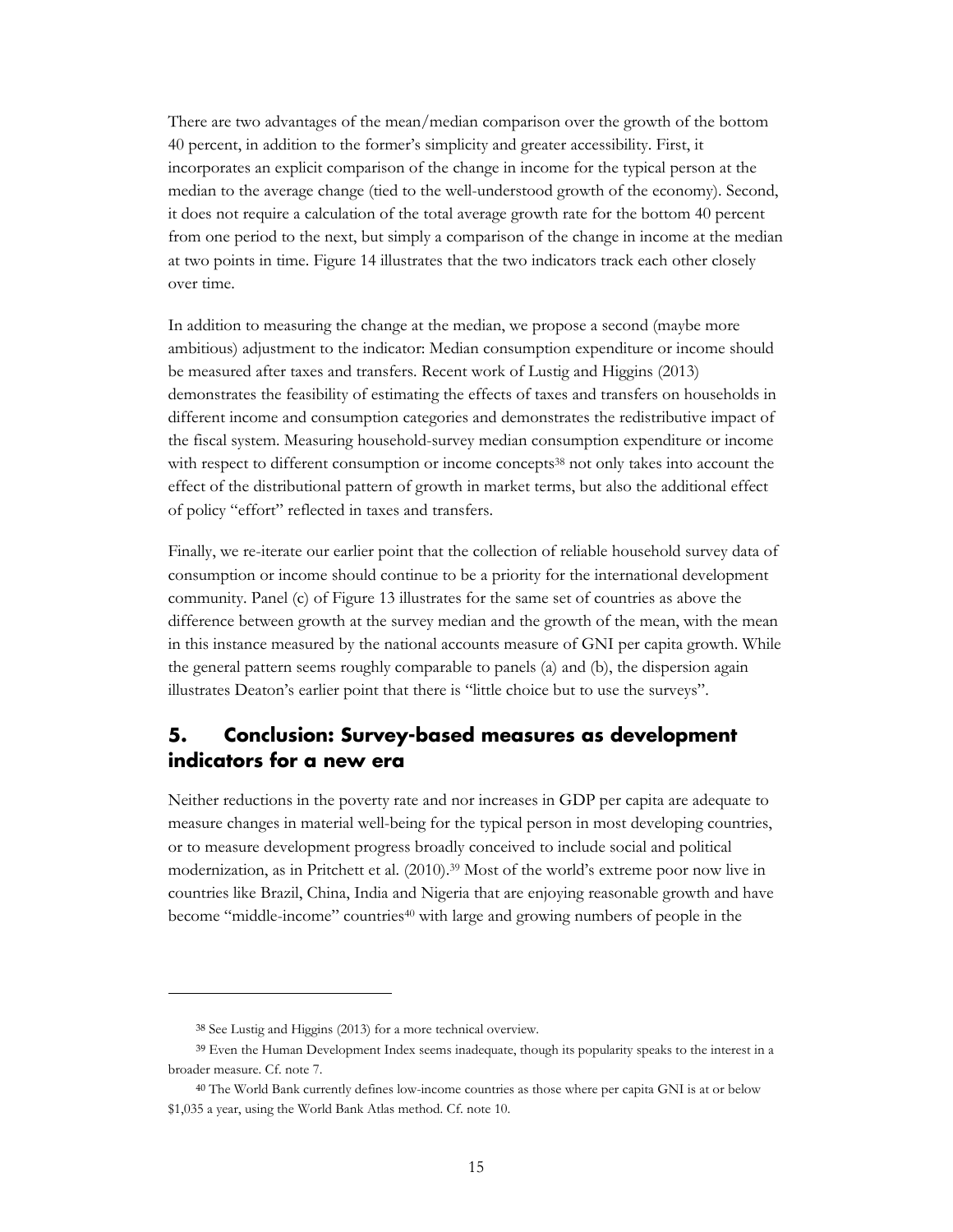"middle class".41 In many of those countries it is the actual or perceived concentration of income at the top that is viewed as unfair and unreasonable – and as a possible economic and political constraint to increasing the opportunities and incomes of those at the bottom.42 Attention to median income makes sense for these countries over the next several decades. In the long run those countries are likely to follow the United States, where there is frequent reference in the media to failure of median household income and median wages to rise in the last decade.43

Meanwhile rising inequality, including in the high-income countries, has become associated with "globalization", and popular resentment following the global financial crisis of 2008-09 of bankers and political insiders has put the idea of elite capture on the agenda. The Arab Spring, the recent protests in Brazil, Chile, and Turkey, and the "we are the 99 percent" encampments in the United States, all seem to reflect a deep concern that political systems are ridden with abuse by economic and political insiders at the top. In economic terms, the resentment reflects concern that insiders are holding on to rents and creating barriers to competition and to creative destruction. One apparent result: in the UN-sponsored consultations in more than 70 countries, a widespread people's constituency for including attention to inequality in the post-2015 development framework.44

In this paper we propose a simple and easily understood measure of material well-being, and of change in material well-being of the "typical" person in developing countries, i.e. of the person or household who is at the median of the distribution of per capita consumption expenditure. We argue that this measure has three advantages: simplicity and accessibility, durability, and relevance as a broad reflection of the development as a modernization process.

We argue that

 $\overline{a}$ 

 median consumption per capita is for developing countries as good or better as a measure of material well-being as the poverty rate (and clearly better than GNI per capita) for countries or groups of people within countries,45 combining information on the poverty rate and the poverty gap while also reflecting well the level of development broadly conceived in social and political terms;

<sup>41</sup> Birdsall, 2010; Sumner, 2012. As we will note below, we do not agree with the expansive definition of the "middle class" in the developing countries to include everyone above the international or national poverty line.

<sup>42</sup> Sumner, 2012.

<sup>43</sup> DeNavas-Walt et al. (2012) provide official estimates of the median household income by the US Census Bureau. Mishel and Gee (2012) demonstrate that median real hourly wages remained virtually stagnant between 1973 and 2011.

<sup>44</sup> Compare remarks by Rebeca Grynspan summarized here: http://www.cgdev.org/blog/whether-andhow-measure-inequality-post-2015 (last accessed September 26, 2013)

<sup>45</sup> This follows the approach in the report of the high-level panel on the post-2015 development agenda (United Nations, 2013), which recommends "that indicators be disaggregated to allow targets to be measured in various dimensions, by gender, geography, age, and ethnicity" (p. 58).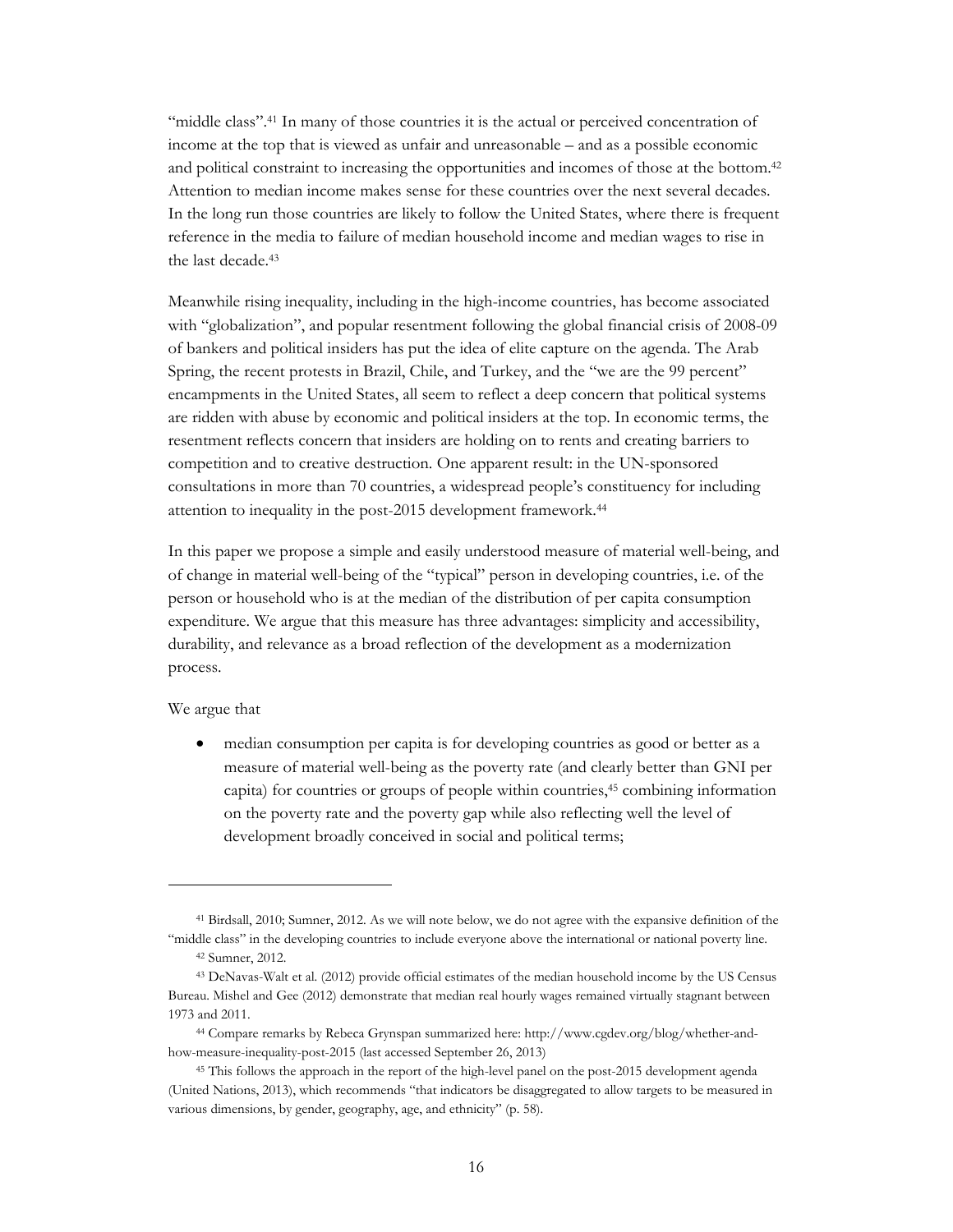- is "good enough" as a measure of inequality, when compared to mean consumption per capita, capturing for all practical purposes information equivalent to widely used measures of inequality including the Gini coefficient;
- and is "good enough" as a measure of changes in inequality over time when change at the median is compared to the mean, capturing the same information as the new World Bank measure of "shared prosperity".

Compared to the typical measures, we argue that a focus on the median and on changes in material well-being at the median in not only good enough as outlined above but has at least three additional advantages. In contrast to the typical measures using a poverty line, it is durable i.e. it will have political salience in all developing countries, including the uppermiddle-income developing countries, even as average per capita income increases in the next several decades. It better reflects broader measures of development. And in contrast to the World Bank measure of shared prosperity, the median when compared to the mean reflects changes at the top of the distribution (and without imposing any prior about at what percentile at the top).

Our good enough measure relies heavily on availability from household surveys of data on consumption (or income, though we prefer consumption, see Appendix A), in PPP terms, and ideally if not at annual frequency then at least every few years. We applaud the work at the World Bank, the United Nations and other development institutions to support the collection and management of these data, particularly in low-income countries that can benefit from technical and financial support for collection and analysis of this basic data, and urge greater attention to making these data fully accessible to the research community. We hope that the post-2015 development framework includes attention to the logic of creating the global public good such data represent in permitting broader learning about the determinants and consequences of development broadly conceived.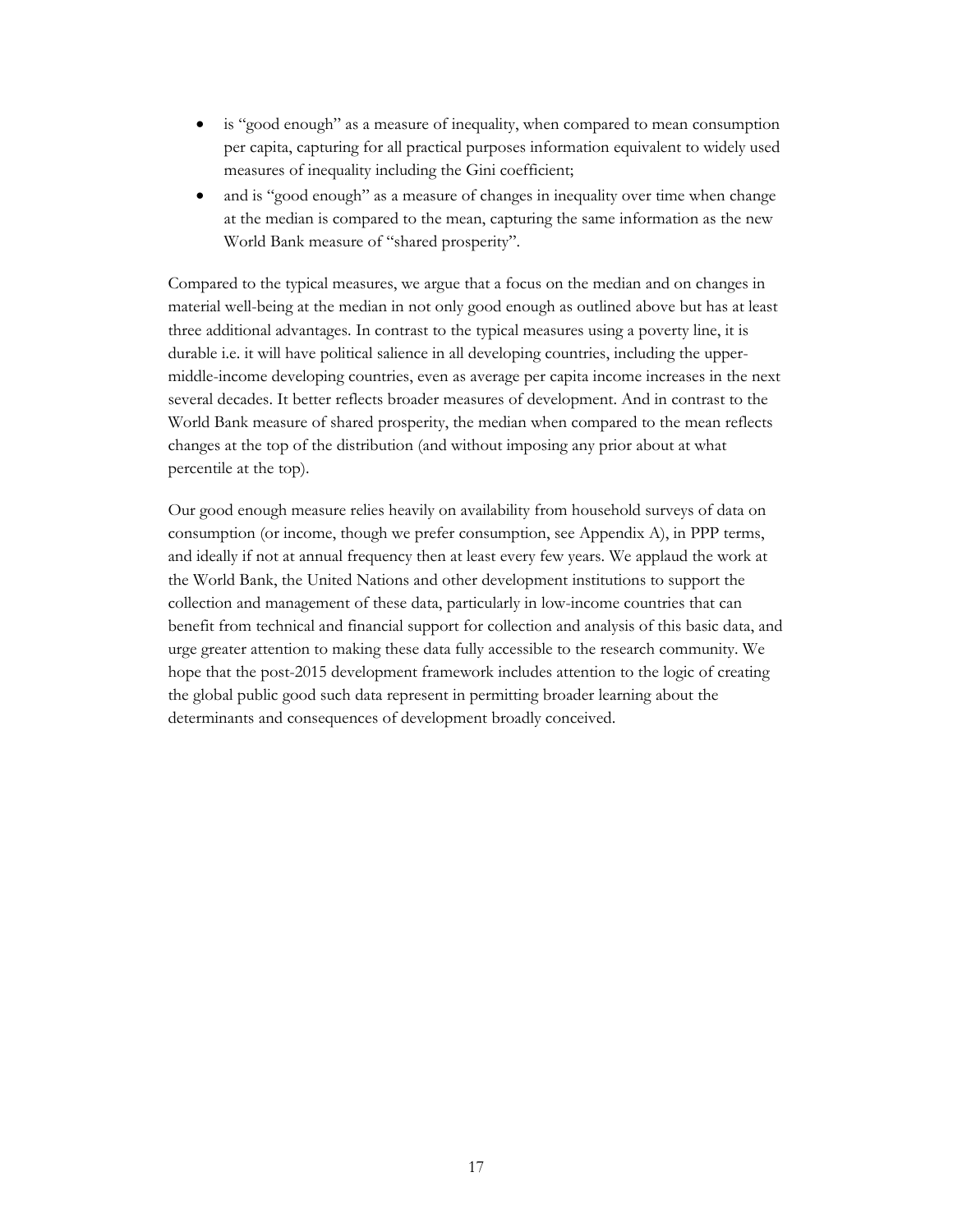## **Bibliography**

- Aaberge, Rolf, and Anthony B. Atkinson. 2013. "The Median as Watershed". Discussion Papers 749. Oslo: Statistics Norway, Research Department.
- Acemoglu, Daron, and James A. Robinson. 2012. *Why Nations Fail: The Origins of Power, Prosperity and Poverty*. 1st ed. New York, NY: Crown Publishers.
- Ahluwalia, Montek S., Nicholas G. Carter, and Hollis B. Chenery. 1979. "Growth and Poverty in Developing Countries." *Journal of Development Economics* 6 (3): 299–341.
- Ahluwalia, Montek S., John H. Duloy, Graham Pyatt, and T. N. Srinivasan. 1980. "Who Benefits from Economic Development? Comment." *American Economic Review* 70 (1): 242–45.
- Alvaredo, Facundo, Anthony B Atkinson, Thomas Piketty, and Emmanuel Saez. 2013. "The Top 1 Percent in International and Historical Perspective." *Journal of Economic Perspectives* 27 (3): 3–20.
- Anand, Sudhir, and Paul Segal. 2008. "What Do We Know about Global Income Inequality?" *Journal of Economic Literature* 46 (1): 57–94.
- Atkinson, Anthony B, Thomas Piketty, and Emmanuel Saez. 2011. "Top Incomes in the Long Run of History." *Journal of Economic Literature* 49 (1): 3–71.
- Atkinson, Anthony B. 1970. "On the Measurement of Inequality." *Journal of Economic Theory* 2 (3): 244–263.
- Atkinson, Anthony B., and François Bourguignon. 2001. "Poverty and Inclusion from a World Perspective." In *Governance, Equity, and Global Markets: The Annual Bank Conference on Development Economics - Europe*, edited by Joseph E. Stiglitz and Pierre-Alain Muet, 151–166. Oxford: Oxford University Press.
- Attanasio, Orazio P., and Miguel Székely. 1999. "An Asset-Based Approach to the Analysis of Poverty in Latin America". Working Paper 376. Washington, DC: Inter-American Development Bank.
- Birdsall, Nancy. 2006. "The World Is Not Flat: Inequality and Injustice in Our Global Economy". WIDER Annual Lecture 9. Helsinki: UNU World Institute for Development Economics Research.
	- ———. 2010. "The (Indispensable) Middle Class: Or, Why It's the Rich and the Rest, Not the Poor and the Rest". Working Paper 207. Washington, DC: Center for Global Development.
- Birdsall, Nancy, Nora Lustig, and Christian J. Meyer. 2013. "The Strugglers: The New Poor in Latin America?" Working Paper 337. Washington, DC: Center for Global Development.
- Chen, Shaohua, and Martin Ravallion. 2010. "The Developing World Is Poorer Than We Thought, but No Less Successful in the Fight Against Poverty." *The Quarterly Journal of Economics* 125 (4): 1577–1625.
- Cobham, Alex, and Andy P. Sumner. 2013. "Is It All About the Tails? The Palma Measure of Income Inequality". Working Paper 343. Washington, DC: Center for Global Development.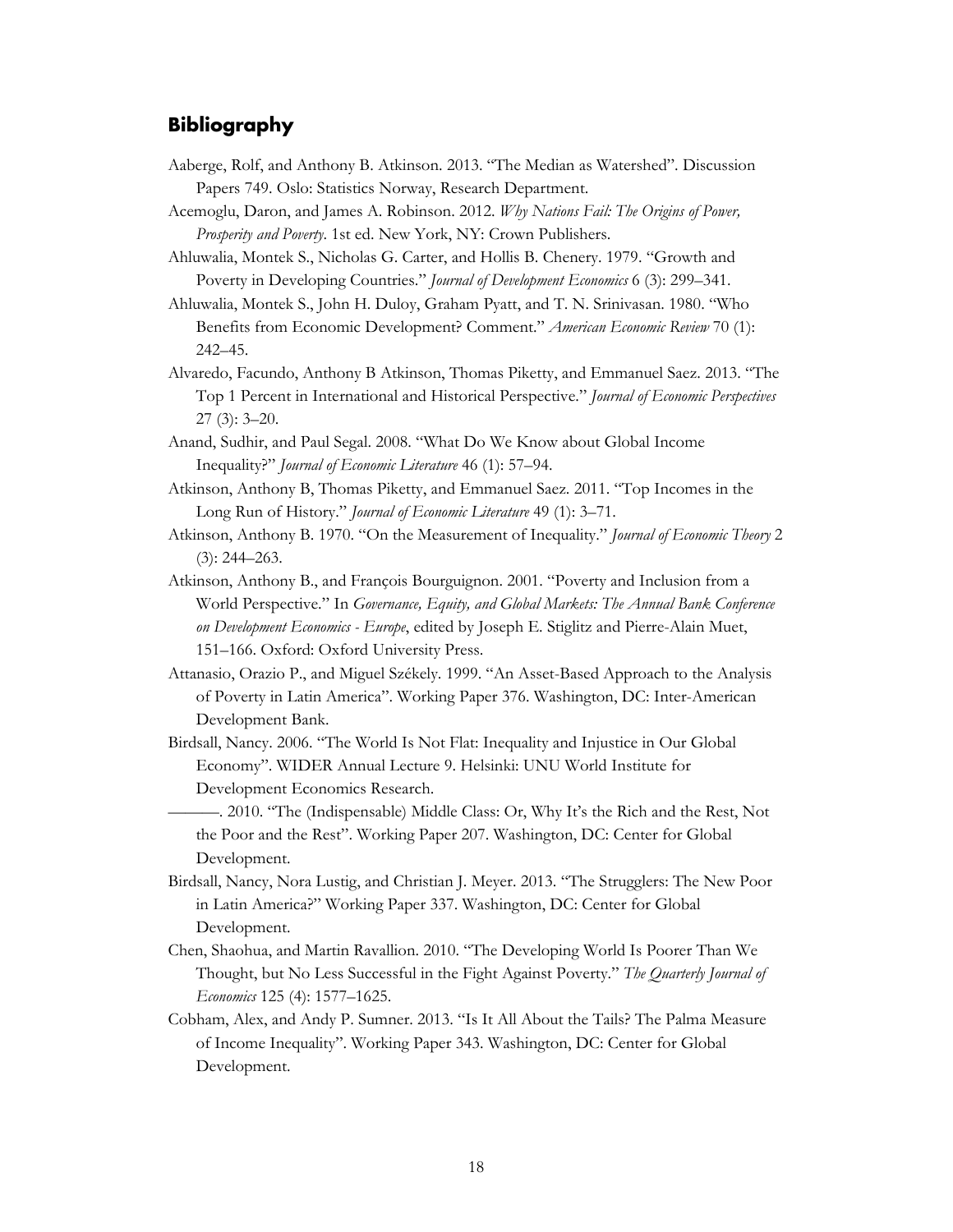- Commission of the European Communities, International Monetary Fund, Organisation for Economic Co-operation and Development, United Nations, and World Bank. 1993. *System of National Accounts 1993*. System of National Accounts. Brussels/Luxembourg, New York, Paris, Washington DC.
- Corak, Miles. 2013. "Income Inequality, Equality of Opportunity, and Intergenerational Mobility." *Journal of Economic Perspectives* 27 (3): 79–102.
- Cowell, Frank A. 2000. "Measurement of Inequality." In *Handbook of Income Distribution*, edited by Anthony B. Atkinson and François Bourguignon, 1:87–166. Handbooks in Economics 16. Amsterdam: Elsevier.
- Datt, Gaurav, and Martin Ravallion. 2002. "Is India's Economic Growth Leaving the Poor Behind?" Policy Research Working Paper 2846. Washington, DC: The World Bank.
- Deaton, Angus. 2005. "Measuring Poverty in a Growing World (or Measuring Growth in a Poor World)." *The Review of Economics and Statistics* 87 (1): 1–19.
- Deaton, Angus, and Margaret Grosh. 2000. "Consumption." In *Designing Household Survey Questionnaires for Developing Countries: Lessons from 15 Years of the Living Standards Measurement Study*, edited by Margaret Grosh and Paul Glewwe, 1:91–133. Washington, DC: The World Bank.
- Deaton, Angus, and Valerie Kozel. 2005. "Data and Dogma: The Great Indian Poverty Debate." *The World Bank Research Observer* 20 (2): 177–199.
- Deaton, Angus, and John Muellbauer. 1980. *Economics and Consumer Behavior*. New York, NY: Cambridge University Press.
- Deaton, Angus, and Salman Zaidi. 2002. "Guidelines for Constructing Consumption Aggregates for Welfare Analysis". Living Standards Measurement Study (LSMS) Working Paper 135. Washington, DC: The World Bank.
- Deininger, Klaus, and Lyn Squire. 1996. "A New Data Set Measuring Income Inequality." *World Bank Economic Review* 10 (3): 565–91.
- ———. 1998. "New Ways of Looking at Old Issues: Inequality and Growth." *Journal of Development Economics* 57 (2): 259–287.
- DeNavas-Walt, Carmen, Bernadette D. Proctor, and Jessica C. Smith. 2012. *Income, Poverty, and Health Insurance Coverage in the United States: 2011*. Current Population Reports P60- 243. Washington, DC: US Government Printing Office.
- European Commission. 2012. *Measuring Material Deprivation in the EU: Indicators for the Whole Population and Child-Specific Indicators*. 2012th ed. Eurostat Methodologies and Working Papers. Luxembourg: Publications Office of the European Union.
- Ferreira, Francisco H. G., Julian Messina, Jamele Rigolini, Luis-Felipe López-Calva, Maria Ana Lugo, and Renos Vakis. 2012. *Economic Mobility and the Rise of the Latin American Middle Class*. Washington, DC: The World Bank.
- Fields, Gary S. 1977. "Who Benefits from Economic Development? A Reexamination of Brazilian Growth in the 1960's." *American Economic Review* 67 (4): 570–82.
- Foster, James E., and Michael C. Wolfson. 2010. "Polarization and the Decline of the Middle Class: Canada and the U.S." *The Journal of Economic Inequality* 8 (2): 247–273.
- Foster, James, and Amartya Sen. 1997. *On Economic Inequality*. Expanded edition. Oxford: Oxford University Press.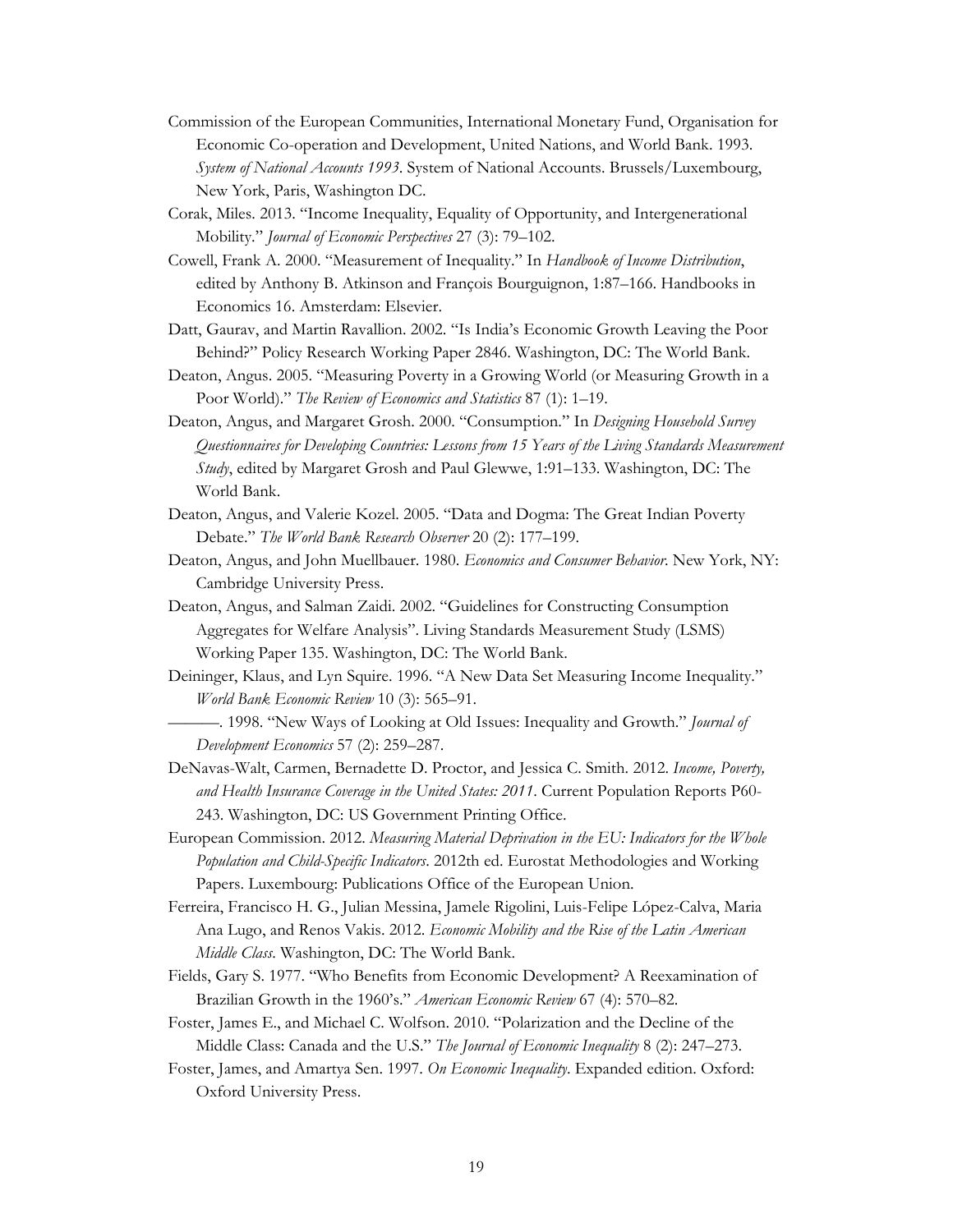- Graham, Carol, and Stefano Pettinato. 2002. *Happiness and Hardship: Opportunity and Insecurity in New Market Economies*. Washington, DC: Brookings Institution Press.
- Independent Evaluation Group. 2011. "Marrakech Action Plan for Statistics, Partnership in Statistics for Development in the 21st Century, Trust Fund for Statistical Capacity Building". Global Program Review, Volume 5, Issue 3. Washington, DC: The World Bank Group.
- Instituto Nacional de Estadística y Geografía (INEGI). 2013a. *Encuesta Nacional de Ingresos Y Gastos de Los Hogares (ENIGH) 2012: Nueva Construcción de Ingresos Y Gastos. Diseño Conceptual Y Definición de Categorías Y Variables.* Aguascalientes: Instituto Nacional de Estadística y Geografía.
- ———. 2013b. "Encuesta Nacional de Ingresos Y Gastos de Los Hogares (ENIGH) 2012". Boletín de Prensa 278/13. Aguascalientes: Instituto Nacional de Estadística y Geografía. http://www.inegi.org.mx/inegi/contenidos/espanol/prensa/boletines/boletin/Comuni cados/Especiales/2013/Julio/comunica5.pdf.
- Inter-American Development Bank. 1999. *Facing Up to Inequality in Latin America*. Economic and Social Progress Report (IPES) 1998/1999. Baltimore, MD: Johns Hopkins University Press.
- Klugman, Jeni, Francisco Rodríguez, and Hyung-Jin Choi. 2011. "The HDI 2010: New Controversies, Old Critiques." *Journal of Economic Inequality* 9 (2): 249–288.
- Londoño, Juan Luis, and Miguel Székely. 1997. "Persistent Poverty and Excess Inequality: Latin America, 1970-1995". Working Paper 357. Washington, DC: Inter-American Development Bank.
- Lopez, Humberto, and Luis Serven. 2014. "A Normal Relationship? Poverty, Growth, and Inequality." *Annals of Economics and Finance* 15 (2): 593–624.
- López-Calva, Luis F., and Eduardo Ortiz-Juarez. 2011. "A Vulnerability Approach to the Definition of the Middle Class". Policy Research Working Paper Series 5902. Washington, DC: The World Bank.
- López-Calva, Luis Felipe, and Nora Lustig, ed. 2010. *Declining Inequality in Latin America: A Decade of Progress?* New York, NY and Washington, DC: United Nations Development Programm and Brookings Institution Press.
- Lustig, Nora, and Sean Higgins. 2013. "Commitment to Equity Assessment (CEQ): Estimating the Incidence of Social Spending, Subsidies and Taxes: Handbook". CEQ Working Paper 1 (Revised Version September 2013). New Orleans, LA: Tulane University.
- Lustig, Nora, Luis F. Lopez-Calva, and Eduardo Ortiz-Juarez. 2013. "Declining Inequality in Latin America in the 2000s: The Cases of Argentina, Brazil, and Mexico." *World Development* 44 (April): 129–141.
- Mishel, Lawrence, and Kar-Fai Gee. 2012. "Why Aren't Workers Benefiting from Labour Productivity Growth in the United States?" *International Productivity Monitor* 23 (Spring 2012): 31–43.
- Organisation for Economic Co-operation and Development (OECD). 2008. *Growing Unequal? Income Distribution and Poverty in OECD Countries*. Paris: OECD Publishing. ———. 2011. *Divided We Stand: Why Inequality Keeps Rising*. Paris: OECD Publishing.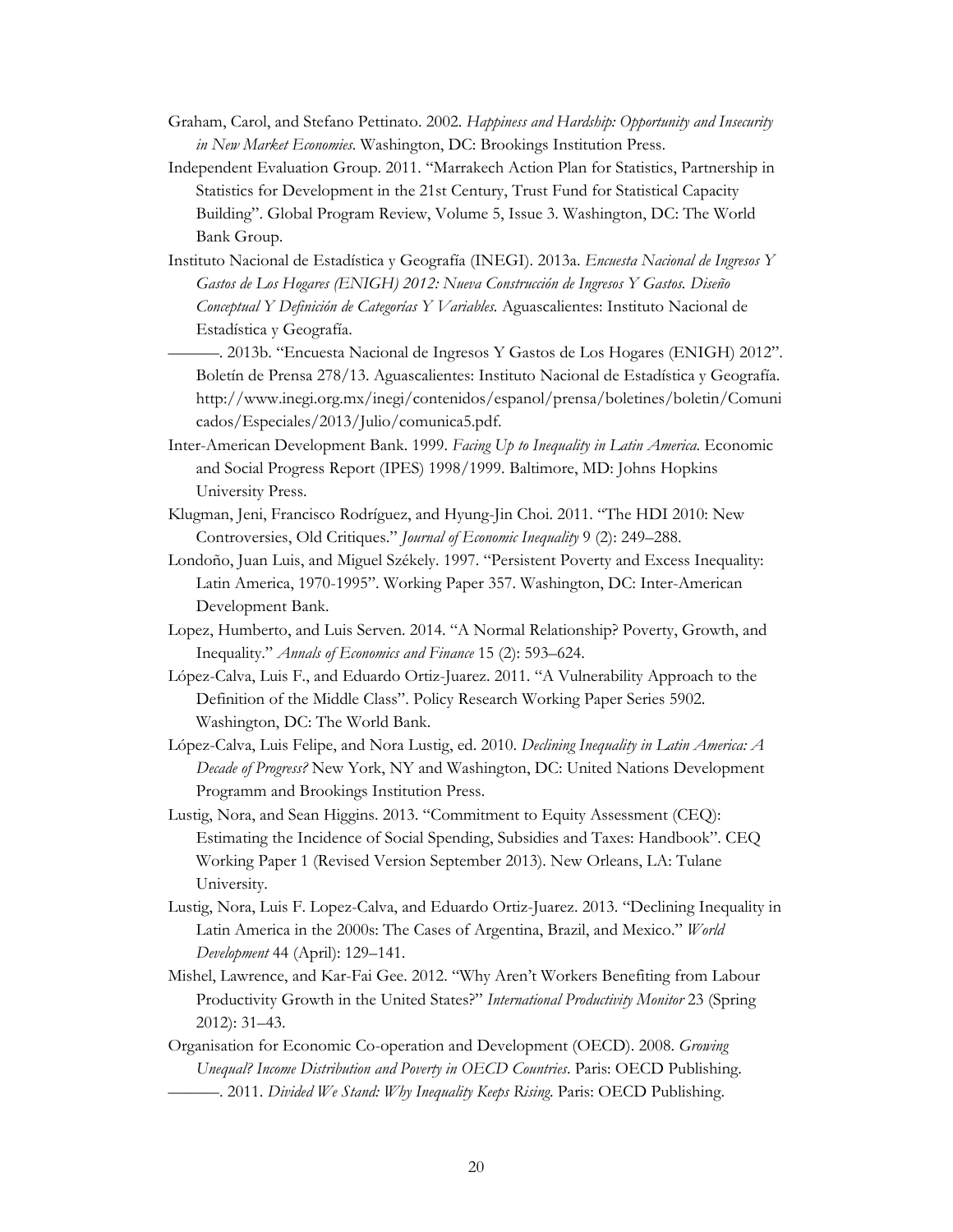- Piketty, Thomas, and Emmanuel Saez. 2003. "Income Inequality In The United States, 1913- 1998." *The Quarterly Journal of Economics* 118 (1): 1–39.
- Pinker, Steven. 2011. *The Better Angels of Our Nature: Why Violence Has Declined*. New York, NY: Viking Penguin.
- Pritchett, Lant. 2003. "Who Is Not Poor? Proposing a Higher International Standard for Poverty". Working Paper 33. Washington, DC: Center for Global Development. ———. 2010. "Birth Satisfaction Units (BSU): Measuring Cross-National Dierences in Human Well-Being". Human Development Research Papers 2010/03. New York, NY:

United Nations Development Programme.

- Pritchett, Lant, and Marla Spivack. 2013. "Estimating Income/Expenditure Differences Across Populations: New Fun with Old Engel's Law". Working Paper 339. Washington, DC: Center for Global Development.
- Pritchett, Lant, Michael Woolcock, and Matt Andrews. 2010. "Capability Traps? The Mechanisms of Persistent Implementation Failure". Working Paper 234. Washington, DC: Center for Global Development.
- Ravallion, Martin. 2003. "Measuring Aggregate Welfare in Developing Countries: How Well Do National Accounts and Surveys Agree?" *The Review of Economics and Statistics* 85 (3): 645–652.
- ———. 2012. "Why Don't We See Poverty Convergence?" *American Economic Review* 102 (1): 504–523.
- Ravallion, Martin, and Shaohua Chen. 2011. "Weakly Relative Poverty." *Review of Economics and Statistics* 93 (4): 1251–1261.
- Ravallion, Martin, Shaohua Chen, and Prem Sangraula. 2009. "Dollar a Day Revisited." *World Bank Economic Review* 23 (2): 163–184.
- Sen, Amartya. 1973. *On Economic Inequality*. Oxford: Oxford University Press.
- Smith, Adam. 1776. *An Inquiry into the Nature and Causes of the Wealth of Nations*. Vol. 2. London: W. Strahan and T. Cadell.
- Sokoloff, Kenneth L, and Stanley L Engerman. 2000. "Institutions, Factor Endowments, and Paths of Development in the New World." *Journal of Economic Perspectives* 14 (3): 217– 232. doi:10.1257/jep.14.3.217.
- Srinivasan, T. N., and Pranab K. Bardhan. 1974. *Poverty and Income Distribution in India*. Calcutta: Statistical Publishing Society.
- Sumner, Andy. 2012. "The Buoyant Billions: How 'Middle Class' Are the New Middle Classes in Developing Countries? (And Why Does It Matter?)". Working Paper 309. Washington, DC: Center for Global Development.
- Townsend, Peter. 1979. *Poverty in the United Kingdom: A Survey of Household Resources and Standards of Living*. Harmondsworth: Penguin Books.
	- ———. 1987. "Deprivation." *Journal of Social Policy* 16 (02): 125–146.
- United Nations. 2013. *A New Global Partnership: Eradicate Poverty and Transform Economies Through Sustainable Development*. The Report of the High-Level Panel of Eminent Persons on the Post-2015 Development Agenda. New York, NY: United Nations.
- United Nations Department of Economic Affairs. 1953. *A System of National Accounts and Supporting Tables*. Studies in Methods 2. New York, NY: United Nations.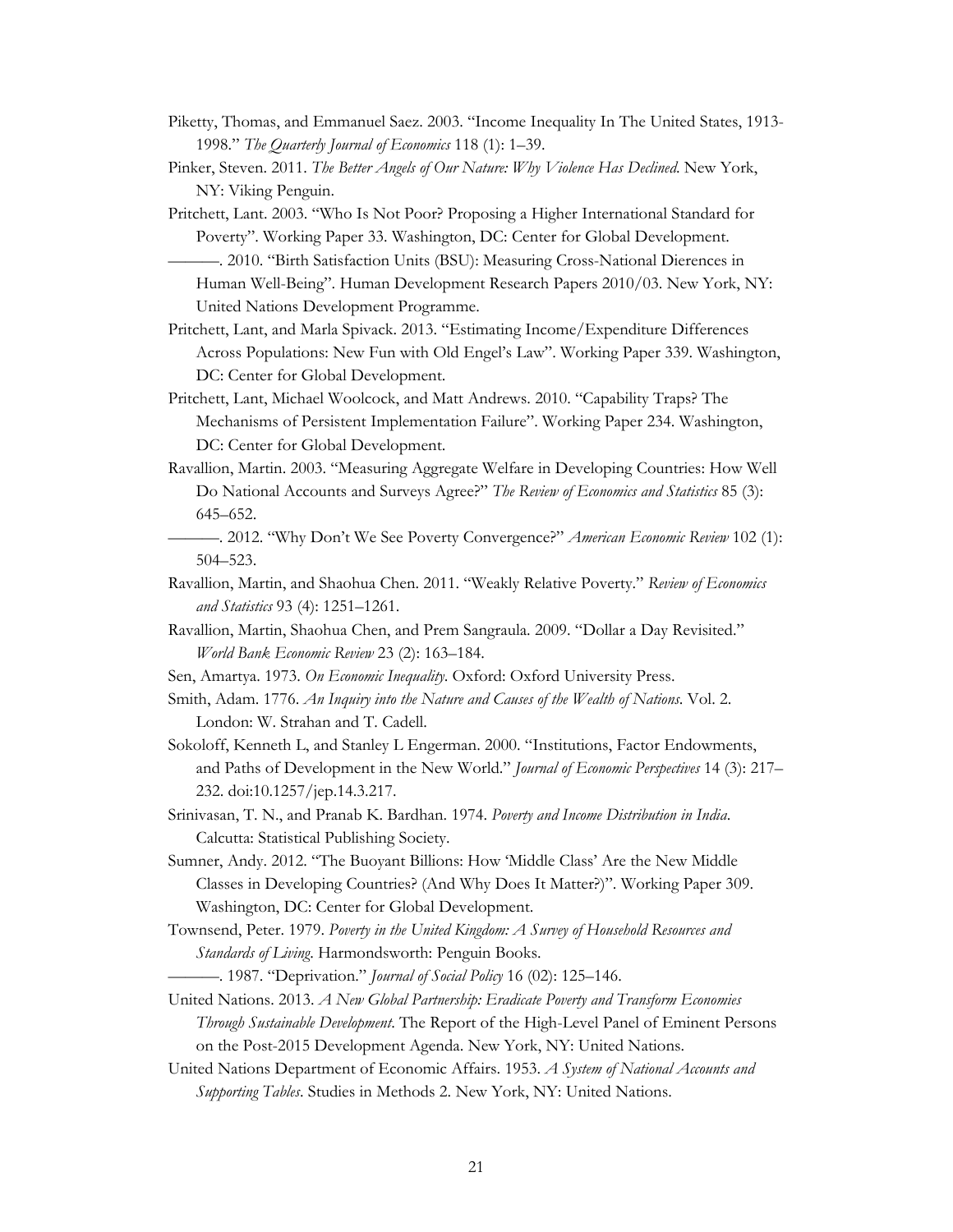- Wolfson, Michael C. 1994. "When Inequalities Diverge." *American Economic Review* 84 (2, Papers and Proceedings of the Hundred and Sixth Annual Meeting of the American Economic Association): 353–58.
- ———. 1997. "Divergent Inequalities: Theory and Empirical Results." *Review of Income and Wealth* 43 (4): 401–421.
- World Bank. 2013. "The World Bank Group Goals: End Extreme Poverty and Promote Shared Prosperity". Washington, DC: The World Bank.

http://www.worldbank.org/content/dam/Worldbank/document/WB-goals2013.pdf.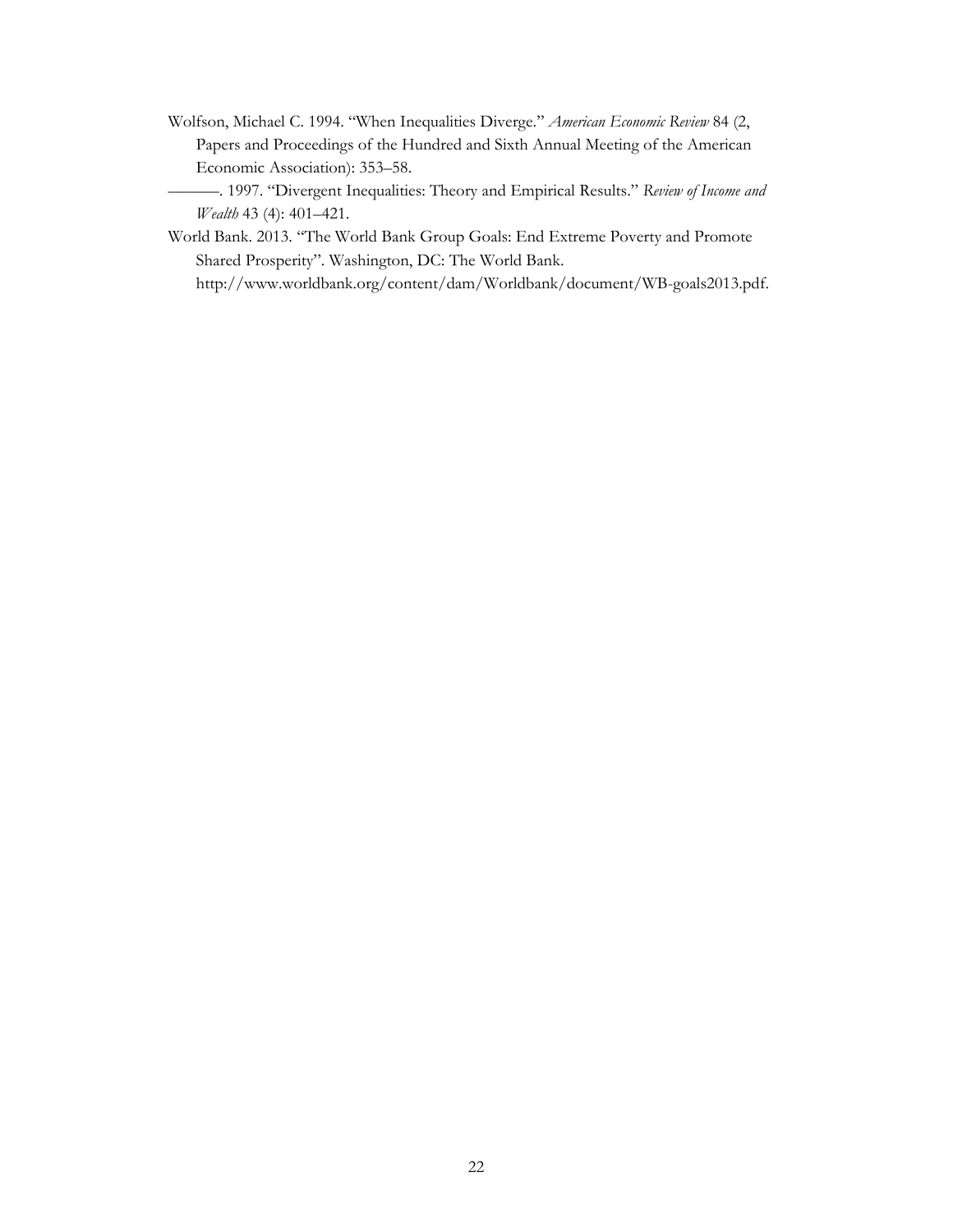| Country         | Median household consumption    | Poverty headcount (percent) |                 | Poverty gap (percent) |                 |  |  |
|-----------------|---------------------------------|-----------------------------|-----------------|-----------------------|-----------------|--|--|
|                 | expenditure, per capita per day | PL at \$1.25 a day          | PL at \$2 a day | PL at \$1.25 a day    | PL at \$2 a day |  |  |
| Congo, Dem. Rep | 0.49                            | 87.72                       | 95.15           | 52.76                 | 67.58           |  |  |
| Zambia          | 0.65                            | 74.45                       | 86.64           | 41.91                 | 56.76           |  |  |
| Tanzania        | 0.94                            | 67.87                       | 87.87           | 28.10                 | 47.52           |  |  |
| Nigeria         | 1.16                            | 54.37                       | 78.47           | 21.84                 | 39.17           |  |  |
| Mali            | 1.24                            | 50.43                       | 78.66           | 16.36                 | 35.20           |  |  |
| Bangladesh      | 1.36                            | 43.25                       | 76.54           | 11.17                 | 30.35           |  |  |
| Kenya           | 1.43                            | 43.37                       | 67.21           | 16.91                 | 31.76           |  |  |
| India (Rural)   | 1.49                            | 34.28                       | 73.51           | 7.53                  | 25.84           |  |  |
| Swaziland       | 1.56                            | 40.63                       | 60.40           | 16.00                 | 29.26           |  |  |
| Ethiopia        | 1.63                            | 30.65                       | 66.00           | 8.19                  | 23.64           |  |  |
| India (Urban)   | 1.77                            | 28.93                       | 57.59           | 7.39                  | 21.23           |  |  |
| Nepal           | 1.81                            | 24.82                       | 57.25           | 5.55                  | 19.04           |  |  |

**Table 1: Survey consumption expenditure and poverty (selected countries with median <\$2 a day, ca. 2010)** 

*Note:* Consumption expenditure in constant 2005 PPP dollar, per capita, per day. Countries are listed in ascending order of median consumption expenditure. Latest observation available from PovcalNet.

*Source:* Authors' calculations, based World Bank PovcalNet.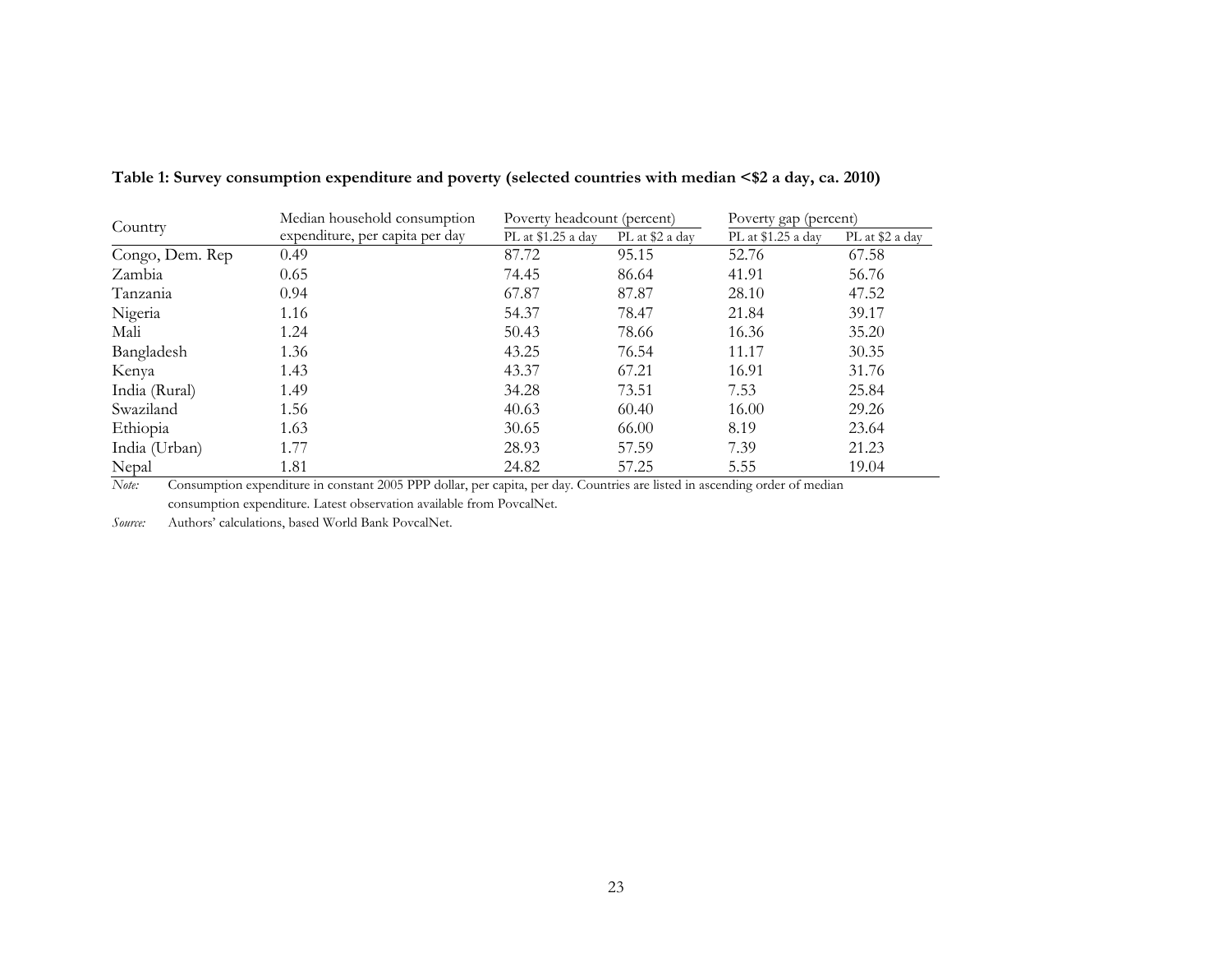|              |                            | Survey-based welfare measure      |        |      |      |                           |      |        | National accounts   |       | Ratios of survey mean and median to national account means |          |            |          |            |             |
|--------------|----------------------------|-----------------------------------|--------|------|------|---------------------------|------|--------|---------------------|-------|------------------------------------------------------------|----------|------------|----------|------------|-------------|
|              |                            | Household consumption expenditure |        |      |      |                           |      |        | <b>GNI</b>          | HFCE  | svy median                                                 | svy mean | svy median | svy mean | svy median | svy mean    |
| Country      | Region                     | median                            | mean   | Gini |      | $p75/p25$ $p90/p10$ Palma |      | mean   | mean                | mean  | GDP                                                        | GDP      | GNI        | GNI      | HFCE       | <b>HFCE</b> |
| Uganda       | Sub-Saharan Africa         | 561                               | 774    | 0.41 | 2.49 | 5.78                      | 1.99 | 1,104  | 936                 | 809   | 0.51                                                       | 0.70     | 0.60       | 0.83     | 0.69       | 0.96        |
| Ghana        | Sub-Saharan Africa         | 706                               | 962    | 0.43 | 2.74 | 7.03                      | 2.18 | 1,268  |                     |       | 0.56                                                       | 0.76     |            |          |            |             |
| Kenva        | Sub-Saharan Africa         | 520                               | 768    | 0.46 | 2.87 | 7.63                      | 2.64 | 1,340  | 1,340               | 1,010 | 0.39                                                       | 0.57     | 0.39       | 0.57     | 0.51       | 0.76        |
| Bangladesh   | South Asia                 | 497                               | 620    | 0.32 | 1.99 | 3.74                      | 1.28 | 1,464  |                     | 1,046 | 0.34                                                       | 0.42     |            |          | 0.47       | 0.59        |
| Nigeria      | Sub-Saharan Africa         | 422                               | 553    | 0.40 | 2.61 | 6.39                      | 1.85 | 2,213  |                     |       | 0.19                                                       | 0.25     |            |          |            |             |
| Pakistan     | South Asia                 | 645                               | 789    | 0.30 | 1.86 | 3.30                      | 1.16 | 2,323  | 2,368               | 1,628 | 0.28                                                       | 0.34     | 0.27       | 0.33     | 0.40       | 0.48        |
| India        | South Asia                 | 565                               | 724    | 0.34 | 1.96 | 3.75                      | 1.39 | 3,122  | 3,088               | 1,805 | 0.18                                                       | 0.23     | 0.18       | 0.23     | 0.31       | 0.40        |
| Morocco      | Middle East & North Africa | 1,400                             | .901   | 0.40 | 2.36 | 5.17                      | 1.86 | 3,845  | 3,796               | 2,214 | 0.36                                                       | 0.49     | 0.37       | 0.50     | 0.63       | 0.86        |
| Egypt        | Middle East & North Africa | 1,117                             | .341   | 0.29 | 1.84 | 3.23                      | 1.11 | 5,412  | 5,453               | 3,801 | 0.21                                                       | 0.25     | 0.20       | 0.25     | 0.29       | 0.35        |
| China        | East Asia & Pacific        | 1,226                             | . .758 | 0.45 | 3.16 | 8.17                      | 2.43 | 6,207  | 6,214               | 2,249 | 0.20                                                       | 0.28     | 0.20       | 0.28     | 0.55       | 0.78        |
| South Africa | Sub-Saharan Africa         | 1,233                             | 3,082  | 0.63 | 4.81 | 17.11                     | 7.05 | 9,357  | 9,143               | 5,967 | 0.13                                                       | 0.33     | 0.13       | 0.34     | 0.21       | 0.52        |
| Mexico       | Latin America & Caribbean  | 2,569                             | 3,656  | 0.47 | 2.88 | 7.70                      | 2.72 | 11,979 | 11,852              | 7,964 | 0.21                                                       | 0.31     | 0.22       | 0.31     | 0.32       | 0.46        |
| Turkey       | Europe & Central Asia      | 2,667                             | 3,438  | 0.40 | 2.63 | 6.55                      | 1.87 |        | 12,671 12,549 8,910 |       | 0.21                                                       | 0.27     | 0.21       | 0.27     | 0.30       | 0.39        |
| Russia       | Europe & Central Asia      | 3,944                             | 5,358  | 0.40 | 2.51 | 5.80                      | 1.90 |        | 13,616 13,178 8,009 |       | 0.29                                                       | 0.39     | 0.30       | 0.41     | 0.49       | 0.67        |
| Poland       | Europe & Central Asia      | 3,720                             | 4,495  | 0.33 | 2.15 | 4.28                      | 1.28 | 17,959 |                     |       | 0.21                                                       | 0.25     |            |          |            |             |

#### **Table 2: Survey consumption expenditure and national accounts (selected countries, ca. 2009)**

*Note:* All figures are in constant 2005 PPP dollar, per capita, annual. Countries are listed in ascending order of GDP per capita. Latest observation available from PovcalNet.

*Source:* Authors' calculations, based International Comparisons Project, World Bank World Development Indicators, World Bank PovcalNet.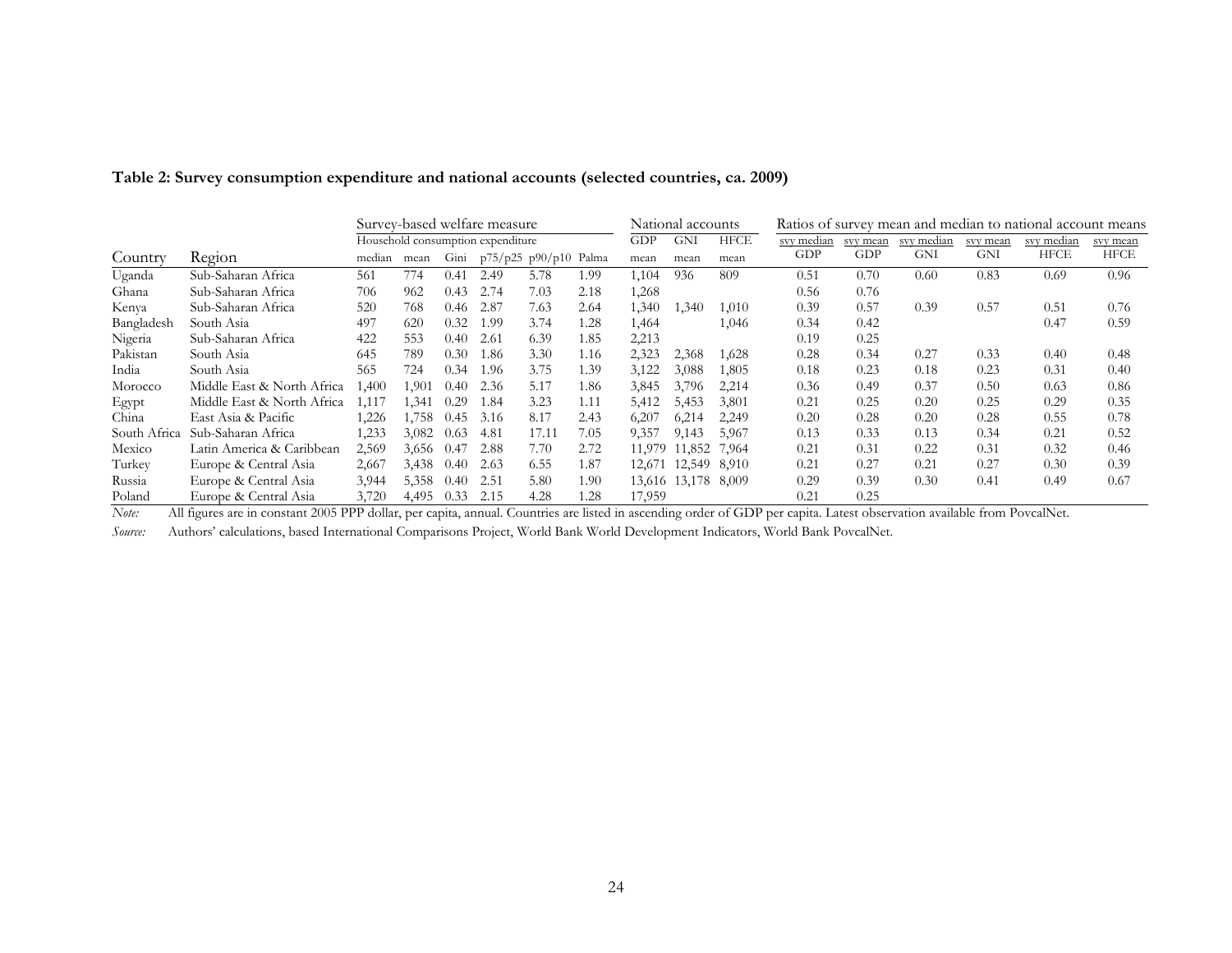| Table 3: Survey income and national accounts (selected countries, ca. 2009) |  |  |  |
|-----------------------------------------------------------------------------|--|--|--|
|                                                                             |  |  |  |

|            |                           | Survey-based welfare measure      |                 |             |                         |       |      | National accounts<br>Ratios of survey mean, median to nat. account means |                     |             |      |      |      |                                     |                     |      |
|------------|---------------------------|-----------------------------------|-----------------|-------------|-------------------------|-------|------|--------------------------------------------------------------------------|---------------------|-------------|------|------|------|-------------------------------------|---------------------|------|
|            |                           | Household consumption expenditure |                 |             |                         |       |      |                                                                          | GNI                 | <b>HFCE</b> |      |      |      | sy median sy mean sy median sy mean | svy median svy mean |      |
| Country    | Region                    | median                            | mean            | Gini        | $p75/p25 p90/p10$ Palma |       |      | mean                                                                     | mean                | mean        | GDP  | GDP  | GNI  | GNI                                 | HFCE                | HFCE |
| Honduras   | Latin America & Caribbean | .363                              | 2.429           | 0.57        | 4.62                    | 19.99 | 5.19 | 3,484                                                                    | 3,337               | 2,607       | 0.39 | 0.70 | 0.41 | 0.73                                | 0.52                | 0.93 |
| Colombia   | Latin America & Caribbean | .866                              | 3,366 0.56 3.59 |             |                         | 12.92 | 4.50 | 8,450                                                                    | 8.078               | 5,549       | 0.22 | 0.40 | 0.23 | 0.42                                | 0.34                | 0.61 |
| Peru       | Latin America & Caribbean | 2,155                             | 3.184           | 0.48        | 3.39                    | 9.98  | 2.94 | 8,504                                                                    | 7,853               | 5,410       | 0.25 | 0.37 | 0.27 | 0.41                                | 0.40                | 0.59 |
| Brazil     | Latin America & Caribbean | 2,579                             | 4.366           | $0.55$ 3.54 |                         | 12.82 | 4.32 | 9,456                                                                    | 9,267               | 6,071       | 0.27 | 0.46 | 0.28 | 0.47                                | 0.42                | 0.72 |
| Costa Rica | Latin America & Caribbean | 2.971                             | 4.868           | 0.51        | 3.20                    | 9.81  | 3.33 | 10.110 9.800                                                             |                     | 6.819       | 0.29 | 0.48 | 0.30 | 0.50                                | 0.44                | 0.71 |
| Venezuela  | Latin America & Caribbean | .896                              | 2.630           | 0.45        | 2.92                    | 8.37  | 2.41 |                                                                          | 10,658 10,629 5,236 |             | 0.18 | 0.25 | 0.18 | 0.25                                | 0.36                | 0.50 |
| Malaysia   | East Asia & Pacific       | 3.268                             | 4.797           | 0.46        | 3.21                    | 9.13  | 2.63 |                                                                          | 13,072 12,802 6,416 |             | 0.25 | 0.37 | 0.26 | 0.37                                | 0.51                | 0.75 |
| Chile      | Latin America & Caribbean | 3,450                             | 5.921           | 0.52        | 2.87                    | 8.44  | 3.50 |                                                                          | 13,784 12,856 8,503 |             | 0.25 | 0.43 | 0.27 | 0.46                                | 0.41                | 0.70 |

*Note:* All figures are in constant 2005 PPP dollar, per capita, annual. Countries are listed in ascending order of GDP per capita. Latest observation available from PovcalNet.

*Source:* Authors' calculations, based International Comparisons Project, World Bank World Development Indicators, World Bank PovcalNet.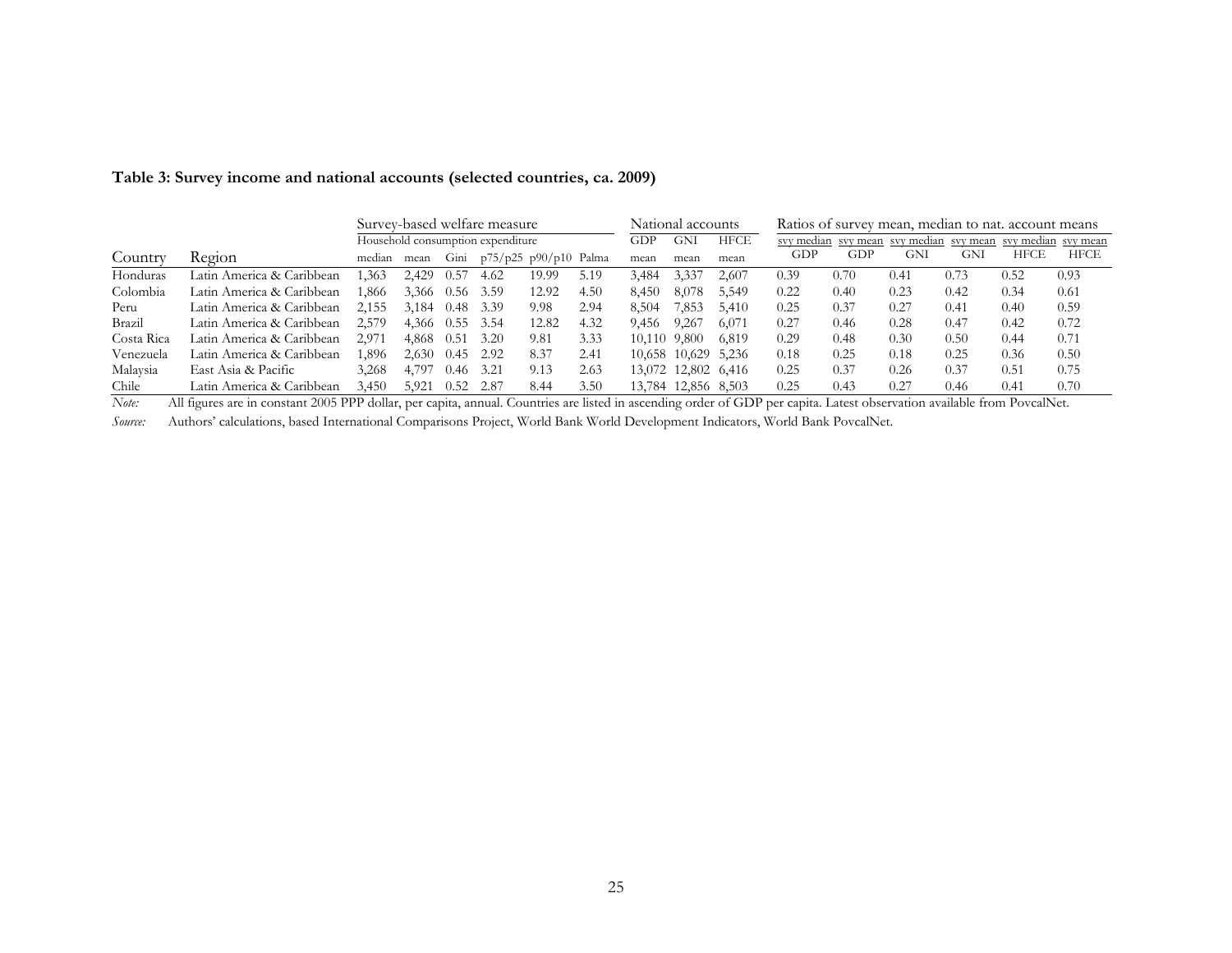**Figure 1: Survey median consumption expenditure, international poverty line and rate, and GNI per capita (latest year available)** 





*Source:* Authors' calculations, based on International Comparisons Project, World Bank World Development Indicators, World Bank PovcalNet.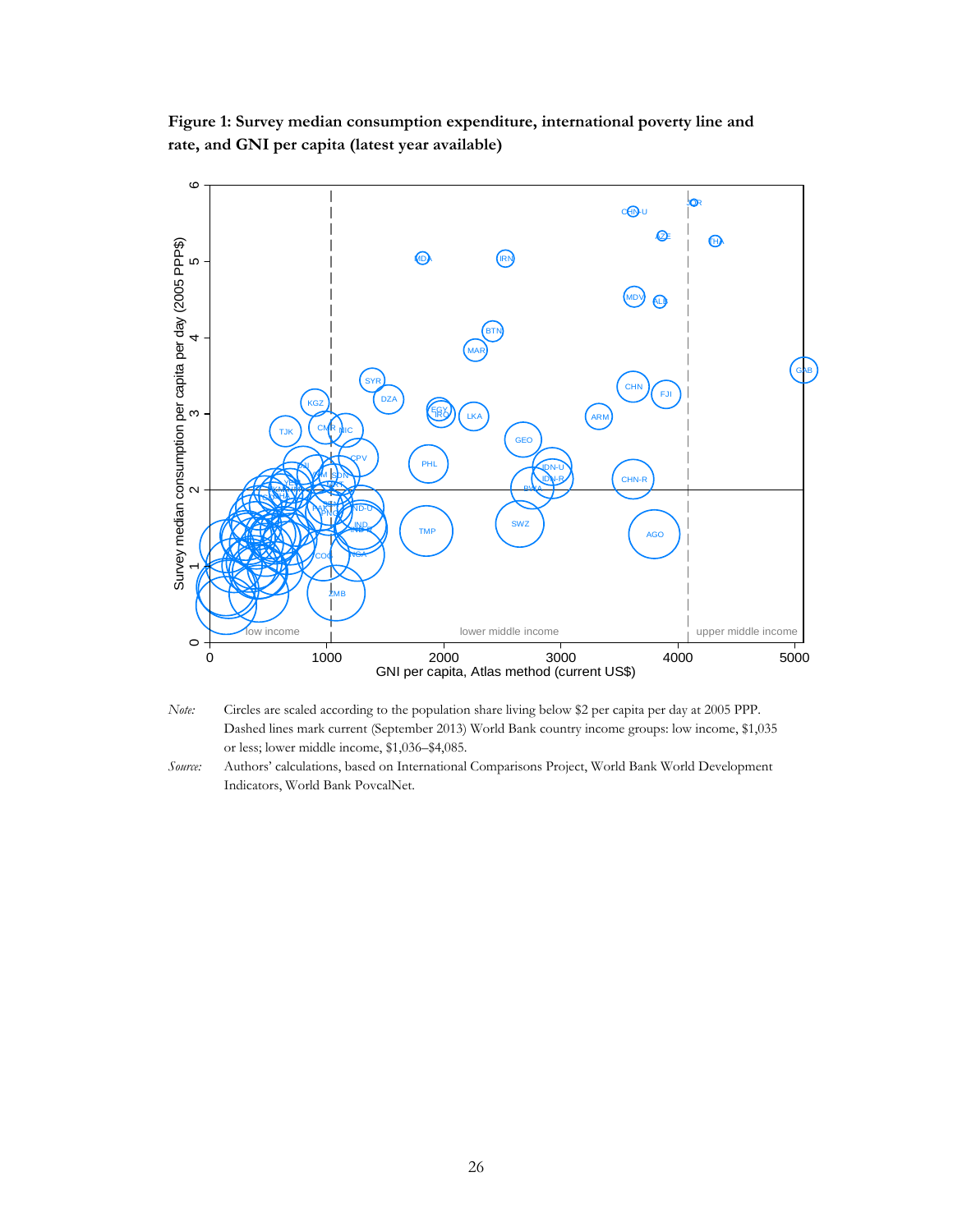

**Figure 2: Survey median consumption expenditure and income, GDP per capita, and linear fit (latest year available)**

*Note:* Line shows a linear fit (Y = 230.7 + 0.227 \* GDP; R2 = 0.73). *Source*: Authors' calculations, based on International Comparisons Project, World Bank World Development Indicators, World Bank PovcalNet.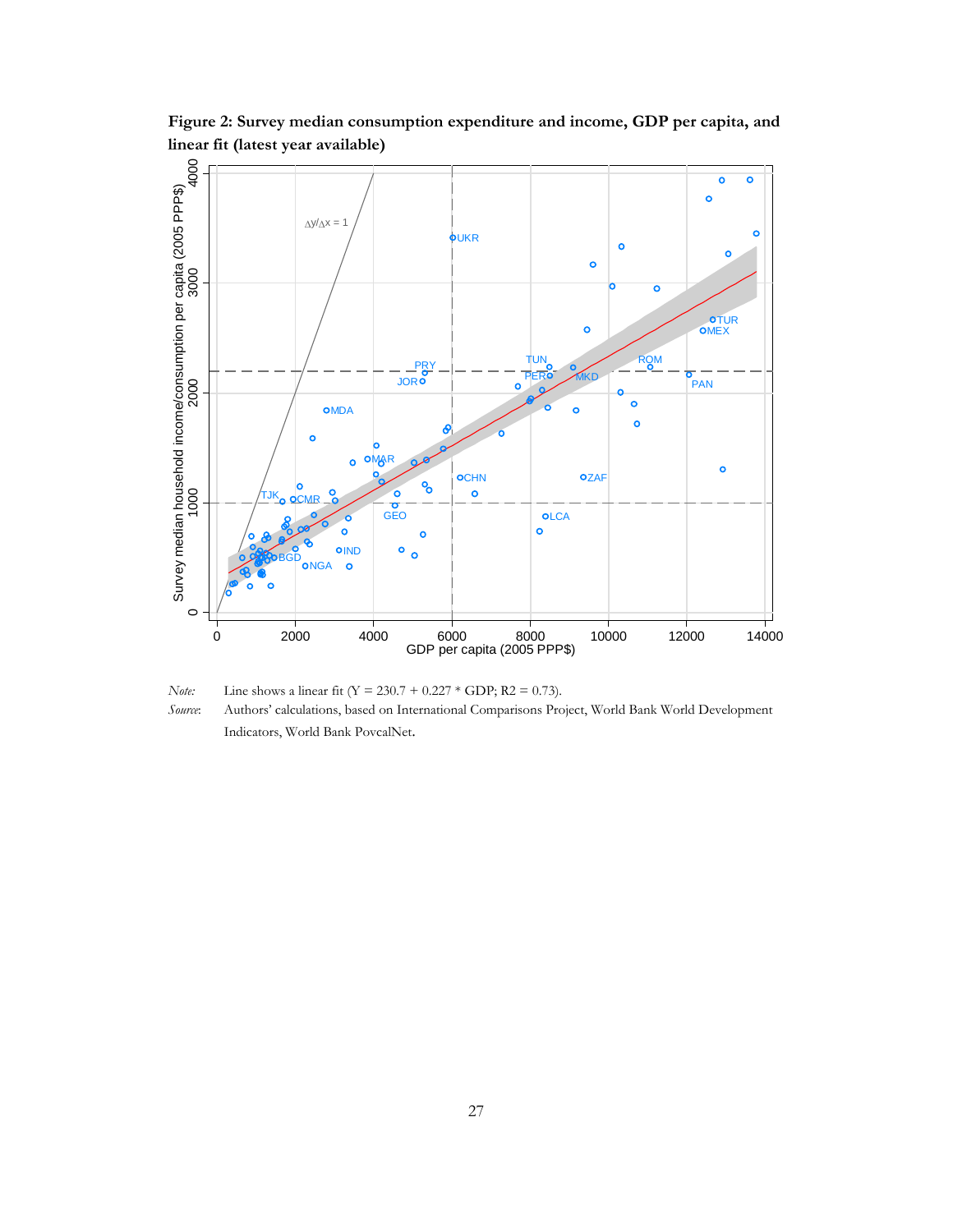

**Figure 3: Ratios of survey mean and median consumption expenditure to national accounts vs. GDP per capita (latest year available)** 

*Note:* Line shows locally-weighted regressions with bandwidth 1.5; our approach closely follows Deaton (2005, p. 6). *Source:* Authors' calculations, based on International Comparisons Project, World Bank World Development Indicators, World Bank PovcalNet.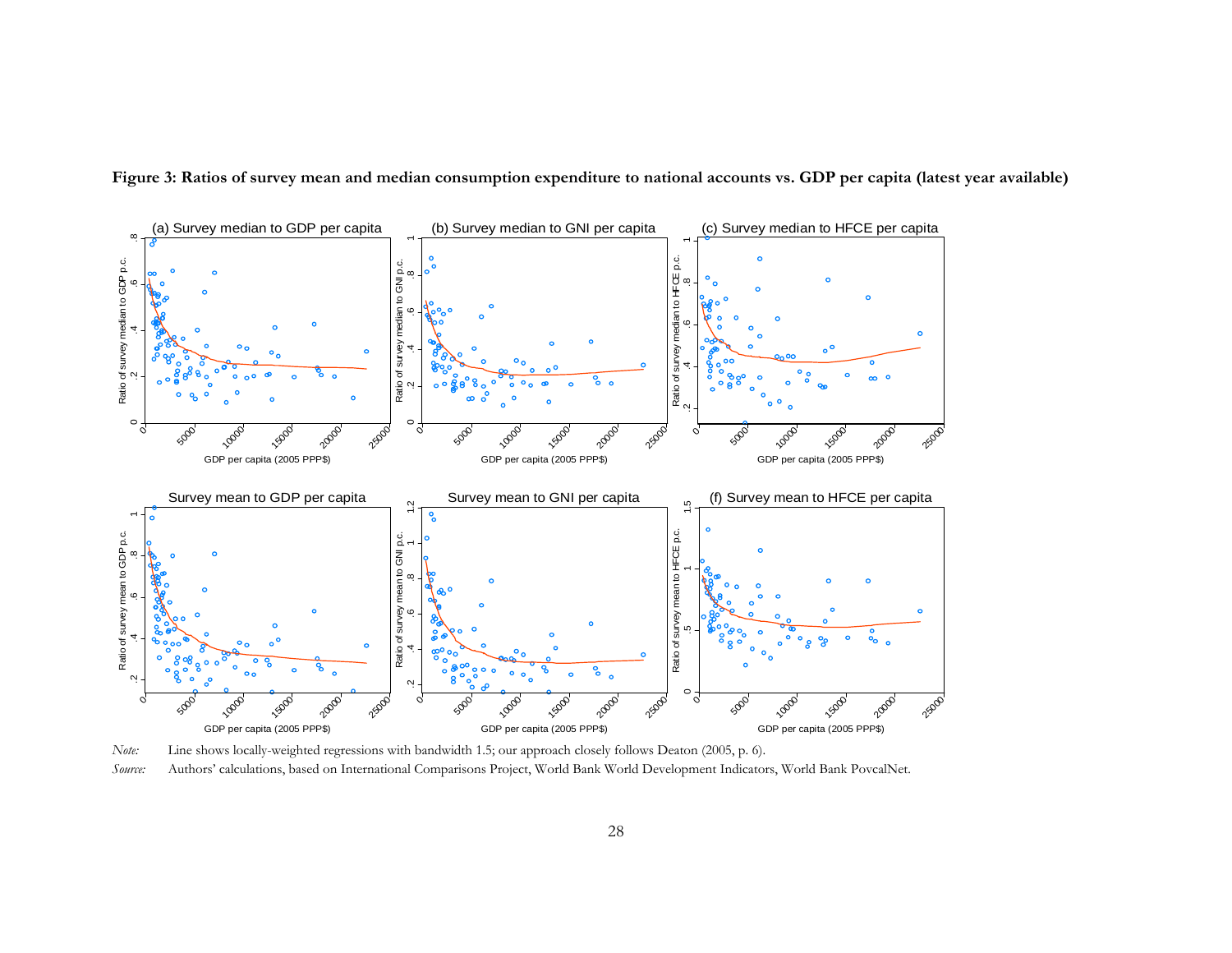

**Figure 4: Real growth of survey consumption expenditure and national accounts (selected countries, over time)** 

*Source:* Authors' calculations, based on International Comparisons Project, World Bank World Development Indicators, World Bank PovcalNet.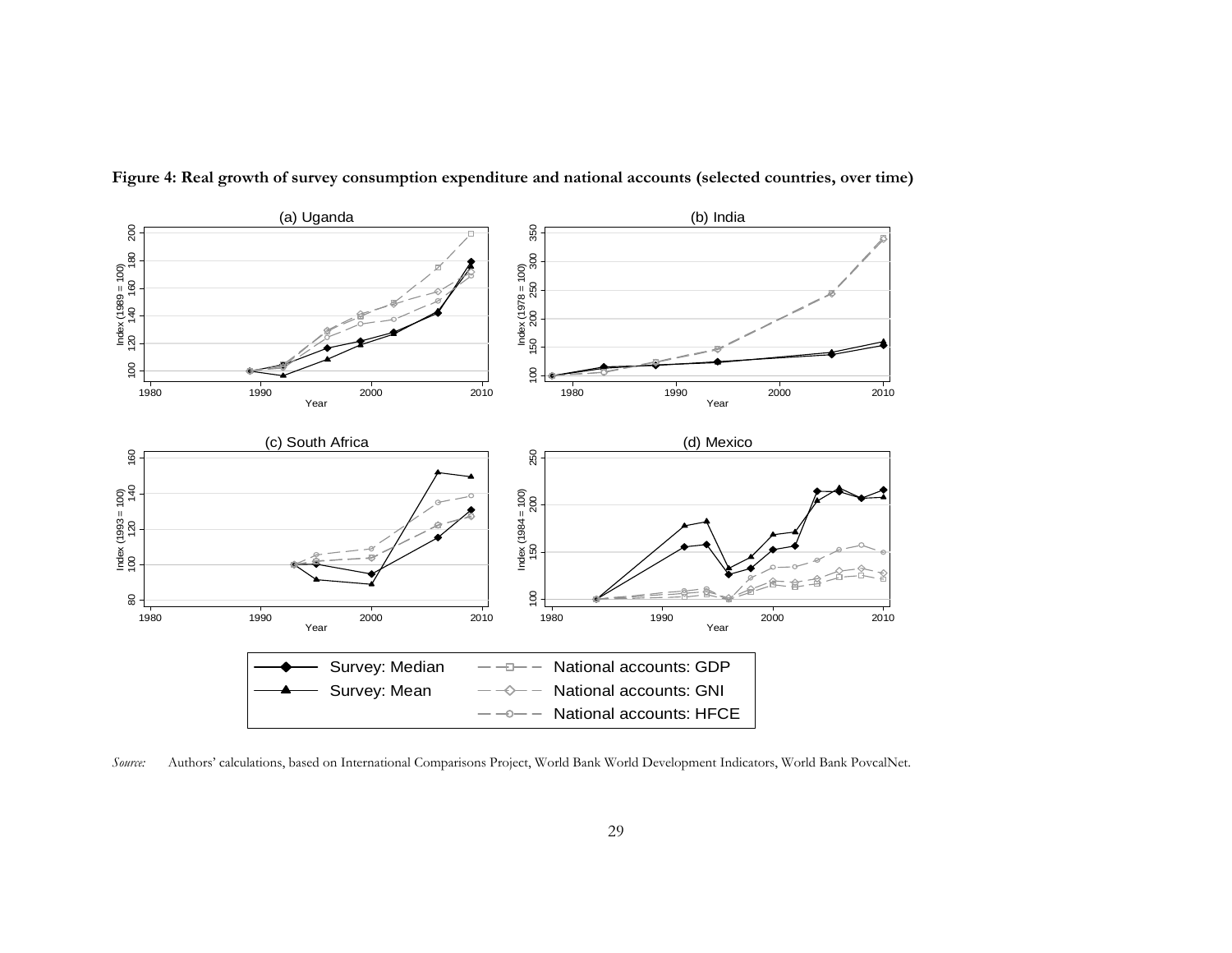

**Figure 5: Survey median consumption expenditure per capita per day vs. social and governance indicators (latest year available)**

*Source*: Authors' calculations, based on International Development Association, World Bank World Development Indicators, Worldwide Governance Indicators.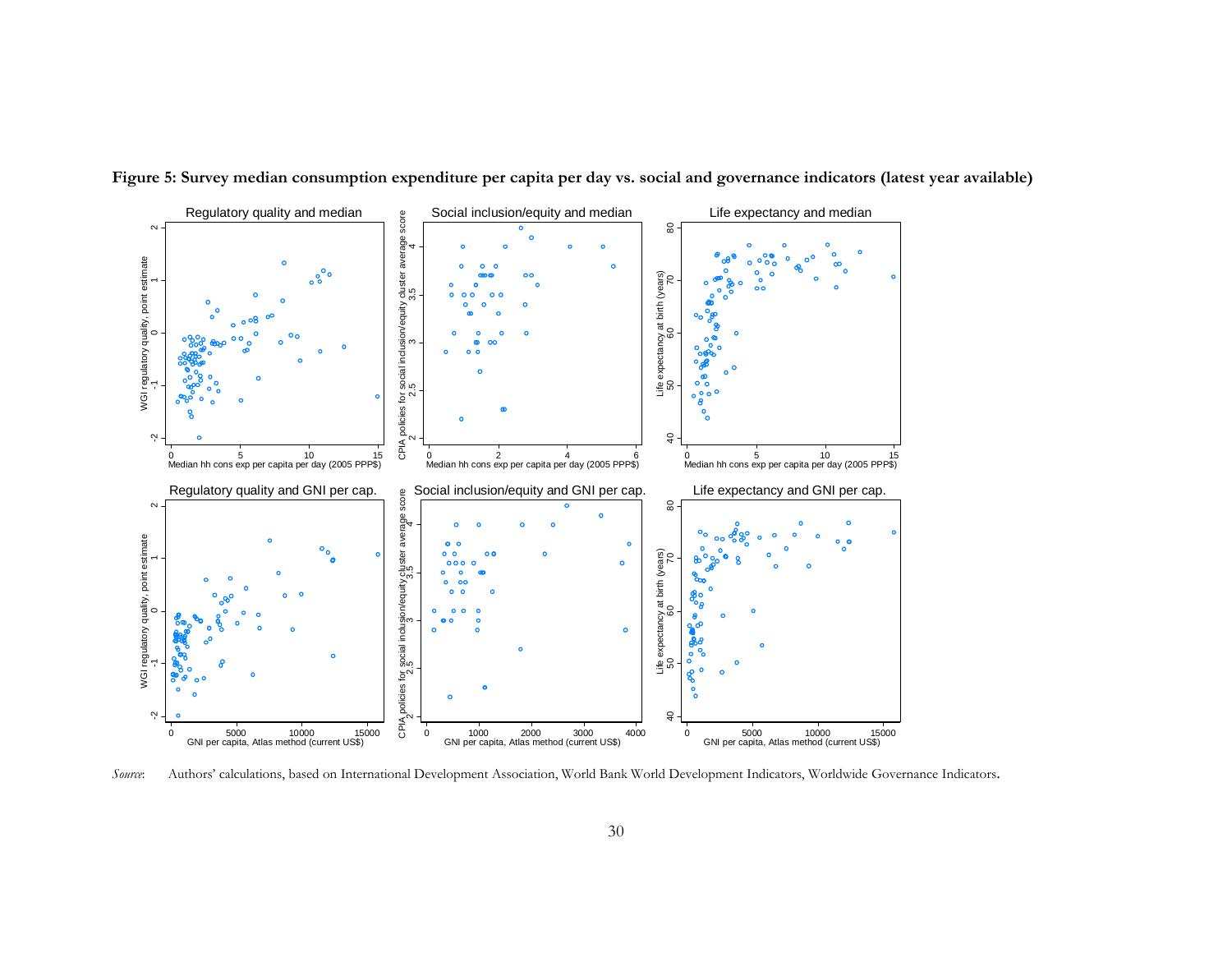**Figure 6: Ratio of survey consumption expenditure or income mean to median vs. Gini coefficient (latest year available)** 



*Source*: Authors' calculations, based on International Comparisons Project, World Bank World Development Indicators, World Bank PovcalNet.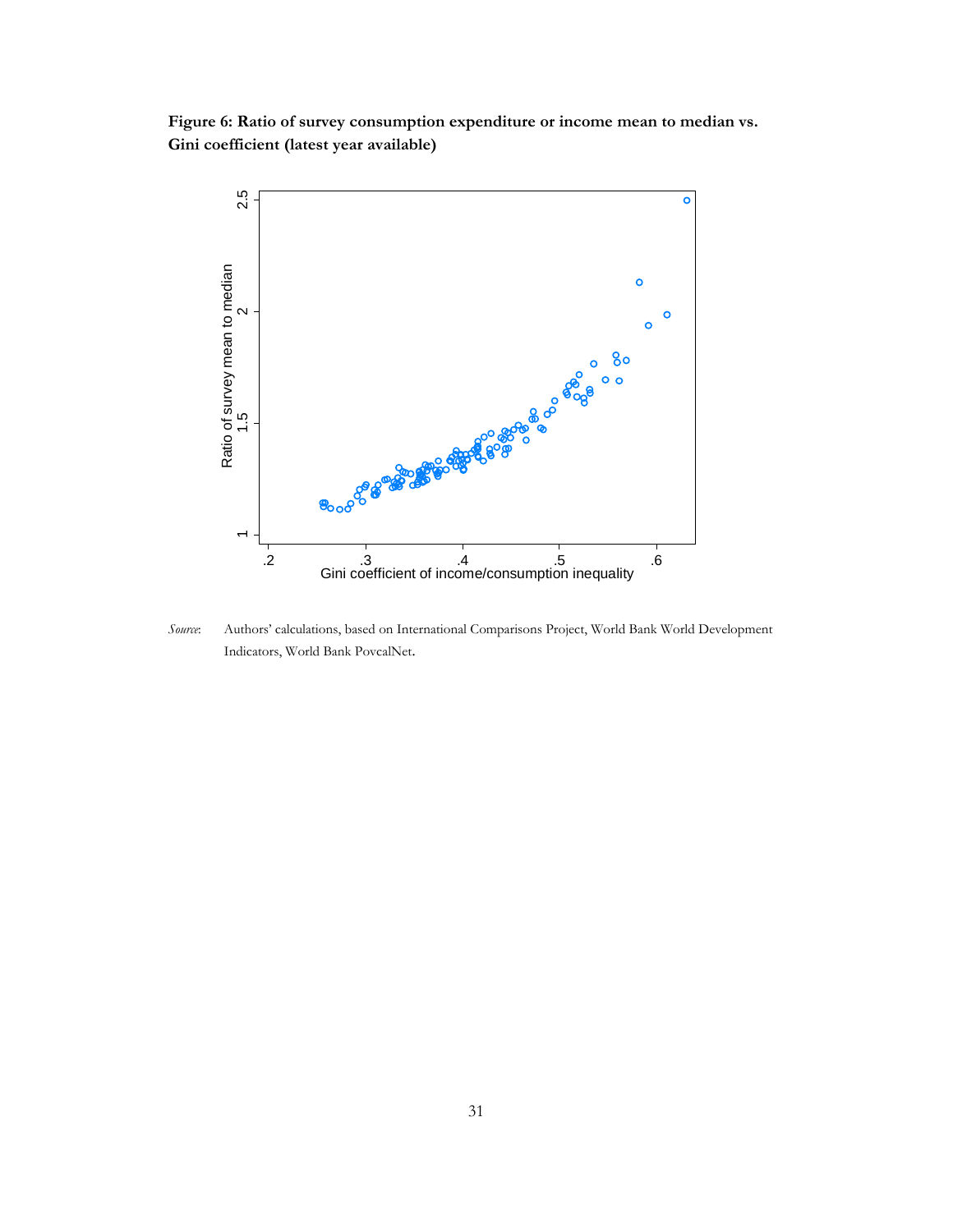

**Figure 7: Survey measures of consumption expenditure inequality (selected countries, over time)** 

*Source:* Authors' calculations, based on World Bank PovcalNet.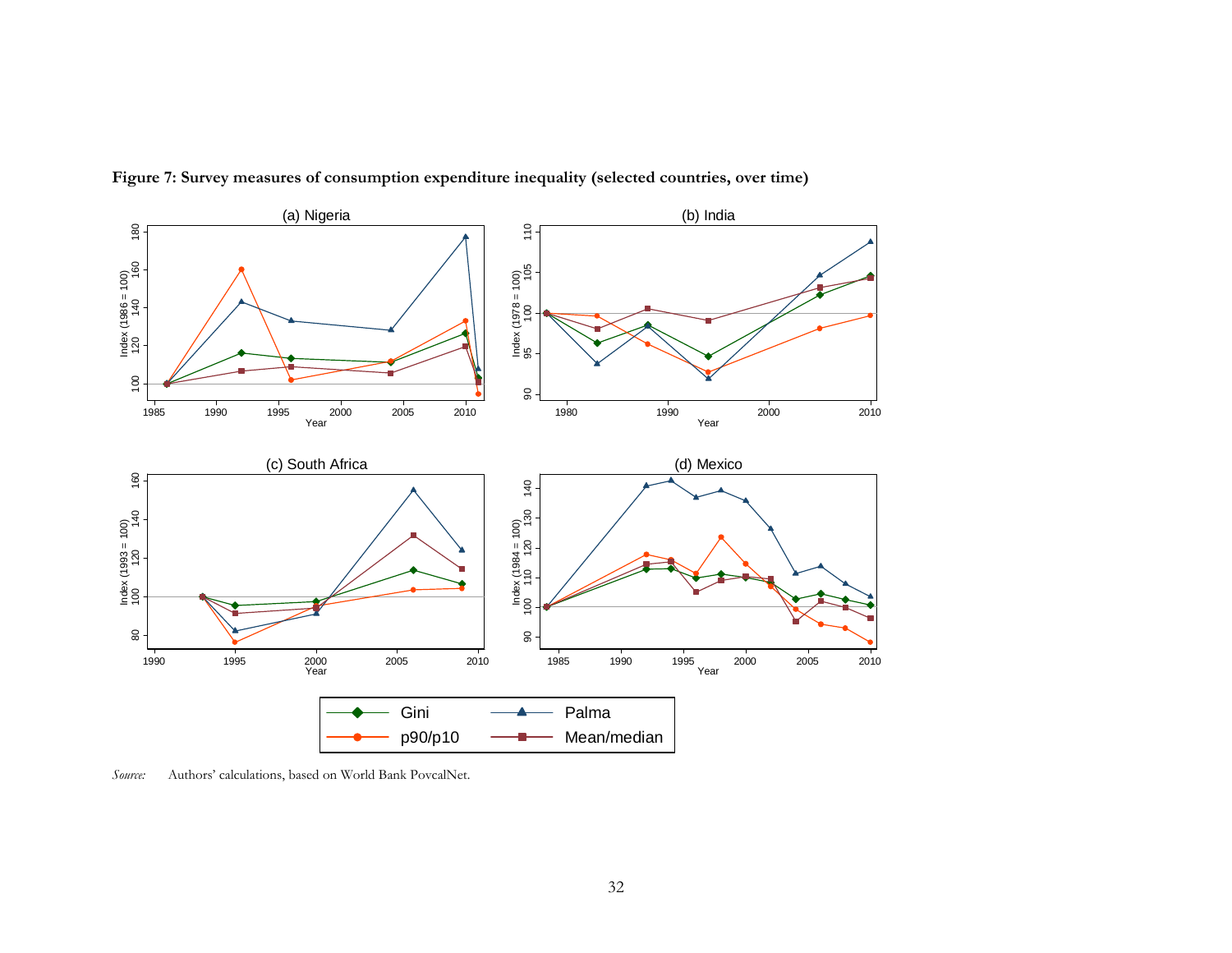

**Figure 8: Survey measures of income inequality (selected countries, over time)** 

*Source:* Authors' calculations, based on World Bank PovcalNet.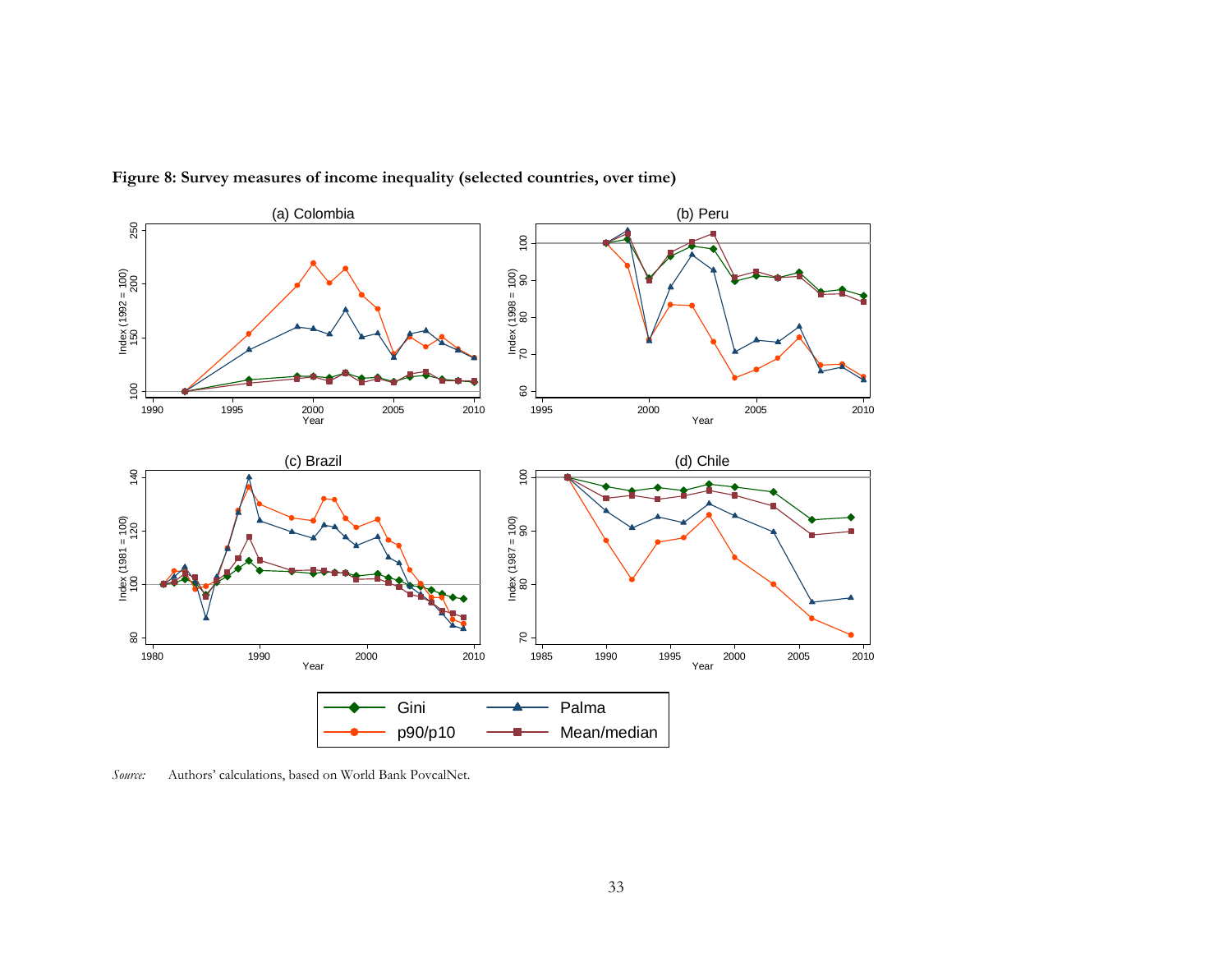

**Figure 9: Survey mean and median consumption expenditure and Gini coefficient (selected countries, over time)** 

*Note*: Grey horizontal line marks \$3 per capita per day and a Gini coefficient of 0.4. We estimate \$3 per capita per day to be the median household income/consumption expenditure in developing countries in 2010 (Birdsall et al., 2013). A Gini coefficient of 0.4 roughly represents the median Gini coefficients in the latest year of observation, based on data from World Bank PovcalNet.

*Source*: Authors' calculations, based on World Bank PovcalNet.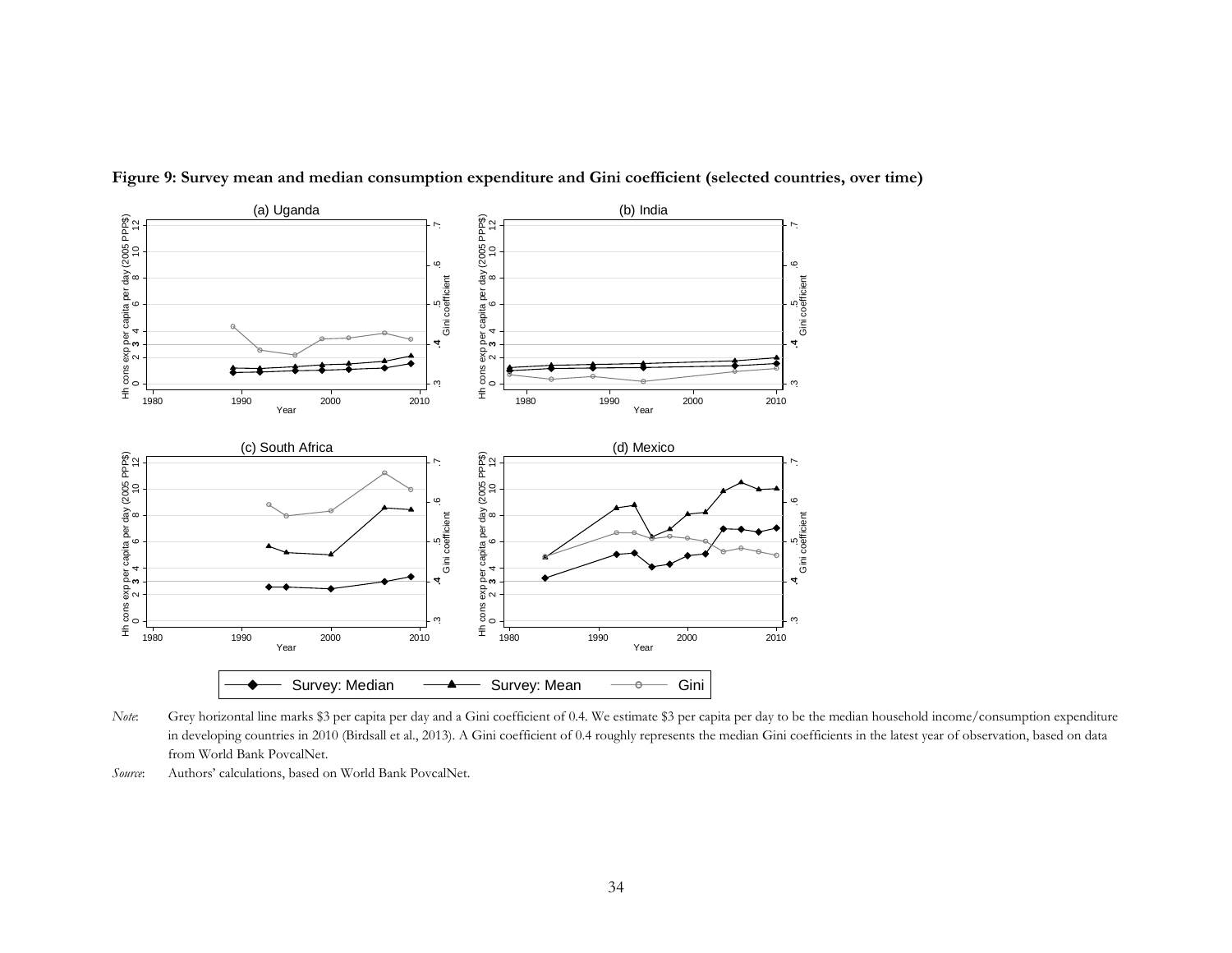

**Figure 10: Survey mean and median income and Gini coefficient (selected countries, over time)** 

*Note:* Grey horizontal line marks \$3 per capita per day and a Gini coefficient of 0.4. We estimate \$3 per capita per day to be the median household income/consumption expenditure in developing countries in 2010 (Birdsall et al., 2013). A Gini coefficient of 0.4 roughly represents the median Gini coefficients in the latest year of observation.

*Source:* Authors' calculations, based on World Bank PovcalNet.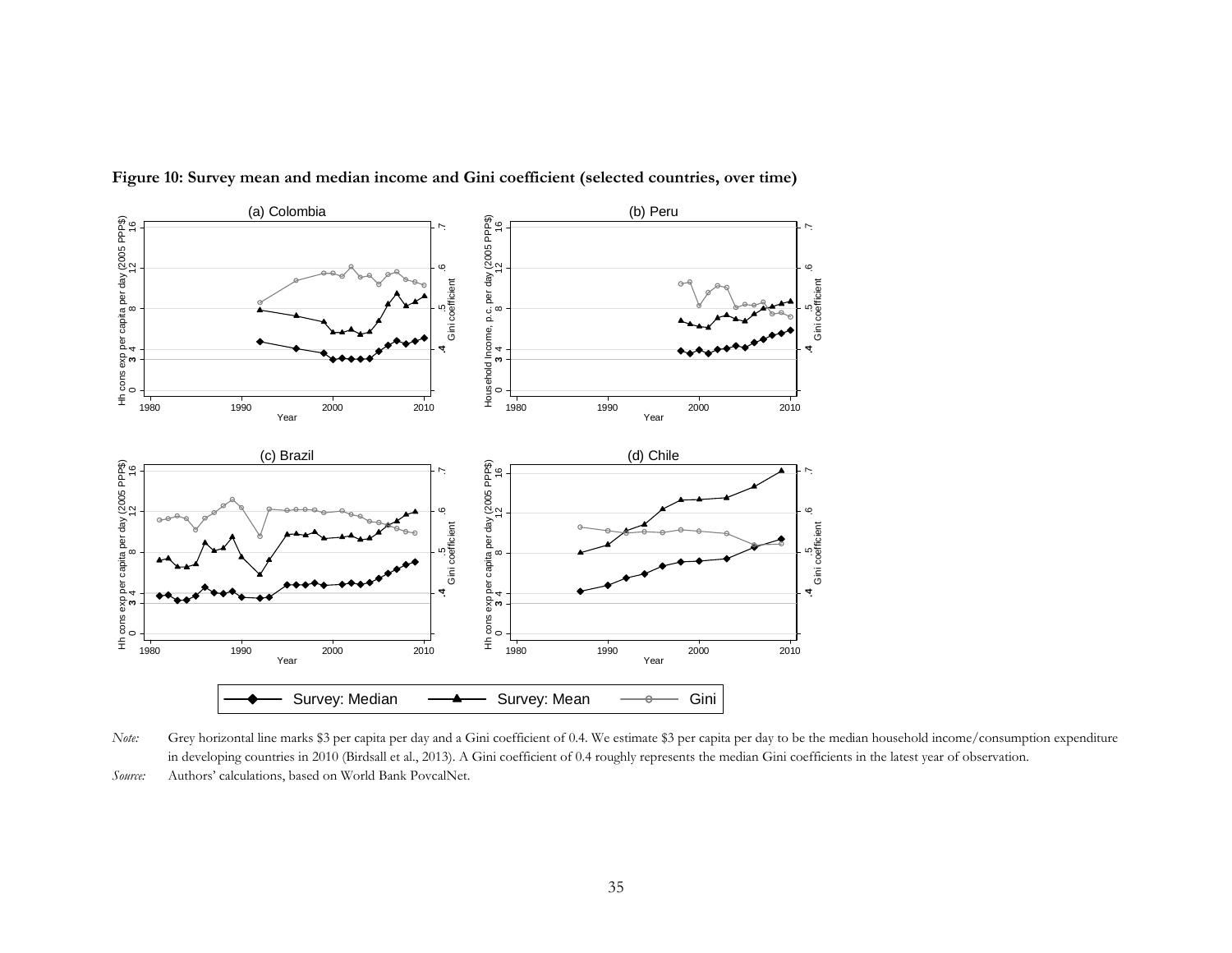

**Figure 11: Real household income and household income inequality in the United States (1976 to 2012)** 

*Note:* Income is total household money income, measured in constant 2012 USD, deflated using the CPI-U-RS index. Data collection method changed from paper and pencil to computer-assisted interviewing. In addition, the March 1994 income supplement was revised to allow for the coding of different income amounts on selected questionnaire items.

*Source:* Authors' calculations, based on U.S. Census Bureau, Current Population Survey, Annual Social and Economic Supplements.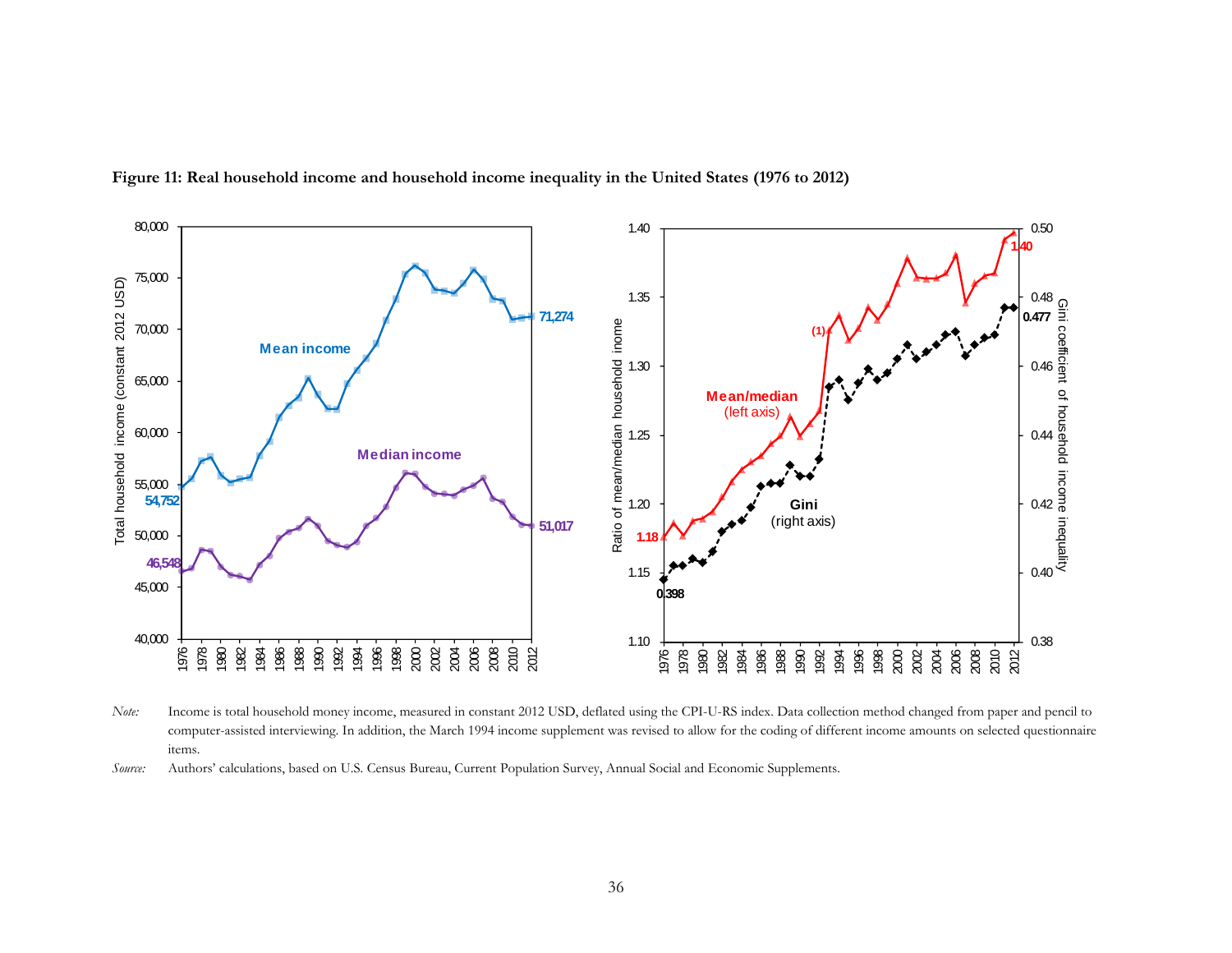

**Figure 12: Growth incidence curves of survey consumption expenditure (South Africa and Mexico, circa 1995 to 2010)** 

*Note:* We suspect that the estimated growth rates at the top and bottom tails of the distribution are not fully reliable. We hence show the top and bottom 5 percent as dashed grey lines. The curve for Mexico in 2010 exported from the World Bank's PovcalNet appears to have a kink at the 25th percentile. While this does not affect our results, we linearly interpolate the curve at this point for illustrative purposes.

*Source:* Authors' calculations, based on World Bank World Development Indicators, World Bank PovcalNet.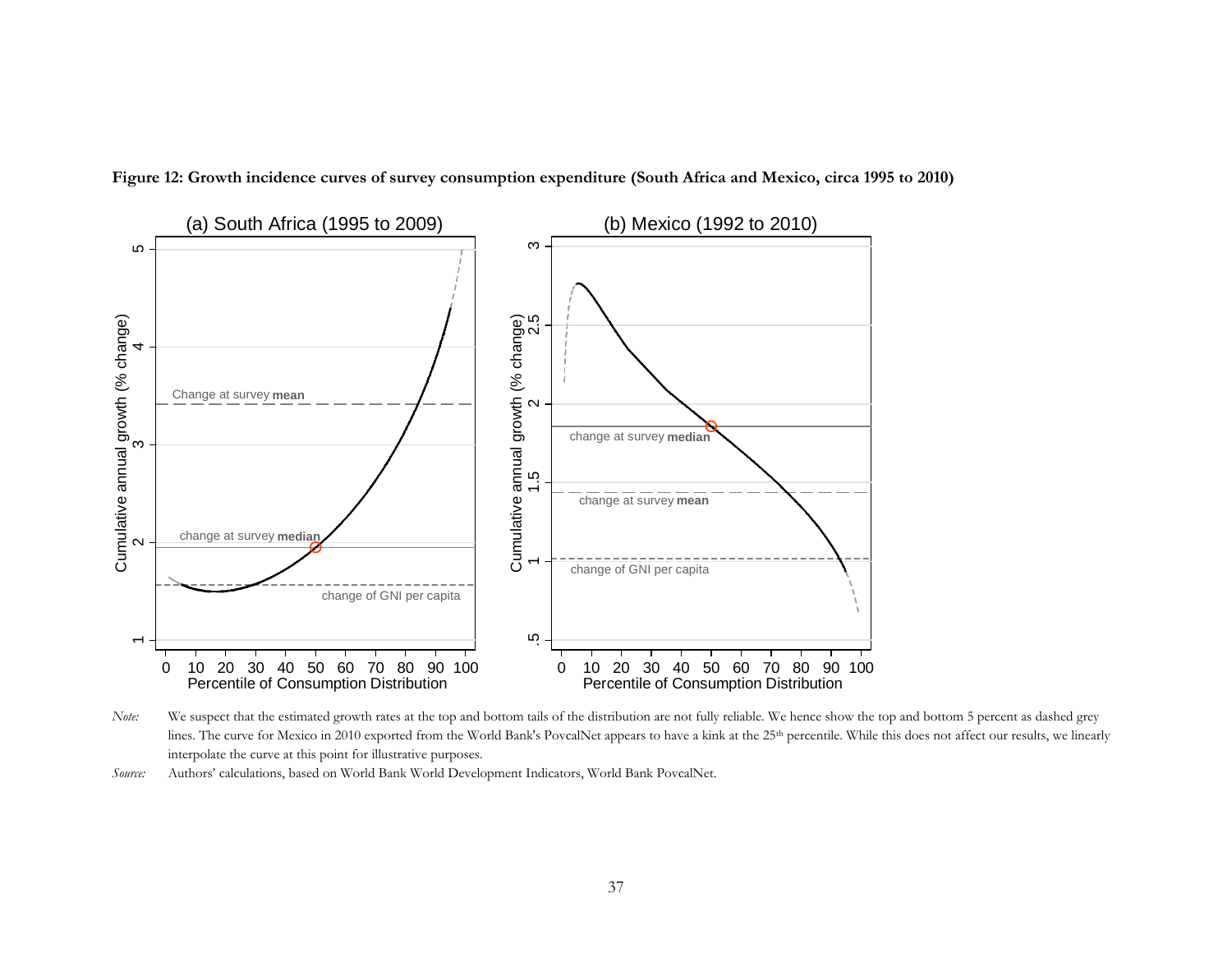Figure 13: World Bank shared prosperity indicator, change of median compared to change of mean, and change of median to change of **GNI per capita (selected countries, circa 1995 to 2010)** 



*Note:* Circle size represents the change in the Gini coefficient over the same period. Red circles mark negative changes (increase in inequality), green circles mark positive changes (decreases in inequality). All changes are compound annual growth rates between circa 1995 and 2010.

*Source:* Authors' calculations, based on World Bank World Development Indicators, World Bank PovcalNet.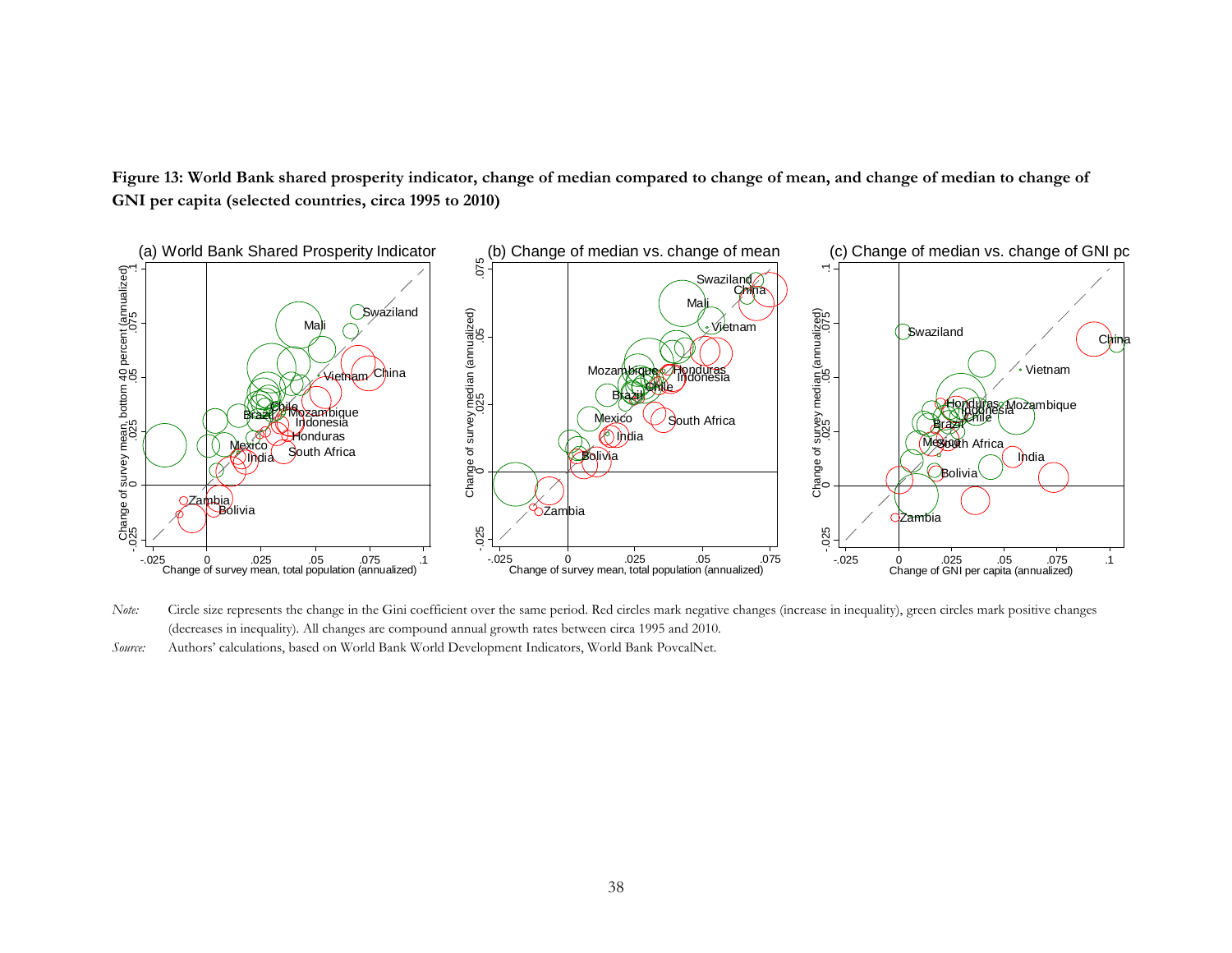

**Figure 14: Survey consumption expenditure median and mean of the bottom 40 percent (selected countries, over time)** 

*Source:* Authors' calculations, based on World Bank PovcalNet.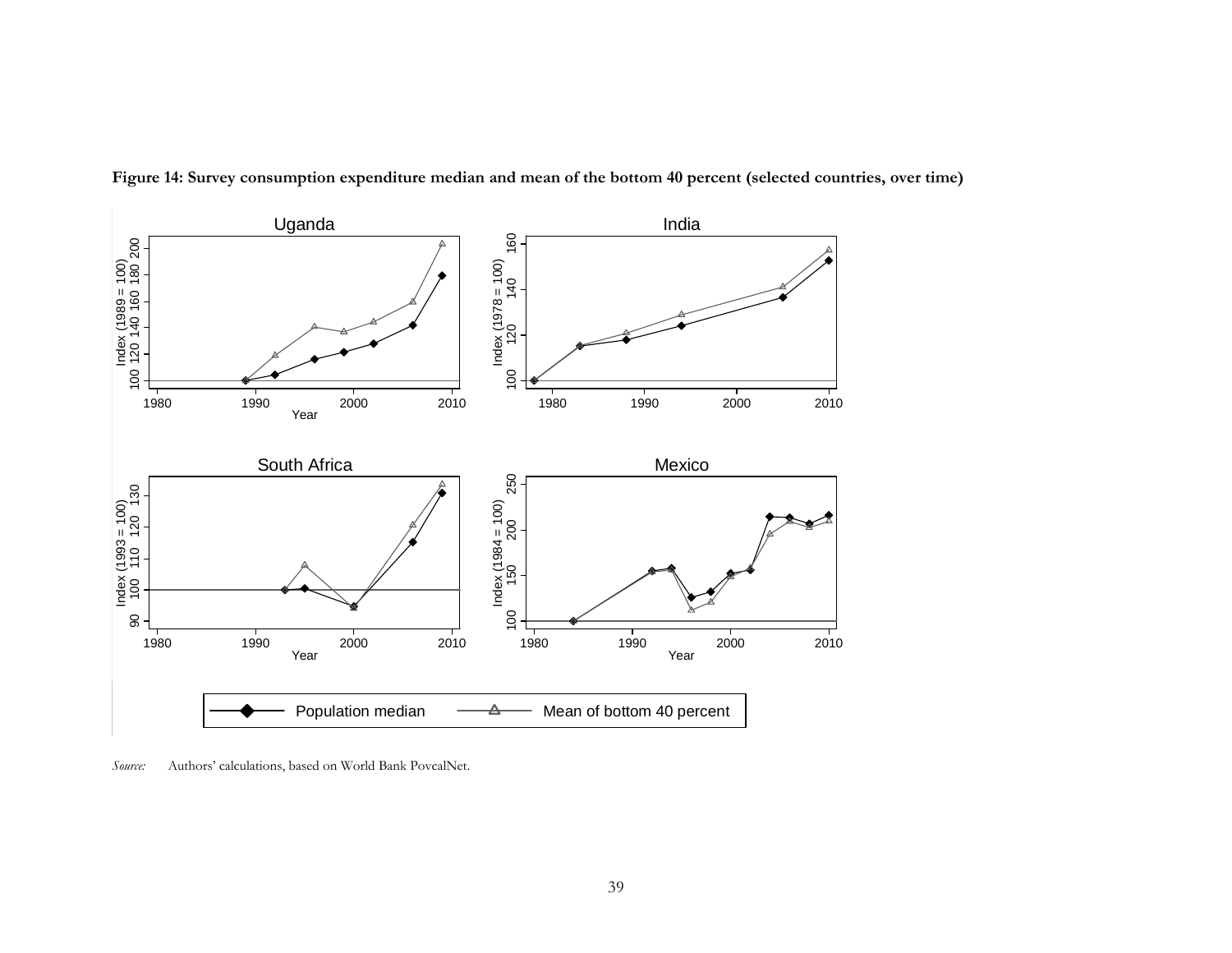# **Appendix A: Comparing household survey-based income and consumption expenditure**

Throughout the text, we abstract from the question of whether to measure material wellbeing using household consumption expenditure or income. We prefer consumption primarily because it is closer to material well-being at any one point in time for a household, and because it is likely to be closer to permanent income than current (measured) income.46

But some countries, including Malaysia and many countries in Latin America and the Caribbean,47 have frequent and comprehensive surveys of income rather than consumption.

How sensitive are estimates of absolute welfare, poverty rates, and inequality to the difference between measuring consumption and income? We use micro data from the most recent household income and expenditure survey in Mexico (Encuesta Nacional de Ingresos y Gastos de los Hogares, 2012) to perform simple empirical comparisons between estimates based on income and estimates based on consumption expenditure.

At the national median, household net market income in Mexico in 2012 was about \$8.04 per capita per day,48 disposable income was slightly higher at \$8.22 per capita per day, and consumption expenditure significantly lower at \$5.58 per capita per day (calculated at the mean: \$13.77, \$13.98, and \$9.17, respectively). In the case of Mexico, using income as opposed to consumption as an indicator of the level of well-being is associated with an increase of about 44 percent at the median or 50 percent at the mean.<sup>49</sup>

Figure A.1 below plots household disposable income, total consumption expenditure, and for reference—food consumption at the median of each decile of the household income distribution.

<u>.</u>

<sup>46</sup> See Deaton and Grosh (2000) for an explanation of this argument, as well as other theoretical and practical considerations. Deaton and Muellbauer (1980) and Deaton and Zaidi (2002) provide a more comprehensive treatment.

<sup>47</sup> In our dataset of 923 surveys from low and middle-income countries exported from the World Bank's PovcalNet, 357 use income as welfare measure. This number, however, overstates the coverage of income surveys over time and across regions: 80 percent of all income surveys were administered with relatively high frequency in Latin America and the Caribbean, and only four countries outside of Latin America conducted more than three cross-sections using income (Belarus, Poland, Latvia, and Malaysia). When restricting our sample to the latest survey in each country in circa 2010, Malaysia is the only country outside of Latin America that measures welfare using income. The only "outlier" in welfare measurement among developing countries is hence Latin America.

<sup>48</sup> Consistent with the rest of the paper, we convert prices to 2005 and convert Mexican peso into 2005 PPP dollar using the household consumption conversion factor from the International Comparison Program.

<sup>49</sup> This relationship is at odds with comparable estimates for Mexico provided by the World Bank's PovcalNet software, which may be related to the construction of our income and consumption variables. For 2010 PovcalNet reports mean consumption of \$10.62 a day and mean income of \$9.46 a day.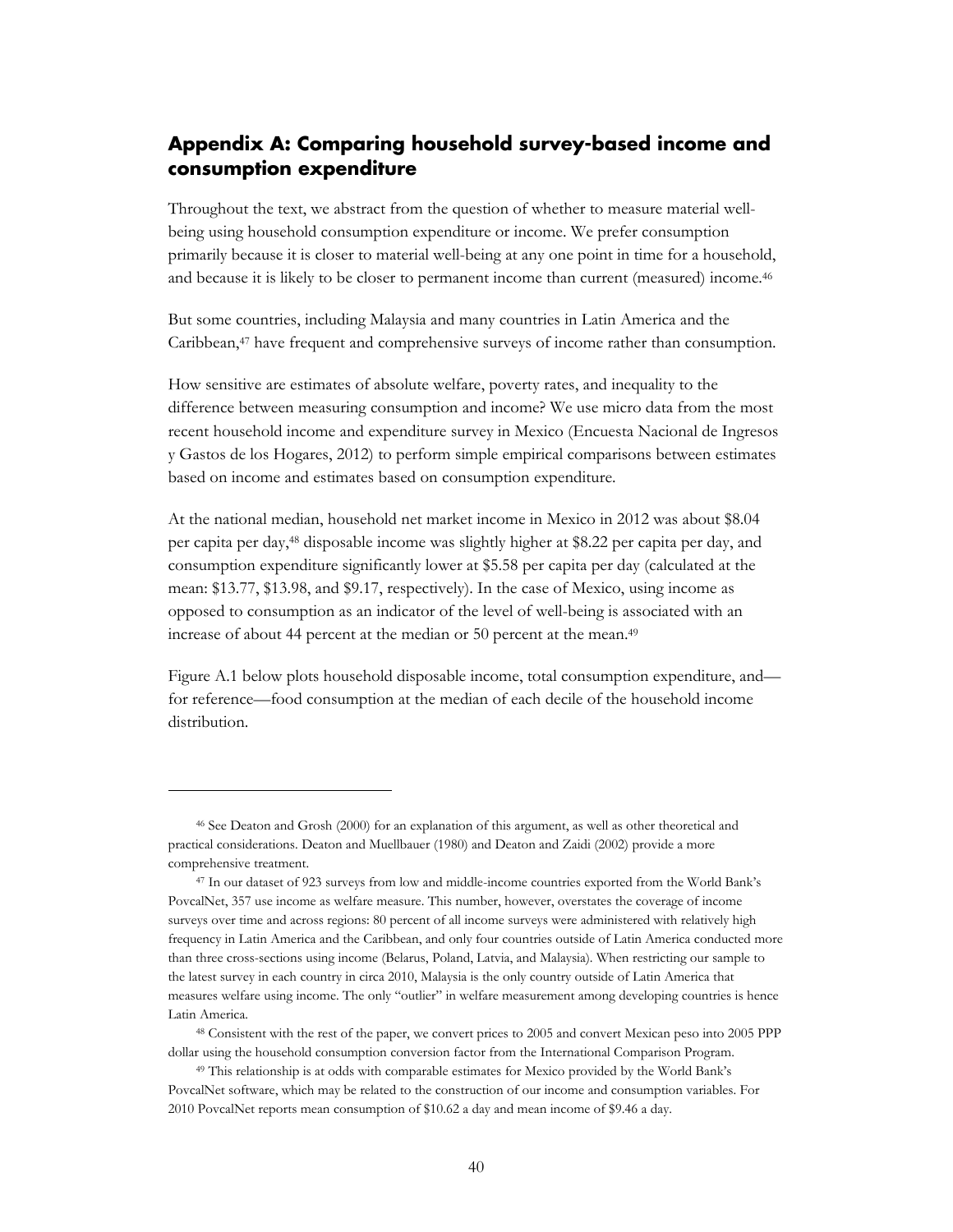

**Figure A.1: Household disposable income, total consumption, food consumption (Mexico, 2012)** 

*Note:* Ratios are calculated at the decile median. Variable construction follows ENIGH's "new construction" method (INEGI, 2013a). Net market income is earned income, plus income from rents, plus private transfers, plus imputed rent for owner-occupied housing, less taxes. Disposable income is net market income plus government transfers.

*Source:* Authors' calculations, based on data from Mexico Encuesta Nacional de Ingresos y Gastos de los Hogares 2012 (ENIGH).

Figure A.2 below similarly plots the ratios of total household consumption to disposable income, total consumption to net market income, and food consumed inside the household to total consumption expenditure. As expected, the share of consumption in total (net market or disposable) income and the share of food consumption in total consumption decrease with increasing household income—the classic Engel's law. The median household in the richest decile of the income distribution spends a little more than 50 percent of its (net market and disposable) income, while the median household in the poorest decile spends about 130 percent of its net market income and slightly more than its disposable income. Food shares reflect this pattern: In the median household of the richest decile of the income distribution, food consumed inside the household accounts for 14 percent of total consumption; in the poorest decile, food accounts for half of all household consumption expenditures.